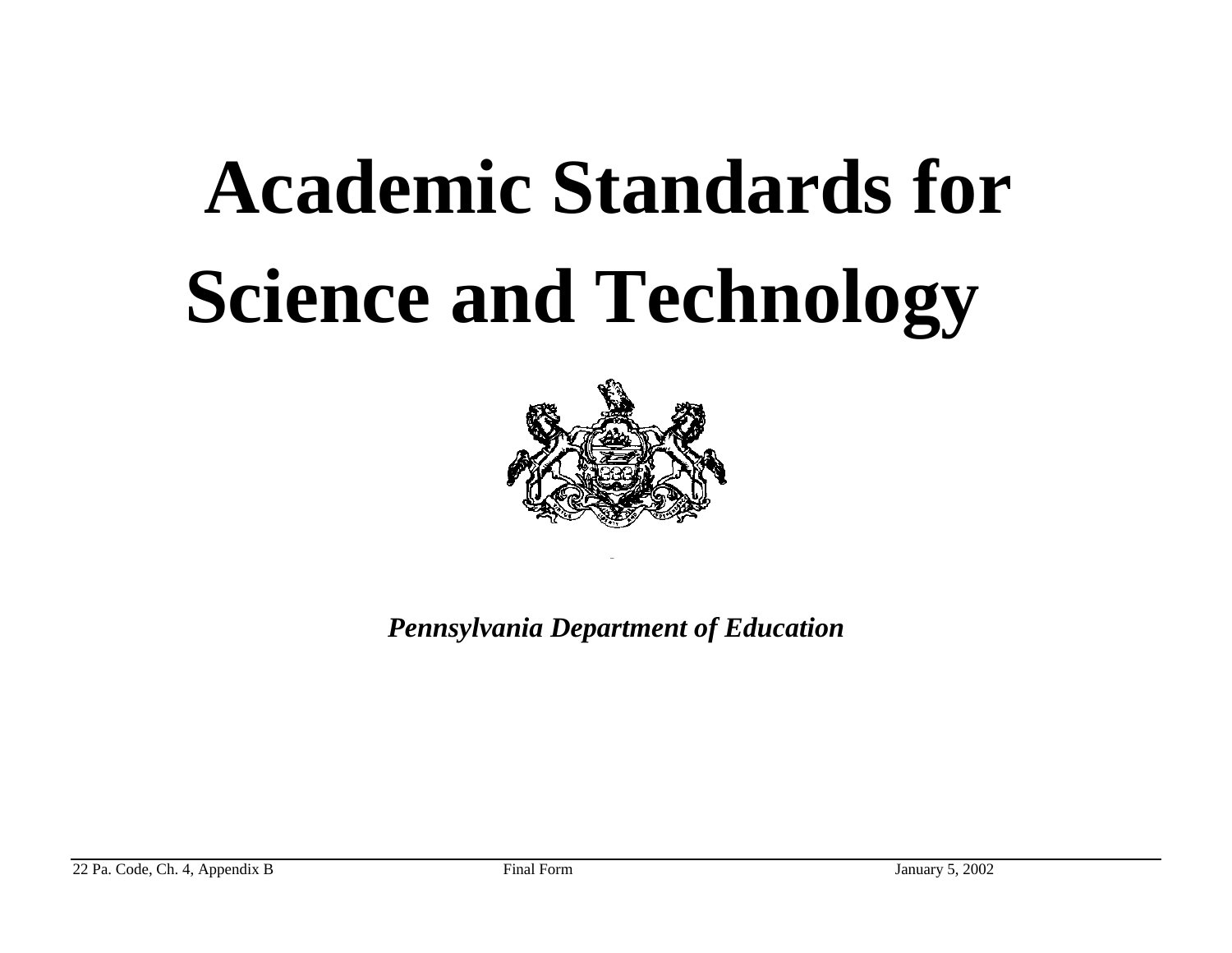#### **VII. TABLE OF CONTENTS**

|                                                                                                                                       | VIII. |                                                                                                                                 |      |
|---------------------------------------------------------------------------------------------------------------------------------------|-------|---------------------------------------------------------------------------------------------------------------------------------|------|
| THE ACADEMIC STANDARDS                                                                                                                |       |                                                                                                                                 |      |
|                                                                                                                                       | 3.1.  |                                                                                                                                 | 3.5. |
| A. Systems<br><b>B.</b> Models<br>C. Patterns<br>D. Scale<br>A. Nature of Scientific Knowledge                                        | 3.2.  | A. Land Forms and Processes<br><b>B.</b> Resources<br>C. Meteorology<br>D. Hydrology and Oceanography                           | 3.6. |
| <b>B. Process Knowledge</b><br>C. Scientific Method<br>D. Problem Solving in Technology<br>Biological Sciences<br><br>A. Living Forms | 3.3.  | A. Biotechnology<br>B. Information Technology<br>C. Physical Technologies<br>C. Physical Technologies                           | 3.7  |
| <b>B.</b> Structure and Function<br>C. Inheritance                                                                                    | 3.4.  | A. Tools<br><b>B.</b> Instruments<br>C. Computer Operations<br>D. Computer Software<br>Science, rechnology and Pluman Endeavors | 3.8. |
| A. Matter<br><b>B.</b> Energy<br>C. Forces and Motion<br>D. Astronomy                                                                 |       | A. Constraints<br>C. Consequences and Impacts<br><b>B.</b> Meeting Human Needs                                                  | IX.  |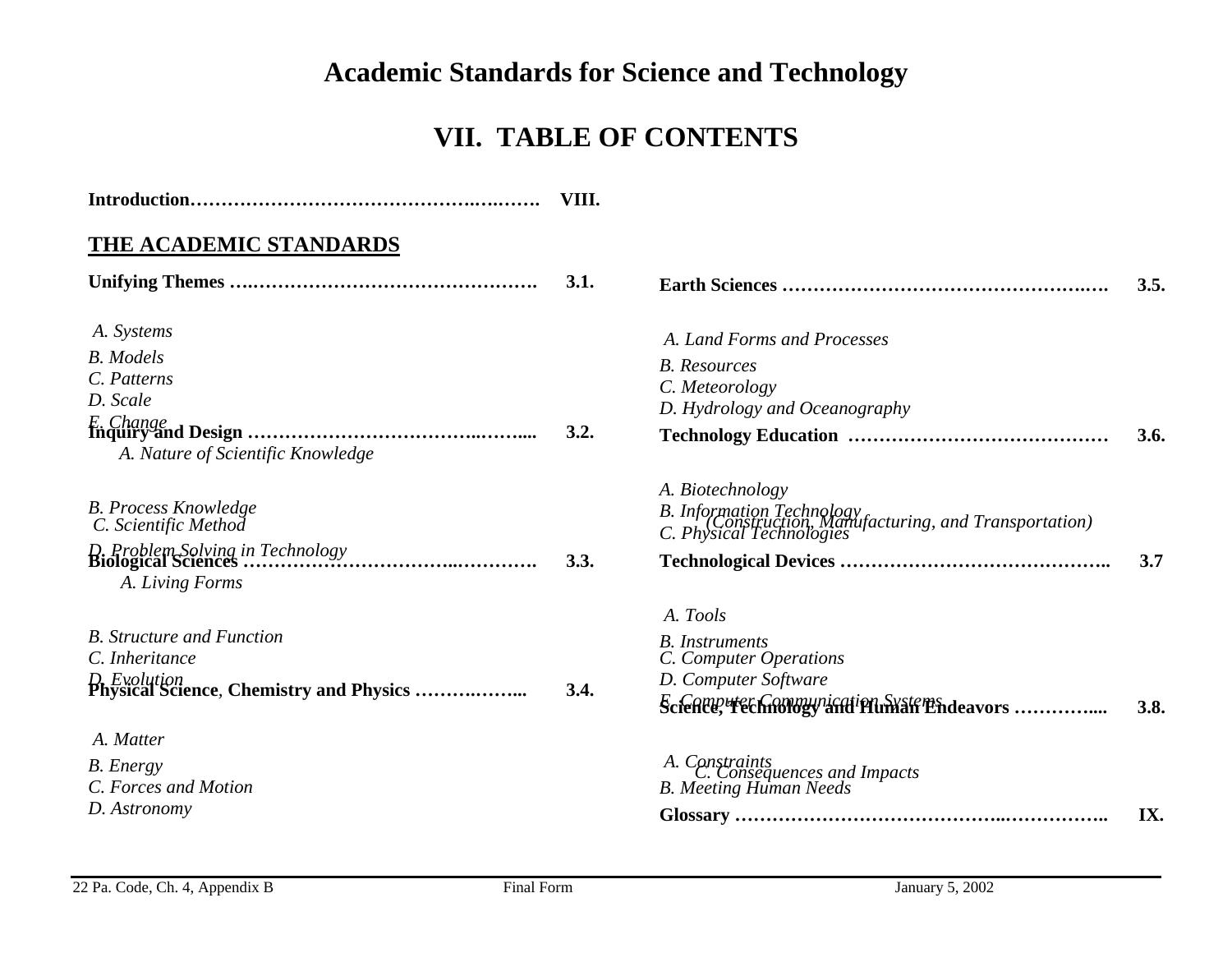## **VIII. INTRODUCTION**

This document describes what students should know and be able to do in the following eight areas:

- ◊ 3.1. Unifying Themes of Science
- ◊ 3.2. Inquiry and Design
- ◊ 3.3. Biological Sciences
- ◊ 3.4. Physical Science, Chemistry
	- and Physics
- ◊ 3.5. Earth Sciences
- ◊ 3.6. Technology Education
- ◊ 3.7. Technological Devices
- ◊ 3.8. Science, Technology and Human Endeavors

These standards describe what students should know and be able to do by the end of fourth, seventh, tenth and twelfth grade. In addition, these standards reflect the increasing complexity and sophistication that students are expected to achieve as they progress through school.

This document avoids repetition, making an obvious progression across grade levels less explicit. Teachers shall expect that students know and can apply the concepts and skills expressed at the preceding level. Consequently, previous learning is reinforced but not retaught.

Standards are arranged by categories, for example, 3.5 Earth Science. Under each category are standard statements that are preceded by a capital letter; for example, in 3.1 Unifying Themes, grade 10.B, "Describe concepts of models as a way to predict and understand science and technology." Following the standard statements are bulleted standard descriptors, which explain the nature and scope of the standard. Descriptors specify the nature of the standard and the level of complexity needed in meeting that standard in a proficient manner. Descriptors serve to benchmark the standard statement. Curriculum, instruction and assessment should focus on meeting the standard statement. Technology Education, computer applications and science are separate curricular areas. Meeting standards should be approached as a collaborative effort among all curricular areas.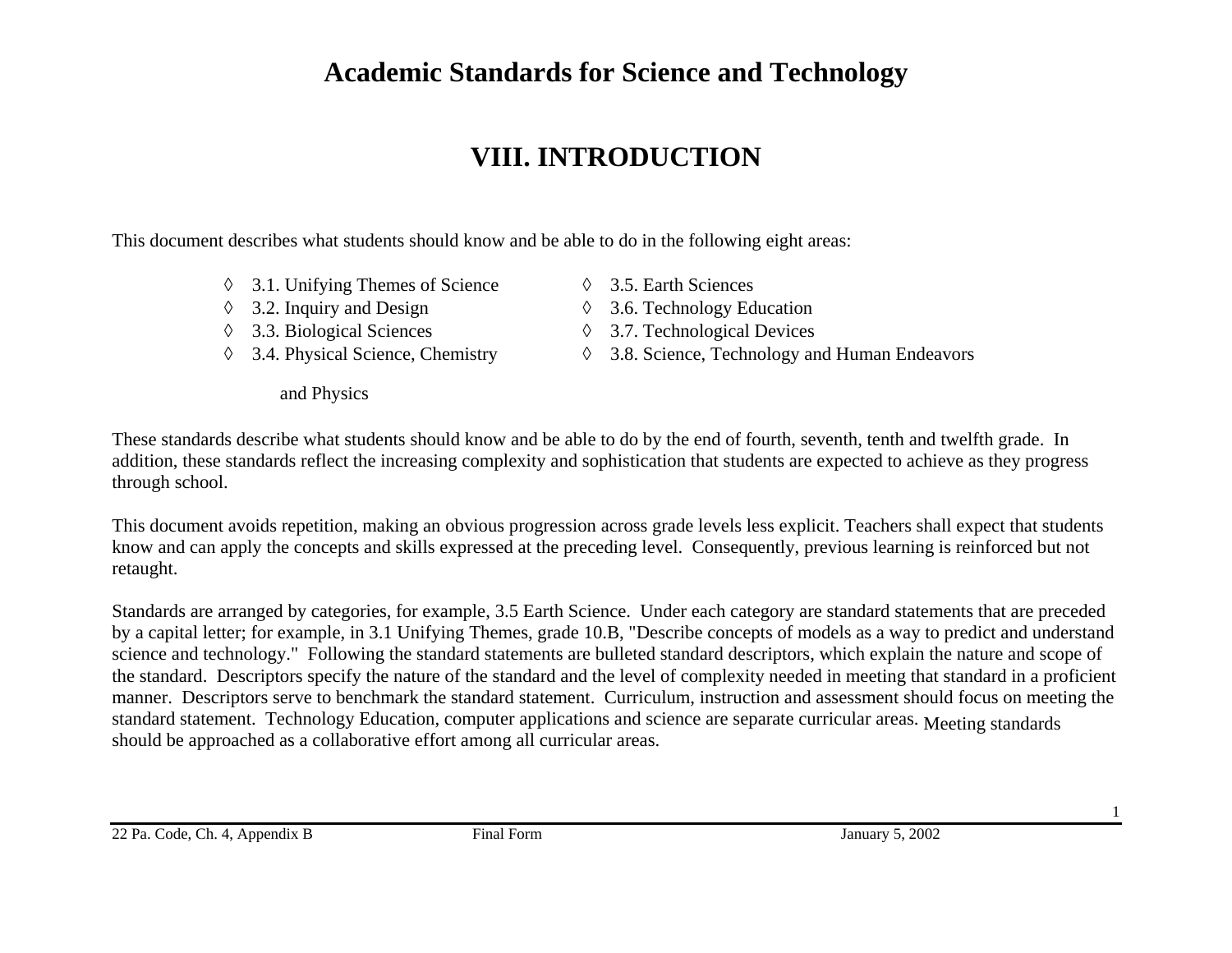*The following descriptors explain the intent of each standard category:* 

| 3.1. Unifying Themes                                  | Unifying themes of science and technology provide big ideas that integrate with significant<br>concepts. There are only a few fundamental concepts and processes that form the framework<br>upon which science and technology knowledges are organized - motion and forces, energy,<br>structure of matter, change over time and machines. These themes create the context through<br>which the content of the disciplines can be taught and are emphasized in each standard.                                                                                                                                                                                                                                                                                                                      |
|-------------------------------------------------------|----------------------------------------------------------------------------------------------------------------------------------------------------------------------------------------------------------------------------------------------------------------------------------------------------------------------------------------------------------------------------------------------------------------------------------------------------------------------------------------------------------------------------------------------------------------------------------------------------------------------------------------------------------------------------------------------------------------------------------------------------------------------------------------------------|
| 3.2. Inquiry and Design                               | The nature of science and technology is characterized by applying process knowledge that<br>enables students to become independent learners. These skills include observing, classifying,<br>inferring, predicting, measuring, computing, estimating, communicating, using space/time<br>relationships, defining operationally, raising questions, formulating hypotheses, testing and<br>experimenting, designing controlled experiments, recognizing variables, manipulating variables,<br>interpreting data, formulating models, designing models, and producing solutions. Everyone can<br>use them to solve real-life problems. These process skills are developed across the grade levels<br>and differ in the degree of sophistication, quantitative nature and application to the content. |
| 3.3. Biological Sciences                              | Biology concerns living things, their appearance, different types of life, the scope of their<br>similarities and differences, where they live and how they live. Living things are made of the<br>same components as all other matter, involve the same kinds of transformations of energy and<br>move using the same basic kinds of forces as described in chemistry and physics standards.<br>Through the study of the diversity of life, students learn to understand how life has changed over<br>a long period of time. This great variety of life forms continues to change even today as genetic<br>instructions within cells are passed from generation to generation, yet the amazing integrity of<br>most species remain.                                                               |
| 3.4. Physical Science<br><b>Chemistry and Physics</b> | Physics and chemistry involve the study of objects and<br>their properties. Students examine changes to materials during mixing, freezing, heating and<br>dissolving and then learn how to observe and measure results. In chemistry students study the<br>relationship between matter, atomic structure and its activity. Laboratory investigations of<br>the properties of substances and their changes through a range of chemical interactions provide a<br>basis for students to understand atomic theory and a variety of reaction types and their                                                                                                                                                                                                                                           |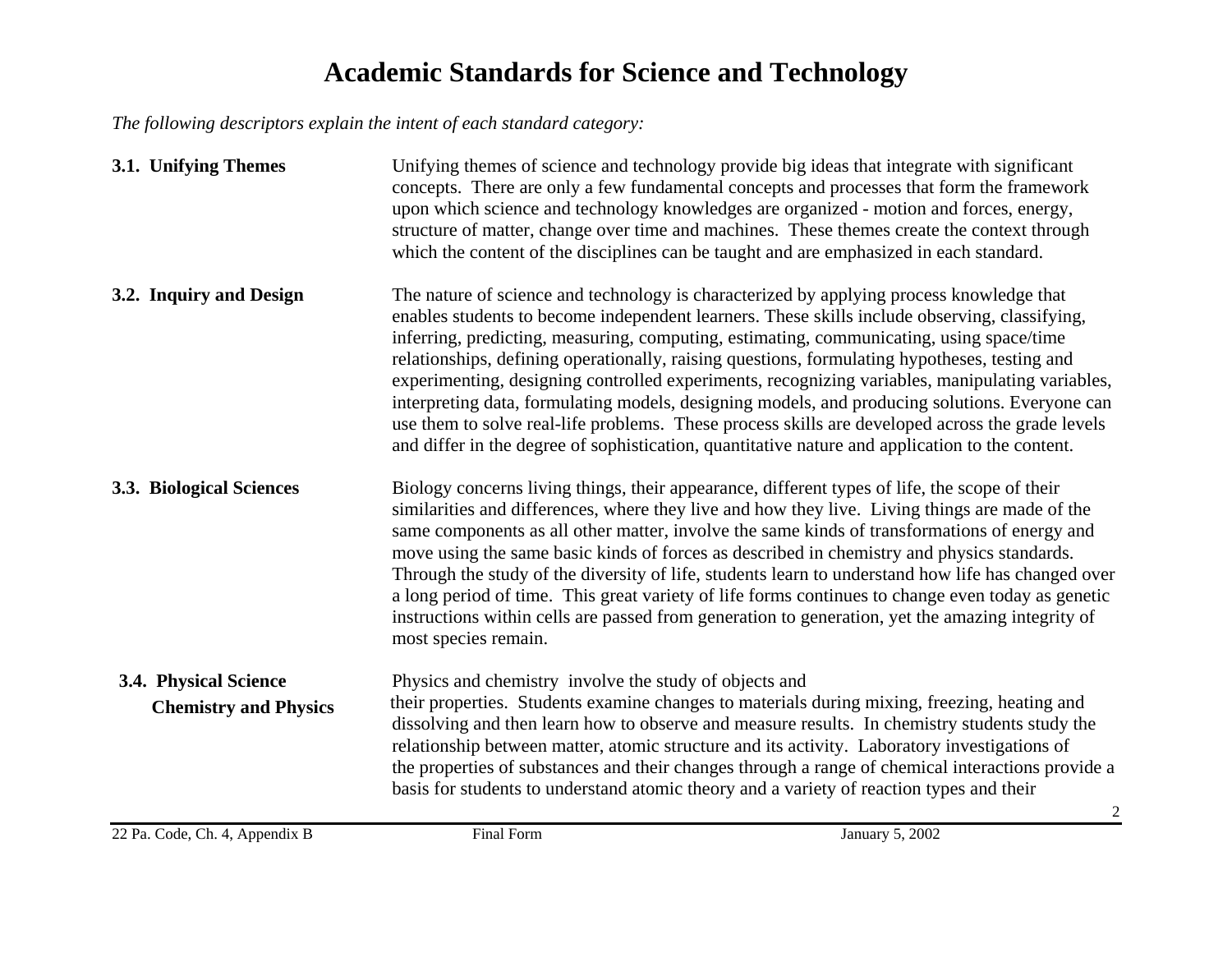|                                                        | applications in business, agriculture and medicine. Physics deepens the understanding of the<br>structure and properties of materials and includes atoms, waves, light, electricity, magnetism and<br>the role of energy, forces and motion.                                                                                                                                                                                                                                                                                     |
|--------------------------------------------------------|----------------------------------------------------------------------------------------------------------------------------------------------------------------------------------------------------------------------------------------------------------------------------------------------------------------------------------------------------------------------------------------------------------------------------------------------------------------------------------------------------------------------------------|
| 3.5. Earth Sciences                                    | The dynamics of earth science include the studies of forces of nature that build the earth and<br>wear down the earth. The understanding of these concepts uses principles from physical<br>sciences, geography and mathematics.                                                                                                                                                                                                                                                                                                 |
| 3.6. Technology Education                              | Technology education is the use of accumulated knowledge to process resources to meet human<br>needs and improve the quality of life. Students develop the ability to select and correctly use<br>materials, tools, techniques and processes to answer questions, understand explanations and<br>solve problems encountered in real life situations. These overriding themes require students to<br>design, create, use, evaluate and modify systems of Biotechnologies, Information Technologies,<br>and Physical Technologies. |
| 3.7. Technological Devices                             | Students use tools to observe, measure, move and make things. New technological tools and<br>techniques make it possible to enact far-reaching changes in our world. Technology enhances the<br>students' abilities to identify problems and determine solutions. Computers play an integral role<br>in every day life by extending our abilities to collect, analyze and communicate information and<br>ideas.                                                                                                                  |
| 3.8. Science, Technology and<br><b>Human Endeavors</b> | Scientific knowledge and societal needs often create a demand for new technology. Conversely,<br>new technology advances scientific knowledge. Both influence society through the impact of<br>their products and processes.                                                                                                                                                                                                                                                                                                     |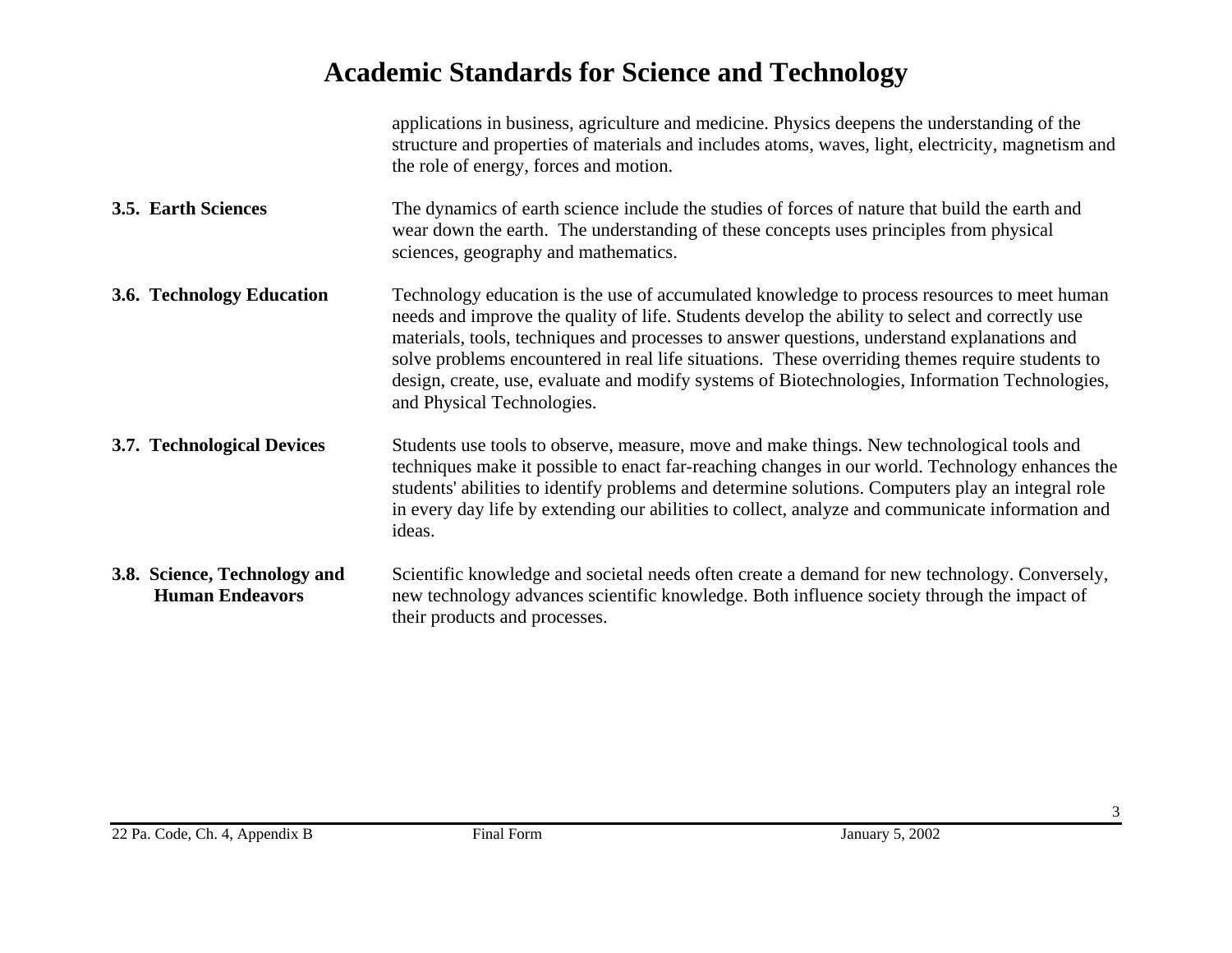**What Is Science?** Any study of science includes the search for understanding the natural world and facts, principles, theories and laws that have been verified by the scientific community and are used to explain and predict natural phenomena and events.

Acquiring scientific knowledge involves constructing hypotheses using observation and knowledge in the content area in order to formulate useful questions that provoke scientific inquiry. As a result of repeated, rigorous testing over time and applying multiple perspectives to a problem, consistent information emerges. A theory describes this verifiable event or phenomena. Theories are powerful elements in science and are used to predict other events. As theories lose their ability to predict, they are modified, expanded or generalized or incorporated into a broader theory.

Knowledge of what science is incorporates carefully developed and integrated components:

- **Nature of science** -- the ways in which scientists search for answers to questions and explanations of observations about the natural world; includes process knowledge of observing, classifying, inferring, predicting, measuring, hypothesizing, experimenting and interpreting data
- **Unifying themes of science** -- concepts, generalizations and principles that result from and lead to inquiry
- **Knowledge** -- facts, principles, theories and laws verifiable through scientific inquiry by the world community of scientists; includes physics, chemistry, earth science and biological sciences
- **Inquiry --** an intellectual process of logic that includes verification of answers to questions about and explanations for natural objects, events and phenomena
- **Process skills** -- Recognition by students how knowledge is acquired and applied in science by observing, classifying, inferring, predicting, measuring, computing, estimating, communicating, using space/time relationships, defining operationally, formulating hypotheses, testing and experimenting, designing controlled experiments, recognizing variables, manipulating variables, interpreting data, formulating models, designing models and producing solutions.
- **Problem solving** -- application of concepts to problems of human adaptation to the environment that often leads to recognition of new problems; has social implications and leads to personal decision-making and action; a process which forms the link for interactions between scientific and technological results or findings; involves operational definitions, recognizing variables, formulating models and asking questions
- **Scientific thinking** -- the disposition to suspend judgment, not make decisions and not take action until results, explanations or answers have been tested and verified with information.
- •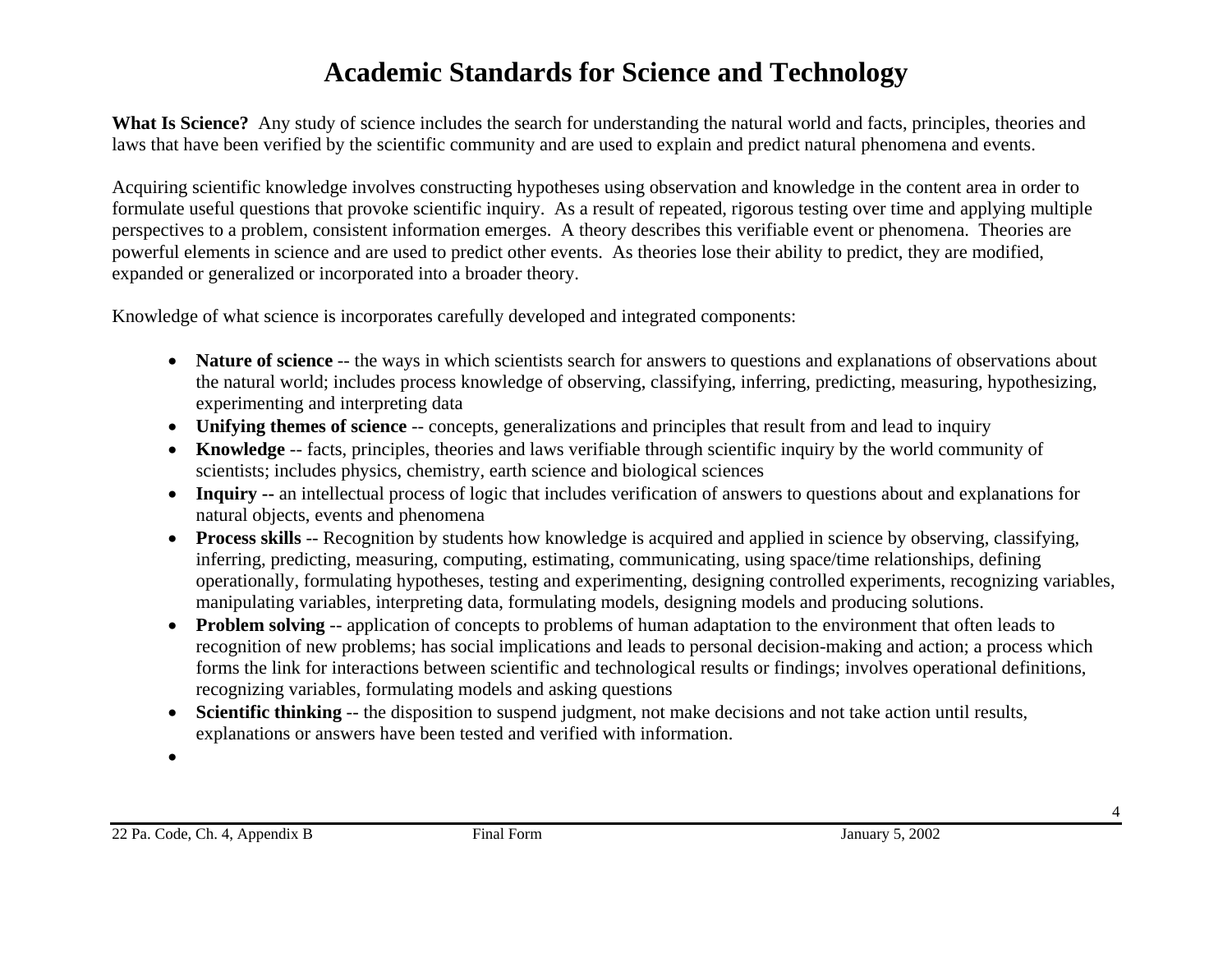**What Is Technology Education**? It is the means by which we teach technology. Technology is a body of knowledge separate from but related to the sciences, with specific content, curriculum and specific certification requirements. Technology is the application of tools, materials, processes and systems by humans to solve problems and provide benefits to humankind. We use technology in an attempt to improve our environment. These improvements may relate to survival needs (e.g., food, shelter, defense) or they may relate to human aspirations (e.g., knowledge, art, control). They can include unexpected benefits, unexpected costs and unexpected risks.

Technology education involves a broad spectrum of knowledge and activities. Effective technology education combines knowledge of content, process and skills to provide students with a holistic approach to learning. Technology education offers unique opportunities to apply numerous academic concepts through practical, hands-on applications. Instructional technology, on the other hand, deals specifically with use of computers and different software to solve problems and communicate effectively. Knowledge of content, process and skills should be used together to effectively engage students and promote a complete understanding of the sciences, related technologies and their interrelationship. The relationship between science and technology is one where science builds principles or theories and technology provides the practical application of those principles or theories.

Knowledge of content, process and skills in technology involves learning processes that include these components:

- Methods of designing and developing solutions
- Standards for selecting and using appropriate materials, tools and processes
- Experimental and design specifications for testing and evaluating solutions
- Criteria for judging the performance and impact of the solutions
- Evaluating the impact of modifying a system to improve performance.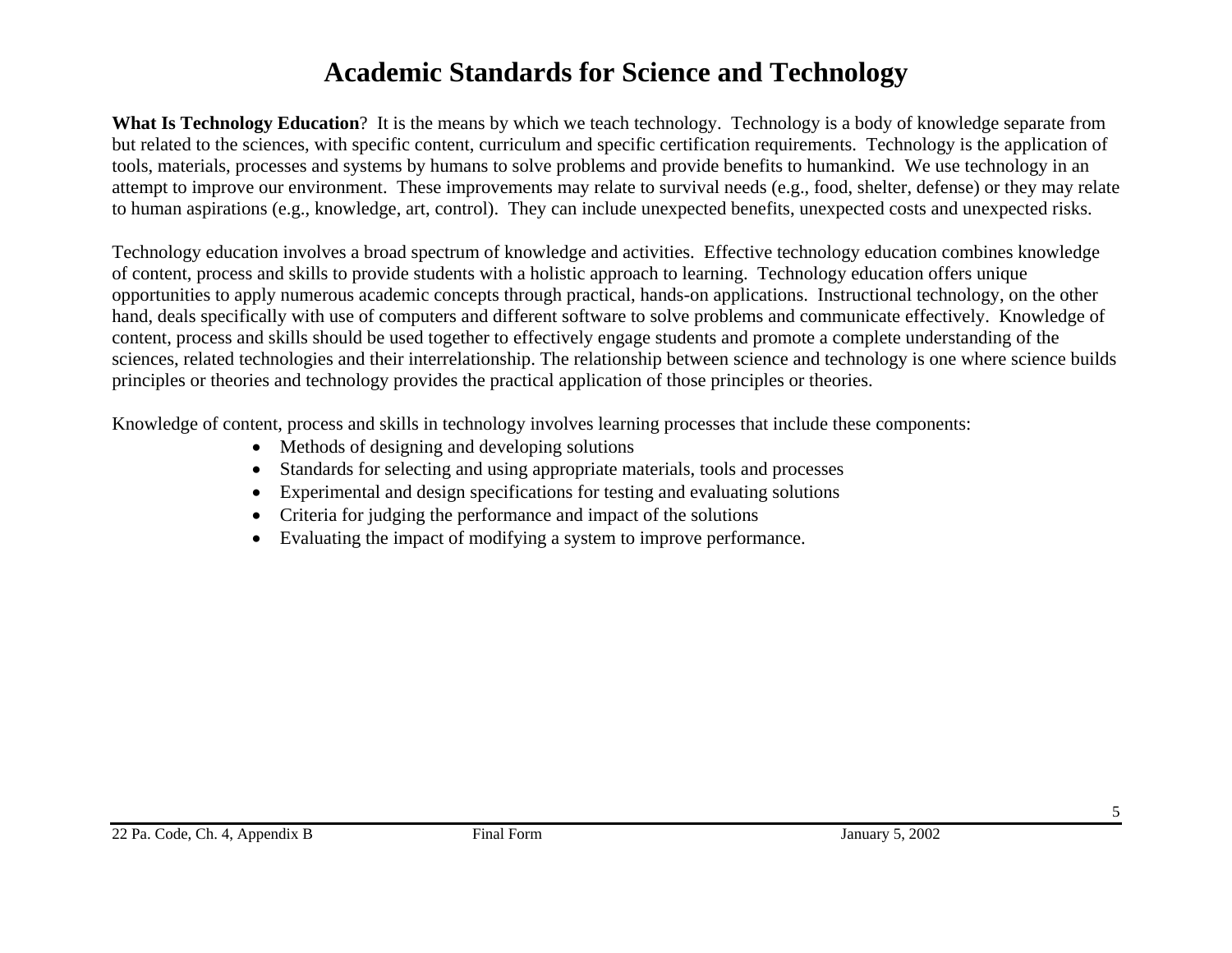Technology education can be divided into three main systems that include biotechnological, informational, and physical technologies:

| <b>Biotechnological Systems</b> | <b>Informational Systems</b>            | <b>Physical Systems</b>               |
|---------------------------------|-----------------------------------------|---------------------------------------|
| Bioconversion                   | Computer-Aided Drafting / Design (CADD) | Automation / Robotics                 |
| Bioprocessing                   | Drafting & Design                       | Computer-Aided and Integrated         |
| Environment                     | Desktop Publishing                      | Manufacturing (CAM/CIM)               |
| Ergonomics                      | <b>Electronic Communications</b>        |                                       |
| Engineering / Design Systems    | Engineering / Design Systems            | Electronic Circuits / Control Systems |
| <b>Research and Development</b> | <b>Graphic Communications</b>           | <b>Energy Systems</b>                 |
|                                 | <b>Communications Systems</b>           | Architecture and Community Planning   |
|                                 | Multimedia Technology                   | Engineering / Design Systems          |
|                                 | Networking Systems                      | Enterprise Organization & Operation   |
|                                 | <b>Research and Development</b>         |                                       |
|                                 | Video and Television Production         | <b>Material Processes</b>             |
|                                 | World Wide Web Design & Publishingtion  | <b>Research and Development</b>       |
|                                 |                                         | Transportation                        |

Manufacturing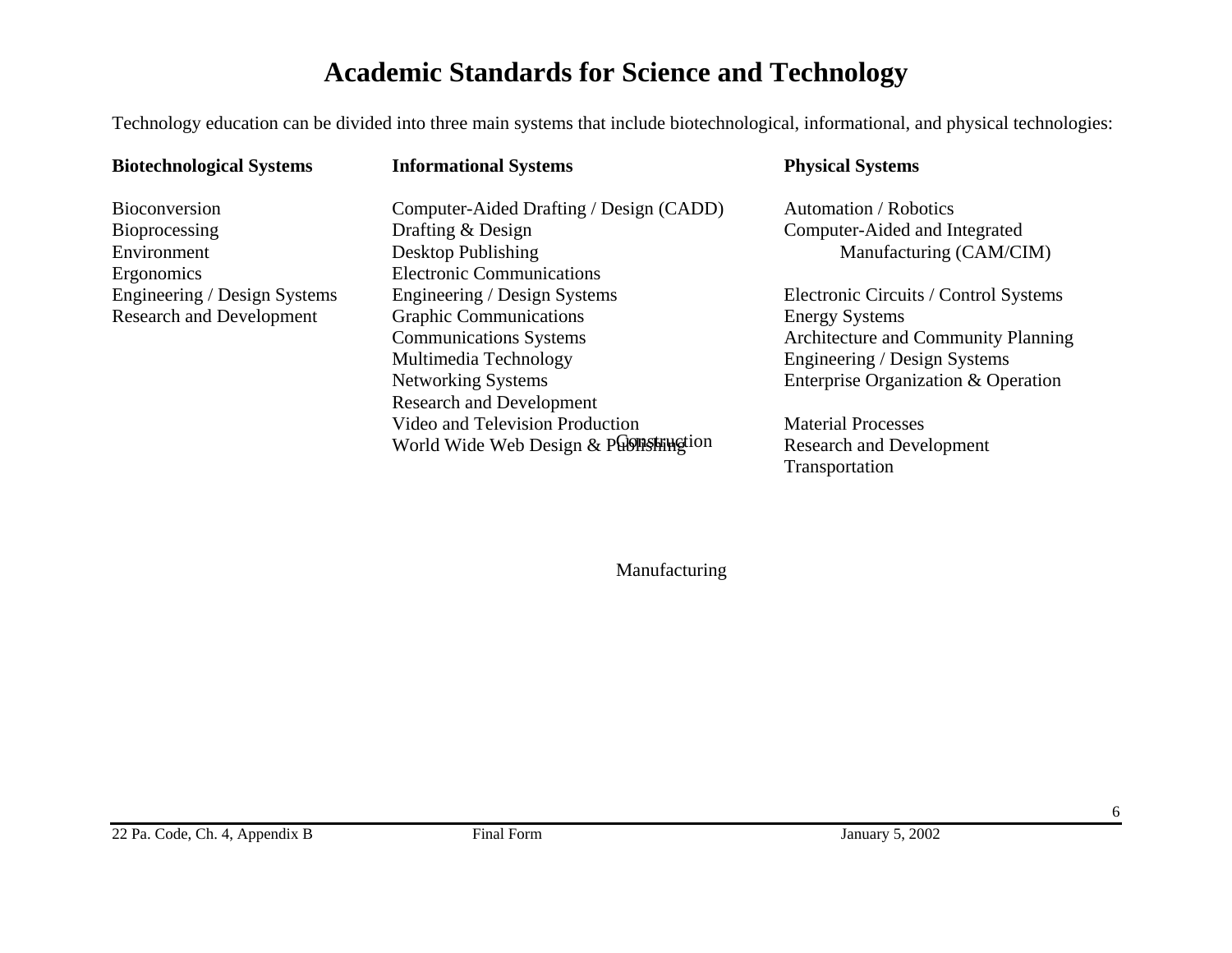| 3.1.<br><b>Unifying Themes</b>                                                                                                                                                                                                                                                                                                                                                                                                                                                                                                |                                                                                                                                                                                                                                                                                                                                                                                                                                                                                                                         |                                                                                                                                                                                                                                                                                                                                                                                                                                                                                                                                                                                                                                                                                                                                          |                                                                                                                                                                                                                                                                                                                                                                                                                                                                                                                                                                             |
|-------------------------------------------------------------------------------------------------------------------------------------------------------------------------------------------------------------------------------------------------------------------------------------------------------------------------------------------------------------------------------------------------------------------------------------------------------------------------------------------------------------------------------|-------------------------------------------------------------------------------------------------------------------------------------------------------------------------------------------------------------------------------------------------------------------------------------------------------------------------------------------------------------------------------------------------------------------------------------------------------------------------------------------------------------------------|------------------------------------------------------------------------------------------------------------------------------------------------------------------------------------------------------------------------------------------------------------------------------------------------------------------------------------------------------------------------------------------------------------------------------------------------------------------------------------------------------------------------------------------------------------------------------------------------------------------------------------------------------------------------------------------------------------------------------------------|-----------------------------------------------------------------------------------------------------------------------------------------------------------------------------------------------------------------------------------------------------------------------------------------------------------------------------------------------------------------------------------------------------------------------------------------------------------------------------------------------------------------------------------------------------------------------------|
| 3.1.4. GRADE 4                                                                                                                                                                                                                                                                                                                                                                                                                                                                                                                | 3.1.7. GRADE 7                                                                                                                                                                                                                                                                                                                                                                                                                                                                                                          | 3.1.10. <b>GRADE 10</b>                                                                                                                                                                                                                                                                                                                                                                                                                                                                                                                                                                                                                                                                                                                  | 3.1.12. <b>GRADE 12</b>                                                                                                                                                                                                                                                                                                                                                                                                                                                                                                                                                     |
| and skills needed to                                                                                                                                                                                                                                                                                                                                                                                                                                                                                                          |                                                                                                                                                                                                                                                                                                                                                                                                                                                                                                                         | Pennsylvania's public schools shall teach, challenge and support every student to realize his or her maximum potential and to acquire the knowledge                                                                                                                                                                                                                                                                                                                                                                                                                                                                                                                                                                                      |                                                                                                                                                                                                                                                                                                                                                                                                                                                                                                                                                                             |
| A. Know that natural and human-made<br>objects are made up of parts.<br>• Identify and describe what parts make<br>up a system.<br>• Identify system parts that are natural<br>and human-made (e.g., ball point pen,<br>simple electrical circuits, plant<br>anatomy).<br>Describe the purpose of analyzing<br>systems.<br>Know that technologies include<br>$\bullet$<br>physical technology systems<br>(e.g., construction, manufacturing,<br>transportation), informational<br>systems and biochemical-related<br>systems. | A. Explain the parts of a simple system and<br>their relationship to each other.<br>• Describe a system as a group of<br>related parts that work together to<br>achieve a desired result<br>(e.g., digestive system).<br>Explain the importance of order in a<br>$\bullet$<br>system.<br>Distinguish between system inputs,<br>$\bullet$<br>system processes and system outputs.<br>Distinguish between open loop and<br>$\bullet$<br>closed loop systems.<br>Apply systems analysis to solve<br>$\bullet$<br>problems. | A. Discriminate among the concepts of<br>systems, subsystems, feedback and<br>control in solving technological problems.<br>Identify the function of subsystems<br>$\bullet$<br>within a larger system (e.g., role of<br>thermostat in an engine, pressure<br>switch).<br>Describe the interrelationships among<br>$\bullet$<br>inputs, processes, outputs, feedback<br>and control in specific systems.<br>Explain the concept of system<br>$\bullet$<br>redesign and apply it to improve<br>technological systems.<br>Apply the universal systems model to<br>illustrate specific solutions and<br>troubleshoot specific problems.<br>Analyze and describe the<br>$\bullet$<br>effectiveness of systems to solve<br>specific problems. | A. Apply concepts of systems, subsystems,<br>feedback and control to solve complex<br>technological problems.<br>• Apply knowledge of control<br>systems concept by designing and<br>modeling control systems that solve<br>specific problems.<br>• Apply systems analysis to predict<br>results.<br>• Analyze and describe the function,<br>interaction and relationship among<br>subsystems and the system itself.<br>Compare and contrast several<br>systems that could be applied to<br>solve a single problem.<br>• Evaluate the causes of a system's<br>inefficiency. |
| B. Know models as useful simplifications of<br>objects or processes.<br>Identify different types of models.<br>$\bullet$<br>Identify and apply models as tools<br>$\bullet$<br>for prediction and insight.<br>• Apply appropriate simple modeling<br>tools and techniques.<br>Identify theories that serve as models<br>$\bullet$<br>(e.g., molecules).                                                                                                                                                                       | B. Describe the use of models as an<br>application of scientific or technological<br>concepts.<br>• Identify and describe different types<br>of models and their functions.<br>Apply models to predict specific<br>$\bullet$<br>results and observations<br>(e.g., population growth, effects of<br>infectious organisms).                                                                                                                                                                                              | B. Describe concepts of models as a way to<br>predict and understand science and<br>technology.<br>• Distinguish between different types of<br>models and modeling techniques and<br>apply their appropriate use in specific<br>applications (e.g., kinetic gas theory,<br>DNA).<br>Examine the advantages of using<br>$\bullet$<br>models to demonstrate processes and<br>outcomes (e.g., blue print analysis,<br>structural stability).                                                                                                                                                                                                                                                                                                | B. Apply concepts of models as a method to<br>predict and understand science and<br>technology.<br>• Evaluate technological processes by<br>collecting data and applying<br>mathematical models (e.g., process<br>control).<br>• Apply knowledge of complex<br>physical models to interpret data<br>and apply mathematical models.                                                                                                                                                                                                                                          |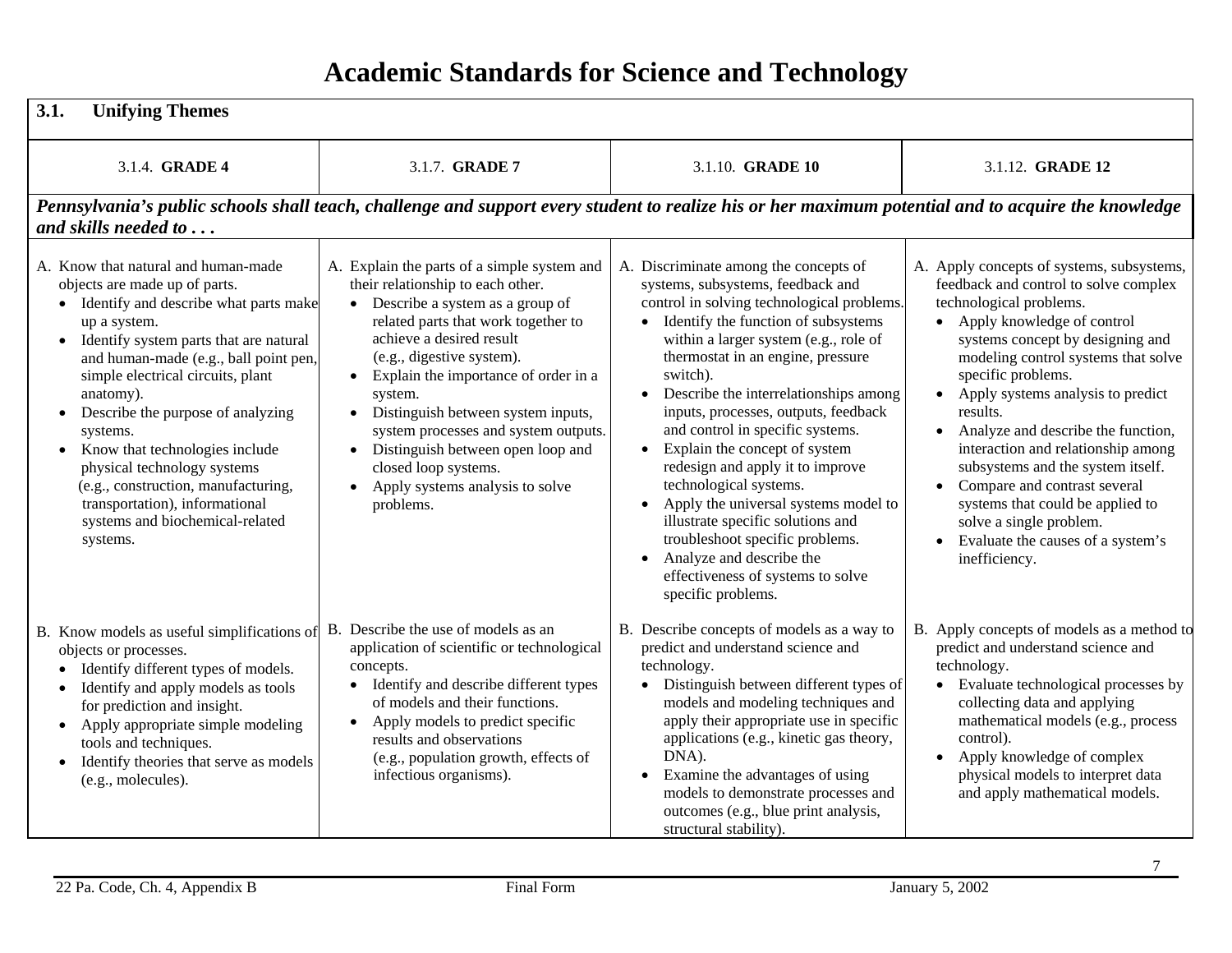|                                                                                                                                                                                                                                                                                                                                                                                                | Explain systems by outlining a<br>system's relevant parts and its<br>purpose and/or designing a model<br>that illustrates its function.                                                                                                                                                                                                                                                                                                                                                                   | Apply mathematical models to<br>$\bullet$<br>science and technology.                                                                                                                                                                                                                                                                                                                      | Appraise the importance of<br>computer models in interpreting<br>science and technological systems.                                                                                                                                                                                                                                         |
|------------------------------------------------------------------------------------------------------------------------------------------------------------------------------------------------------------------------------------------------------------------------------------------------------------------------------------------------------------------------------------------------|-----------------------------------------------------------------------------------------------------------------------------------------------------------------------------------------------------------------------------------------------------------------------------------------------------------------------------------------------------------------------------------------------------------------------------------------------------------------------------------------------------------|-------------------------------------------------------------------------------------------------------------------------------------------------------------------------------------------------------------------------------------------------------------------------------------------------------------------------------------------------------------------------------------------|---------------------------------------------------------------------------------------------------------------------------------------------------------------------------------------------------------------------------------------------------------------------------------------------------------------------------------------------|
| reoccur in nature.<br>Identify observable patterns<br>$\bullet$<br>(e.g., growth patterns in plants,<br>crystal shapes in minerals, climate,<br>structural patterns in bird feathers).<br>• Use knowledge of natural patterns to<br>predict next occurrences (e.g.,<br>seasons, leaf patterns, lunar phases).                                                                                  | C. Illustrate patterns that regularly occur and C. Identify patterns as repeated processes or<br>recurring elements in science and<br>technology.<br>• Identify different forms of patterns<br>and use them to group and classify<br>specific objects.<br>Identify repeating structure patterns.<br>$\bullet$<br>Identify and describe patterns that<br>occur in physical systems<br>(e.g., construction, manufacturing,<br>transportation), informational<br>systems and biochemical-related<br>systems. | C. Apply patterns as repeated processes or<br>recurring elements in science and<br>technology.<br>• Examine and describe recurring<br>patterns that form the basis of<br>biological classification, chemical<br>periodicity, geological order and<br>astronomical order.<br>Examine and describe stationary<br>physical patterns.<br>Examine and describe physical<br>patterns in motion. | C. Assess and apply patterns in science and<br>technology.<br>• Assess and apply recurring patterns<br>in natural and technological<br>systems.<br>Compare and contrast structure and<br>$\bullet$<br>function relationships as they relate<br>to patterns.<br>Assess patterns in nature using<br>$\bullet$<br>mathematical formulas.       |
| D. Know that scale is an important attribute<br>of natural and human made objects,<br>events and phenomena.<br>Identify the use of scale as it relates<br>$\bullet$<br>to the measurement of distance,<br>volume and mass.<br>Describe scale as a ratio (e.g., map<br>$\bullet$<br>scales).<br>Explain the importance of scale in<br>$\bullet$<br>producing models and apply it to a<br>model. | D. Explain scale as a way of relating<br>concepts and ideas to one another by<br>some measure.<br>Apply various applications of size<br>and dimensions of scale to scientific.<br>mathematical, and technological<br>applications.<br>Describe scale as a form of ratio and<br>apply to a life situation.                                                                                                                                                                                                 | D. Apply scale as a way of relating concepts<br>and ideas to one another by some<br>measure.<br>Apply dimensional analysis and scale<br>$\bullet$<br>as a ratio.<br>Convert one scale to another.                                                                                                                                                                                         | D. Analyze scale as a way of relating<br>concepts and ideas to one another by<br>some measure.<br>• Compare and contrast various forms<br>of dimensional analysis.<br>• Assess the use of several units of<br>measurement to the same problem.<br>Analyze and apply appropriate<br>$\bullet$<br>measurement scales when collecting<br>data. |
| E. Recognize change in natural and physical E. Identify change as a variable in<br>systems.<br>Recognize change as fundamental to<br>$\bullet$<br>science and technology concepts.<br>Examine and explain change by<br>$\bullet$<br>using time and measurement.<br>Describe relative motion.                                                                                                   | describing natural and physical systems.<br>• Describe fundamental science and<br>technology concepts that could solve<br>practical problems.<br>• Explain how ratio is used to describe<br>change.                                                                                                                                                                                                                                                                                                       | E. Describe patterns of change in nature,<br>physical and man made systems.<br>• Describe how fundamental science<br>and technology concepts are used to<br>solve practical problems (e.g.,<br>momentum, Newton's laws of<br>universal gravitation, tectonics,<br>conservation of mass and energy,                                                                                        | E. Evaluate change in nature, physical<br>systems and man made systems.<br>• Evaluate fundamental science and<br>technology concepts and their<br>development over time (e.g., DNA,<br>cellular respiration, unified field<br>theory, energy measurement,<br>automation,                                                                    |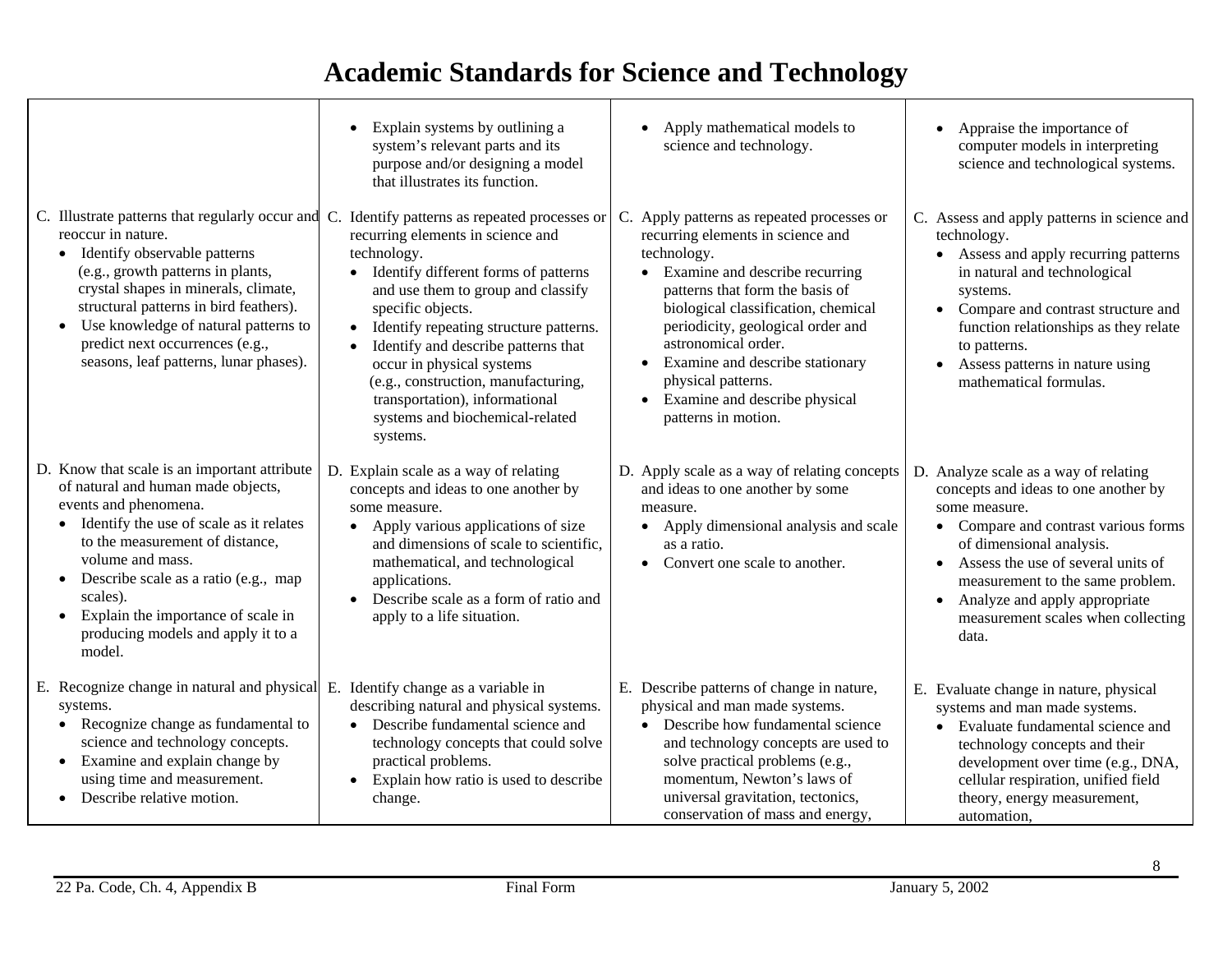| Ptolemaic universe theories).<br>atomic theory, theory of relativity,<br>change in one part of a system on<br>Pasteur's germ theory, relativity,<br>chemicals.<br>the system as a whole.<br>• Analyze how models, systems and<br>heliocentric theory, gas laws,<br>technologies have changed over<br>feedback systems).<br>time (e.g., germ theory, theory of<br>Recognize that stable systems often<br>evolution, solar system, cause of<br>involve underlying dynamic changes<br>fire).<br>(e.g., a chemical reaction at<br>Explain how correlation of variables<br>$\bullet$<br>equilibrium has molecules reforming<br>does not necessarily imply<br>continuously).<br>causation.<br>Describe the effects of error in<br>Evaluate the patterns of change<br>within a technology (e.g., changes<br>measurements.<br>in engineering in the automotive<br>Describe changes to matter caused by<br>$\bullet$<br>heat, cold, light or chemicals using a<br>industry).<br>rate function. | Describe the change to objects<br>caused by heat, cold, light or |
|---------------------------------------------------------------------------------------------------------------------------------------------------------------------------------------------------------------------------------------------------------------------------------------------------------------------------------------------------------------------------------------------------------------------------------------------------------------------------------------------------------------------------------------------------------------------------------------------------------------------------------------------------------------------------------------------------------------------------------------------------------------------------------------------------------------------------------------------------------------------------------------------------------------------------------------------------------------------------------------|------------------------------------------------------------------|
|---------------------------------------------------------------------------------------------------------------------------------------------------------------------------------------------------------------------------------------------------------------------------------------------------------------------------------------------------------------------------------------------------------------------------------------------------------------------------------------------------------------------------------------------------------------------------------------------------------------------------------------------------------------------------------------------------------------------------------------------------------------------------------------------------------------------------------------------------------------------------------------------------------------------------------------------------------------------------------------|------------------------------------------------------------------|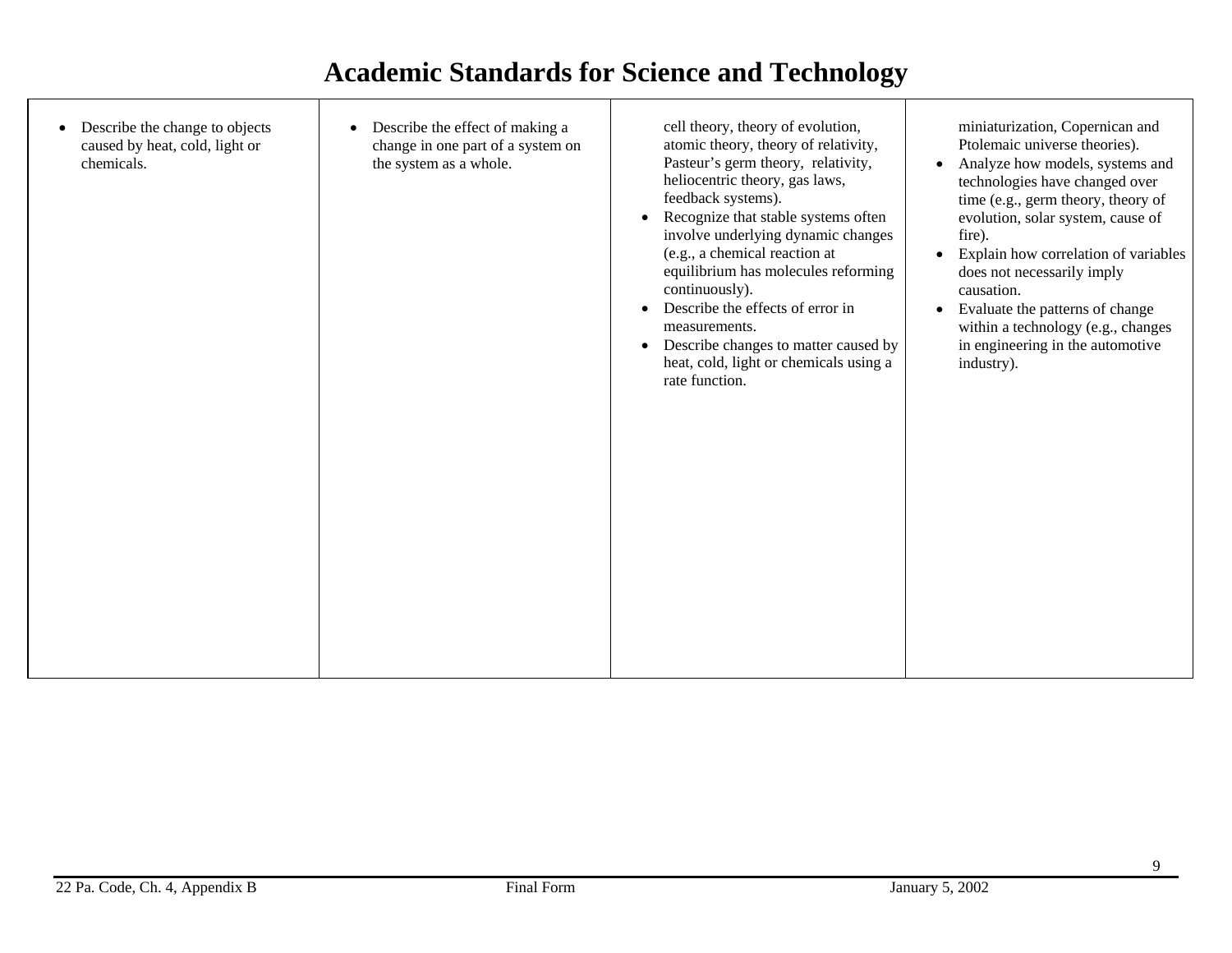| 3.2.<br><b>Inquiry and Design</b>                                                                                                                                                                                                                                                                                                                                                                                                                                                                                                                                  |                                                                                                                                                                                                                                                                                                                                                                                                                                                                                                                                                                                                                                                                                                           |                                                                                                                                                                                                                                                                                                                                                                                                                                                                                                                                                                                                                                                                                                                                                                                                                         |                                                                                                                                                                                                                                                                                                                                                                                                                                                                                                                                                                                                                                                                                                    |  |
|--------------------------------------------------------------------------------------------------------------------------------------------------------------------------------------------------------------------------------------------------------------------------------------------------------------------------------------------------------------------------------------------------------------------------------------------------------------------------------------------------------------------------------------------------------------------|-----------------------------------------------------------------------------------------------------------------------------------------------------------------------------------------------------------------------------------------------------------------------------------------------------------------------------------------------------------------------------------------------------------------------------------------------------------------------------------------------------------------------------------------------------------------------------------------------------------------------------------------------------------------------------------------------------------|-------------------------------------------------------------------------------------------------------------------------------------------------------------------------------------------------------------------------------------------------------------------------------------------------------------------------------------------------------------------------------------------------------------------------------------------------------------------------------------------------------------------------------------------------------------------------------------------------------------------------------------------------------------------------------------------------------------------------------------------------------------------------------------------------------------------------|----------------------------------------------------------------------------------------------------------------------------------------------------------------------------------------------------------------------------------------------------------------------------------------------------------------------------------------------------------------------------------------------------------------------------------------------------------------------------------------------------------------------------------------------------------------------------------------------------------------------------------------------------------------------------------------------------|--|
| 3.2.4. <b>GRADE 4</b>                                                                                                                                                                                                                                                                                                                                                                                                                                                                                                                                              | 3.2.7. <b>GRADE 7</b>                                                                                                                                                                                                                                                                                                                                                                                                                                                                                                                                                                                                                                                                                     | 3.2.10. <b>GRADE 10</b>                                                                                                                                                                                                                                                                                                                                                                                                                                                                                                                                                                                                                                                                                                                                                                                                 | 3.2.12. <b>GRADE 12</b>                                                                                                                                                                                                                                                                                                                                                                                                                                                                                                                                                                                                                                                                            |  |
|                                                                                                                                                                                                                                                                                                                                                                                                                                                                                                                                                                    |                                                                                                                                                                                                                                                                                                                                                                                                                                                                                                                                                                                                                                                                                                           | Pennsylvania's public schools shall teach, challenge and support every student to realize his or her maximum potential and to acquire the knowledge                                                                                                                                                                                                                                                                                                                                                                                                                                                                                                                                                                                                                                                                     |                                                                                                                                                                                                                                                                                                                                                                                                                                                                                                                                                                                                                                                                                                    |  |
| and skills needed to                                                                                                                                                                                                                                                                                                                                                                                                                                                                                                                                               |                                                                                                                                                                                                                                                                                                                                                                                                                                                                                                                                                                                                                                                                                                           |                                                                                                                                                                                                                                                                                                                                                                                                                                                                                                                                                                                                                                                                                                                                                                                                                         |                                                                                                                                                                                                                                                                                                                                                                                                                                                                                                                                                                                                                                                                                                    |  |
| A. Identify and use the nature of scientific<br>and technological knowledge.<br>• Distinguish between a scientific fact<br>and a belief.<br>Provide clear explanations that<br>$\bullet$<br>account for observations and<br>results.<br>Relate how new information can<br>$\bullet$<br>change existing perceptions.<br>B. Describe objects in the world using the<br>five senses.<br>Recognize observational descriptors<br>$\bullet$<br>from each of the five senses<br>(e.g., see-blue, feel-rough).<br>Use observations to develop a<br>descriptive vocabulary. | A. Explain and apply scientific and<br>technological knowledge.<br>• Distinguish between a scientific<br>theory and a belief.<br>Answer "What if" questions based<br>$\bullet$<br>on observation, inference or prior<br>knowledge or experience.<br>Explain how skepticism about an<br>$\bullet$<br>accepted scientific explanation led to<br>a new understanding.<br>Explain how new information may<br>$\bullet$<br>change existing theories and practice.<br>B. Apply process knowledge to make and<br>interpret observations.<br>• Measure materials using a variety of<br>scales.<br>• Describe relationships by making<br>inferences and predictions.<br>Communicate, use space / time<br>$\bullet$ | A. Apply knowledge and understanding<br>about the nature of scientific and<br>technological knowledge.<br>• Compare and contrast scientific<br>theories and beliefs.<br>Know that science uses both direct<br>$\bullet$<br>and indirect observation means to<br>study the world and the universe.<br>• Integrate new information into<br>existing theories and explain implied<br>results.<br>B. Apply process knowledge and organize<br>scientific and technological phenomena<br>in varied ways.<br>Describe materials using precise<br>$\bullet$<br>quantitative and qualitative skills<br>based on observations.<br>Develop appropriate scientific<br>$\bullet$<br>experiments: raising questions,<br>formulating hypotheses, testing,<br>controlled experiments, recognizing<br>variables, manipulating variables, | A. Evaluate the nature of scientific and<br>technological knowledge.<br>• Know and use the ongoing<br>scientific processes to continually<br>improve and better understand how<br>things work.<br>• Critically evaluate the status of<br>existing theories (e.g., germ theory<br>of disease, wave theory of light,<br>classification of subatomic<br>particles, theory of evolution,<br>epidemiology of aids).<br>B. Evaluate experimental information for<br>appropriateness and adherence to<br>relevant science processes.<br>• Evaluate experimental data<br>correctly within experimental<br>limits.<br>Judge that conclusions are<br>consistent and logical with<br>experimental conditions. |  |
|                                                                                                                                                                                                                                                                                                                                                                                                                                                                                                                                                                    | relationships, define operationally,<br>raise questions, formulate<br>hypotheses, test and experiment,<br>• Design controlled experiments,<br>recognize variables, and manipulate<br>variables.<br>Interpret data, formulate models,<br>design models, and produce<br>solutions.                                                                                                                                                                                                                                                                                                                                                                                                                          | interpreting data, and producing<br>solutions.<br>Use process skills to make inferences<br>$\bullet$<br>and predictions using collected<br>information and to communicate,<br>using space / time relationships,<br>defining operationally.                                                                                                                                                                                                                                                                                                                                                                                                                                                                                                                                                                              | Interpret results of experimental<br>$\bullet$<br>research to predict new information<br>or improve a solution.                                                                                                                                                                                                                                                                                                                                                                                                                                                                                                                                                                                    |  |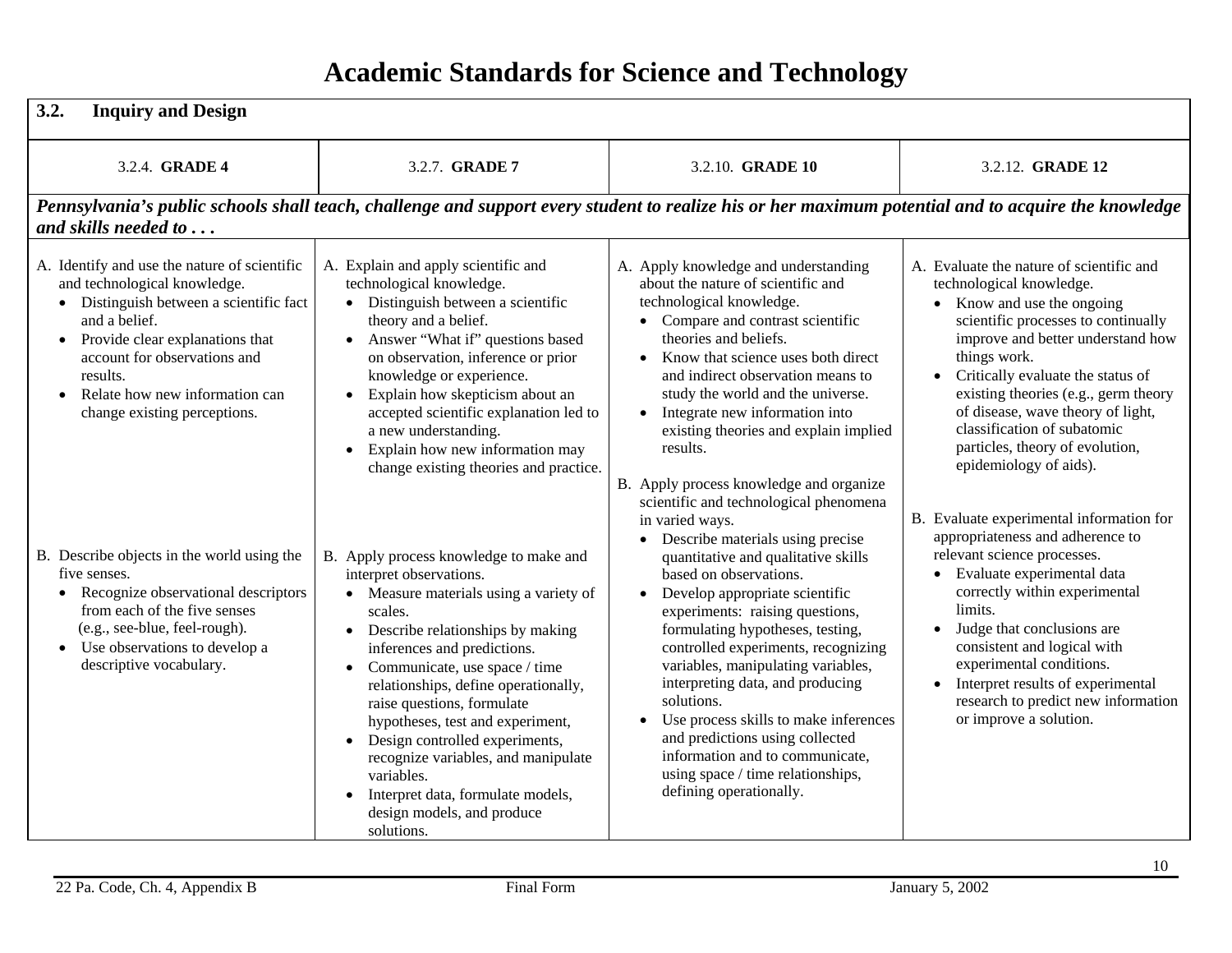- C. Recognize and use the elements of scientific inquiry to solve problems.
	- Generate questions about objects, organisms and/or events that can be answered through scientific investigations.
	- Design an investigation.
	- •Conduct an experiment.
	- • State a conclusion that is consistent with the information.

- D. Recognize and use the technological design process to solve problems.
	- Recognize and explain basic problems.
	- Identify possible solutions and their course of action.
	- Try a solution.
	- $\bullet$  Describe the solution, identify its impacts and modify if necessary.
	- Show the steps taken and the results.
- C. Identify and use the elements of scientific inquiry to solve problems.
	- Generate questions about objects, organisms and/or events that can be answered through scientific investigations.
	- Evaluate the appropriateness of questions.
	- Design an investigation with limited variables to investigate a question.
	- Conduct a two-part experiment.
	- Judge the significance of experimental information in answering the question.
	- Communicate appropriate conclusions from the experiment.
- D. Know and use the technological design process to solve problems.
	- Define different types of problems.
	- Define all aspects of the problem, necessary information and questions that must be answered.
	- Propose the best solution.
	- • Design and propose alternative methods to achieve solutions.
	- Apply a solution.
	- • Explain the results, present improvements, identify and infer the impacts of the solution.
- C. Apply the elements of scientific inquiry to solve problems.
	- Generate questions about objects, organisms and/or events that can be answered through scientific investigations.
	- • Evaluate the appropriateness of questions.
	- Design an investigation with adequate control and limited variables to investigate a question.
	- Conduct a multiple step experiment.
	- • Organize experimental information using a variety of analytic methods.
	- Judge the significance of experimental information in answering the question.
	- Suggest additional steps that might be done experimentally.
- D. Identify and apply the technological design process to solve problems.
	- Examine the problem, rank all necessary information and all questions that must be answered.
	- Propose and analyze a solution.
	- •Implement the solution.
	- Evaluate the solution, test, redesign and improve as necessary.
	- Communicate the process and evaluate and present the impacts of the solution.
- C. Apply the elements of scientific inquiry to solve multi-step problems.
	- Generate questions about objects, organisms and/or events that can be answered through scientific investigations.
	- Evaluate the appropriateness of questions.
	- Design an investigation with adequate control and limited variables to investigate a question.
	- Organize experimental information using analytic and descriptive techniques.
	- Evaluate the significance of experimental information in answering the question.
	- Project additional questions from a research study that could be studied.
- D. Analyze and use the technological design process to solve problems.
	- Assess all aspects of the problem, prioritize the necessary information and formulate questions that must be answered.
	- Propose, develop and appraise the best solution and develop alternative solutions.
	- Implement and assess the solution.
	- • Evaluate and assess the solution, redesign and improve as necessary.
	- Communicate and assess the process and evaluate and present the impacts of the solution.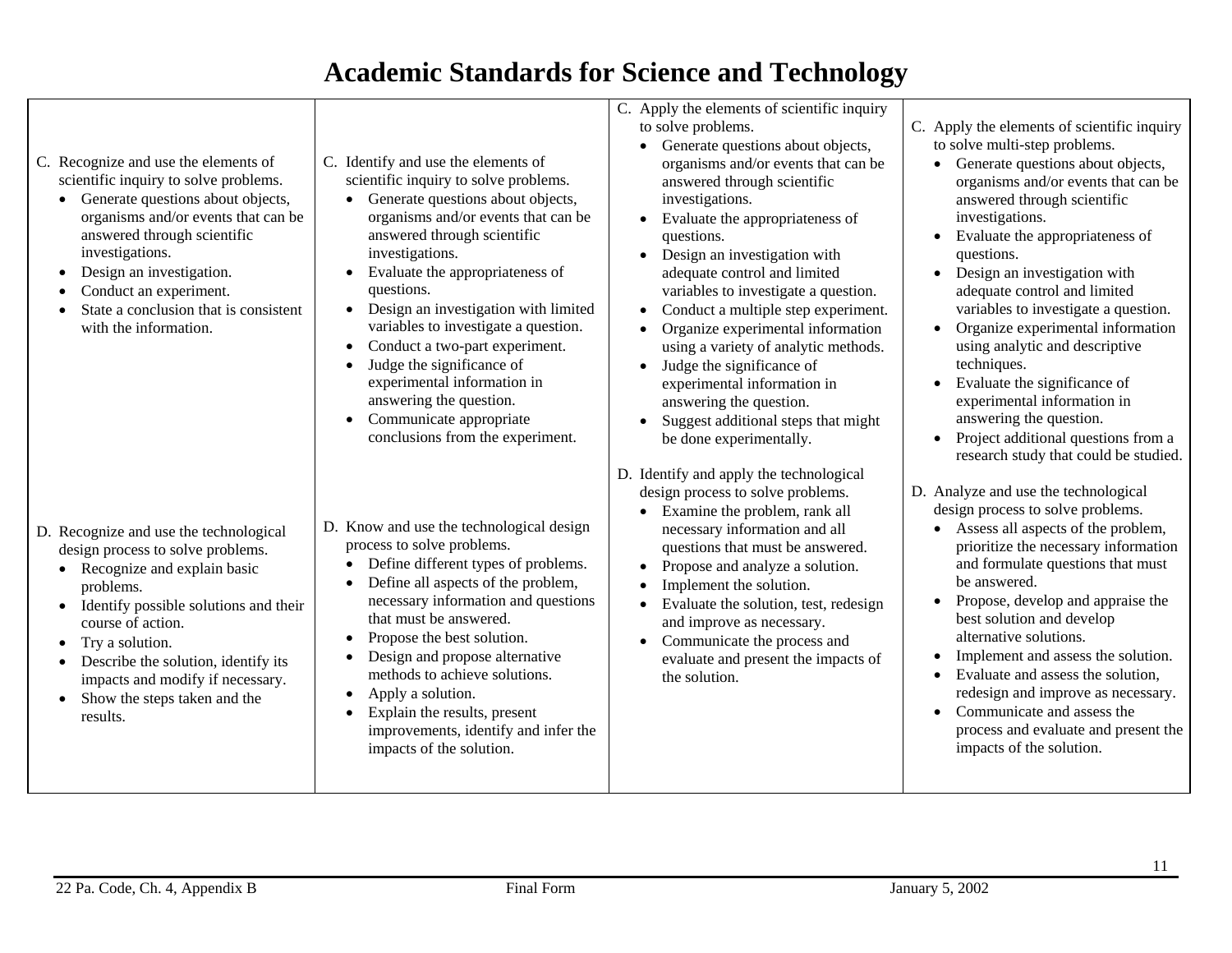| 3.3.<br><b>Biological Sciences</b>                                                                                                                                                                                                                                                                                                                                                                                                                                                                                           |                                                                                                                                                                                                                                                                                                                                                                                                                                                                                                                                                      |                                                                                                                                                                                                                                                                                                                                                                                                                                                                                                                                         |                                                                                                                                                                                                                                                                                                                                                                                                                                                                                                                                                            |
|------------------------------------------------------------------------------------------------------------------------------------------------------------------------------------------------------------------------------------------------------------------------------------------------------------------------------------------------------------------------------------------------------------------------------------------------------------------------------------------------------------------------------|------------------------------------------------------------------------------------------------------------------------------------------------------------------------------------------------------------------------------------------------------------------------------------------------------------------------------------------------------------------------------------------------------------------------------------------------------------------------------------------------------------------------------------------------------|-----------------------------------------------------------------------------------------------------------------------------------------------------------------------------------------------------------------------------------------------------------------------------------------------------------------------------------------------------------------------------------------------------------------------------------------------------------------------------------------------------------------------------------------|------------------------------------------------------------------------------------------------------------------------------------------------------------------------------------------------------------------------------------------------------------------------------------------------------------------------------------------------------------------------------------------------------------------------------------------------------------------------------------------------------------------------------------------------------------|
| 3.3.4. <b>GRADE 4</b>                                                                                                                                                                                                                                                                                                                                                                                                                                                                                                        | 3.3.7. GRADE 7                                                                                                                                                                                                                                                                                                                                                                                                                                                                                                                                       | 3.3.10. GRADE 10                                                                                                                                                                                                                                                                                                                                                                                                                                                                                                                        | 3.3.12. <b>GRADE 12</b>                                                                                                                                                                                                                                                                                                                                                                                                                                                                                                                                    |
|                                                                                                                                                                                                                                                                                                                                                                                                                                                                                                                              | Pennsylvania's public schools shall teach, challenge and support every student to realize his or her maximum potential and to acquire the knowledge                                                                                                                                                                                                                                                                                                                                                                                                  |                                                                                                                                                                                                                                                                                                                                                                                                                                                                                                                                         |                                                                                                                                                                                                                                                                                                                                                                                                                                                                                                                                                            |
| and skills needed to                                                                                                                                                                                                                                                                                                                                                                                                                                                                                                         |                                                                                                                                                                                                                                                                                                                                                                                                                                                                                                                                                      |                                                                                                                                                                                                                                                                                                                                                                                                                                                                                                                                         |                                                                                                                                                                                                                                                                                                                                                                                                                                                                                                                                                            |
| A. Know the similarities and differences of<br>living things.<br>Identify life processes of living<br>$\bullet$<br>things (e.g., growth, digestion, react<br>to environment).<br>Know that some organisms have<br>similar external characteristics<br>(e.g., anatomical characteristics;<br>appendages, type of covering, body<br>segments) and that similarities and<br>differences are related to<br>environmental habitat.<br>Describe basic needs of plants and<br>animals.<br>B. Know that living things are made up of | A. Describe the similarities and differences<br>that characterize diverse living things.<br>Describe how the structures of<br>$\bullet$<br>living things help them function in<br>unique ways.<br>Explain how to use a dichotomous<br>key to identify plants and animals.<br>Account for adaptations among<br>organisms that live in a particular<br>environment.                                                                                                                                                                                    | A. Explain the structural and functional<br>similarities and differences found<br>among living things.<br>Identify and characterize major life<br>$\bullet$<br>forms according to their placement<br>in existing classification groups.<br>Explain the relationship between<br>$\bullet$<br>structure and function at the<br>molecular and cellular levels.<br>Describe organizing schemes of<br>$\bullet$<br>classification keys.<br>Identify and characterize major life<br>$\bullet$<br>forms by kingdom, phyla, class and<br>order. | A. Explain the relationship between<br>structure and function at all levels of<br>organization.<br>Identify and explain interactions<br>$\bullet$<br>among organisms (e.g., mutually<br>beneficial, harmful relationships).<br>Explain and analyze the relationship<br>between structure and function at the<br>molecular, cellular and organ-system<br>level.<br>Describe and explain structural and<br>functional relationships in each of<br>the five (or six) kingdoms.<br>Explain significant biological<br>diversity found in each of the<br>biomes. |
| parts that have specific functions.<br>• Identify examples of unicellular and<br>multicellular organisms.<br>Determine how different parts of a<br>$\bullet$<br>living thing work together to make<br>the organism function.                                                                                                                                                                                                                                                                                                 | B. Describe the cell as the basic structural<br>and functional unit of living things.<br>Identify the levels of organization<br>$\bullet$<br>from cell to organism.<br>Compare life processes at the<br>organism level with life processes at<br>the cell level.<br>Explain that cells and organisms<br>$\bullet$<br>have particular structures that<br>underlie their functions.<br>Describe and distinguish among cell<br>cycles, reproductive cycles and life<br>cycles.<br>Explain disease effects on structures<br>or functions of an organism. | B. Describe and explain the chemical and<br>structural basis of living organisms.<br>Describe the relationship between the<br>$\bullet$<br>structure of organic molecules and<br>the function they serve in living<br>organisms.<br>Identify the specialized structures and<br>regions of the cell and the functions<br>of each.<br>Explain how cells store and use<br>$\bullet$<br>information to guide their functions.<br>Explain cell functions and processes<br>in terms of chemical reactions and<br>energy changes.              | B. Analyze the chemical and structural basis<br>of living organisms.<br>Identify and describe factors affecting<br>metabolic function (e.g., temperature,<br>acidity, hormones).<br>Evaluate metabolic activities using<br>experimental knowledge of enzymes.<br>Evaluate relationships between<br>structure and functions of different<br>anatomical parts given their<br>structure.<br>Describe potential impact of genome<br>research on the biochemistry and<br>physiology of life.                                                                    |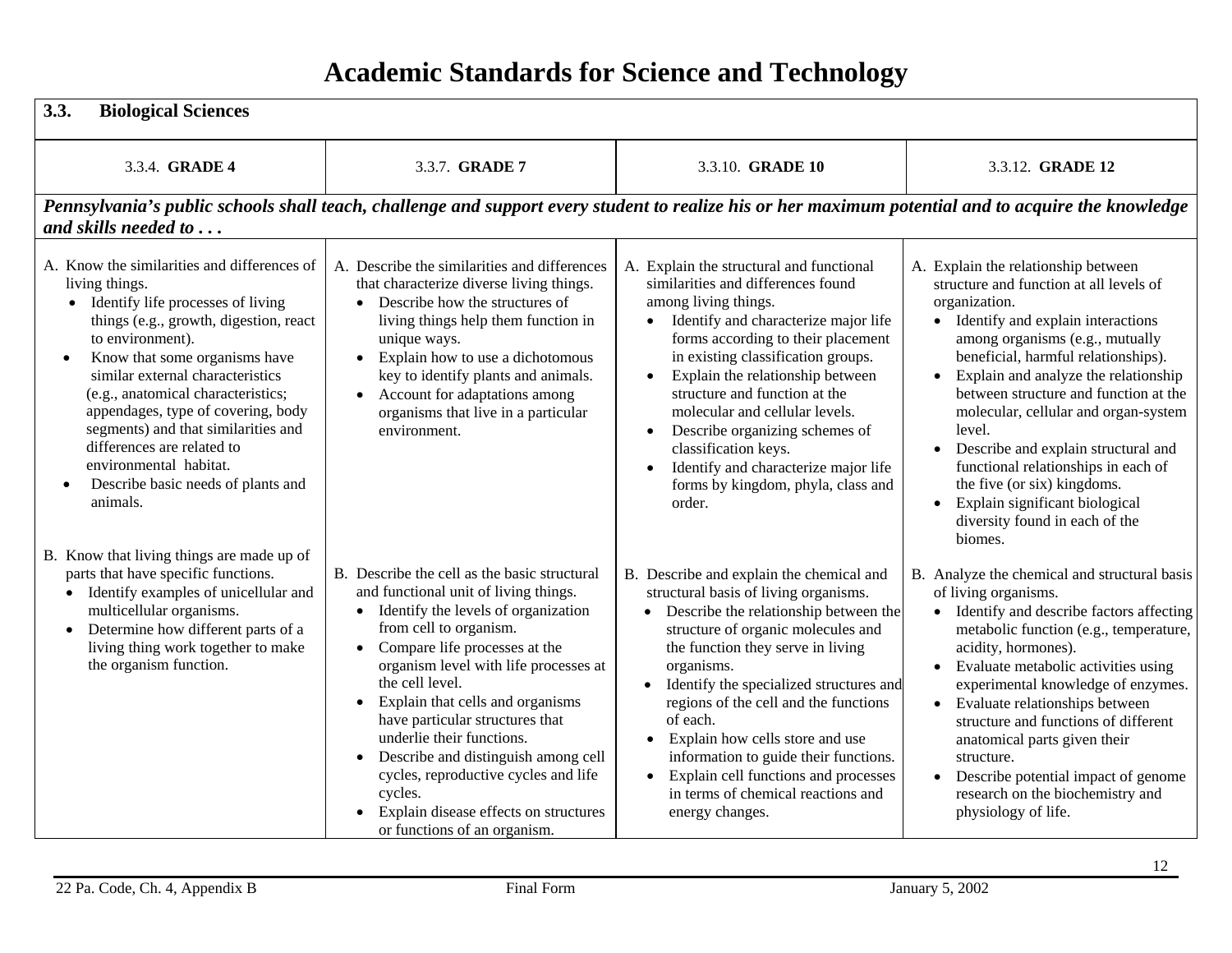C. Know that characteristics are inherited and, thus, offspring closely resemble their parents. • Identify characteristics for animal and plant survival in different climates. • identify physical characteristics that appear in both parents and offspring and differ between families, strains or species. D. Identify changes in living things over time. • Compare extinct life forms with living organisms. C. Know that every organism has a set of genetic instructions that determines its inherited traits. • Identify and explain inheritable characteristics. • Identify that the gene is the basic unit of inheritance. • Identify basic patterns of inheritance (e.g., dominance, recessive, codominance). • Describe how traits are inherited. • Distinguish how different living things reproduce (e.g., vegetative budding, sexual). • recognize that mutations can alter a gene. • Describe how selective breeding, natural selection and genetic technologies can change genetic makeup of organisms. D. Explain basic concepts of natural selection. • Identify adaptations that allow organisms to survive in their environment. • Describe how an environmental change can affect the survival of organisms and entire species.  $\bullet$  know that differences in individuals of the same species may give some advantage in surviving and reproducing. • recognize that populations of organisms can increase rapidly. • Describe the role that fossils play in studying the past. • Explain how biologic extinction is a natural process. C. Describe how genetic information is inherited and expressed. • Compare and contrast the function of mitosis and meiosis. • Describe mutations' effects on a trait's expression. • Distinguish different reproductive patterns in living things (e.g., budding, spores, fission). • Compare random and selective breeding practices and their results (e.g., antibiotic resistant bacteria). • Explain the relationship among DNA, genes and chromosomes. • Explain different types of inheritance (e.g., multiple allele, sex-influenced traits). • Describe the role of DNA in protein synthesis as it relates to gene expression. D. Explain the mechanisms of the theory of evolution. • analyze data from fossil records, similarities in anatomy and physiology, embryological studies and DNA studies that are relevant to the theory of evolution. • Explain the role of mutations and gene recombination in changing a population of organisms. • Compare modern day descendants of extinct species and propose possible scientific accounts for their present appearance. • describe the factors (e.g., isolation, differential C. Explain gene inheritance and expression at the molecular level. • Analyze gene expression at the molecular level. • Describe the roles of nucleic acids in cellular reproduction and protein synthesis. • Describe genetic engineering techniques, applications and impacts. • Explain birth defects from the standpoint of embryological development and/or changes in genetic makeup. D. Analyze the theory of evolution. • Examine human history by describing the progression from early hominids to modern humans. • apply the concept of natural selection as a central concept in illustrating evolution theory.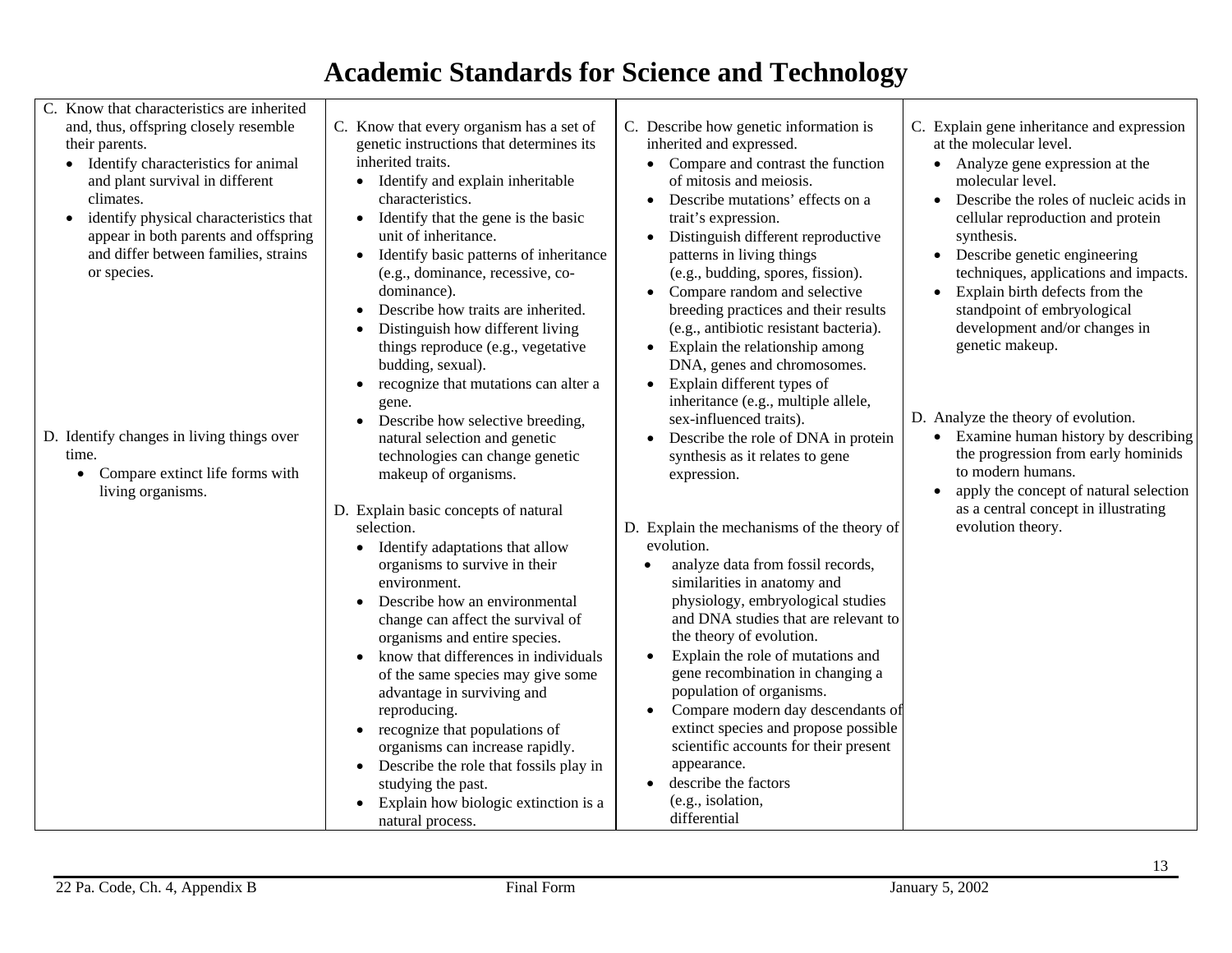|                                                                                 | reproduction) affecting<br>gene frequency in a<br>population over time and<br>their consequences.<br>describe and differentiate between<br>$\bullet$<br>the roles of natural selection and<br>genetic drift.<br>Describe changes that illustrate<br>$\bullet$<br>major events in the earth's<br>development based on a time line.<br>explain why natural selection can act<br>$\bullet$<br>only on inherited traits.<br>Apply the concept of natural<br>$\bullet$<br>selection to illustrate and account for<br>a species' survival, extinction or<br>change over time. |  |  |
|---------------------------------------------------------------------------------|-------------------------------------------------------------------------------------------------------------------------------------------------------------------------------------------------------------------------------------------------------------------------------------------------------------------------------------------------------------------------------------------------------------------------------------------------------------------------------------------------------------------------------------------------------------------------|--|--|
| Ecosystem Standards are in the Environment and Ecology Standard Category (4.6). |                                                                                                                                                                                                                                                                                                                                                                                                                                                                                                                                                                         |  |  |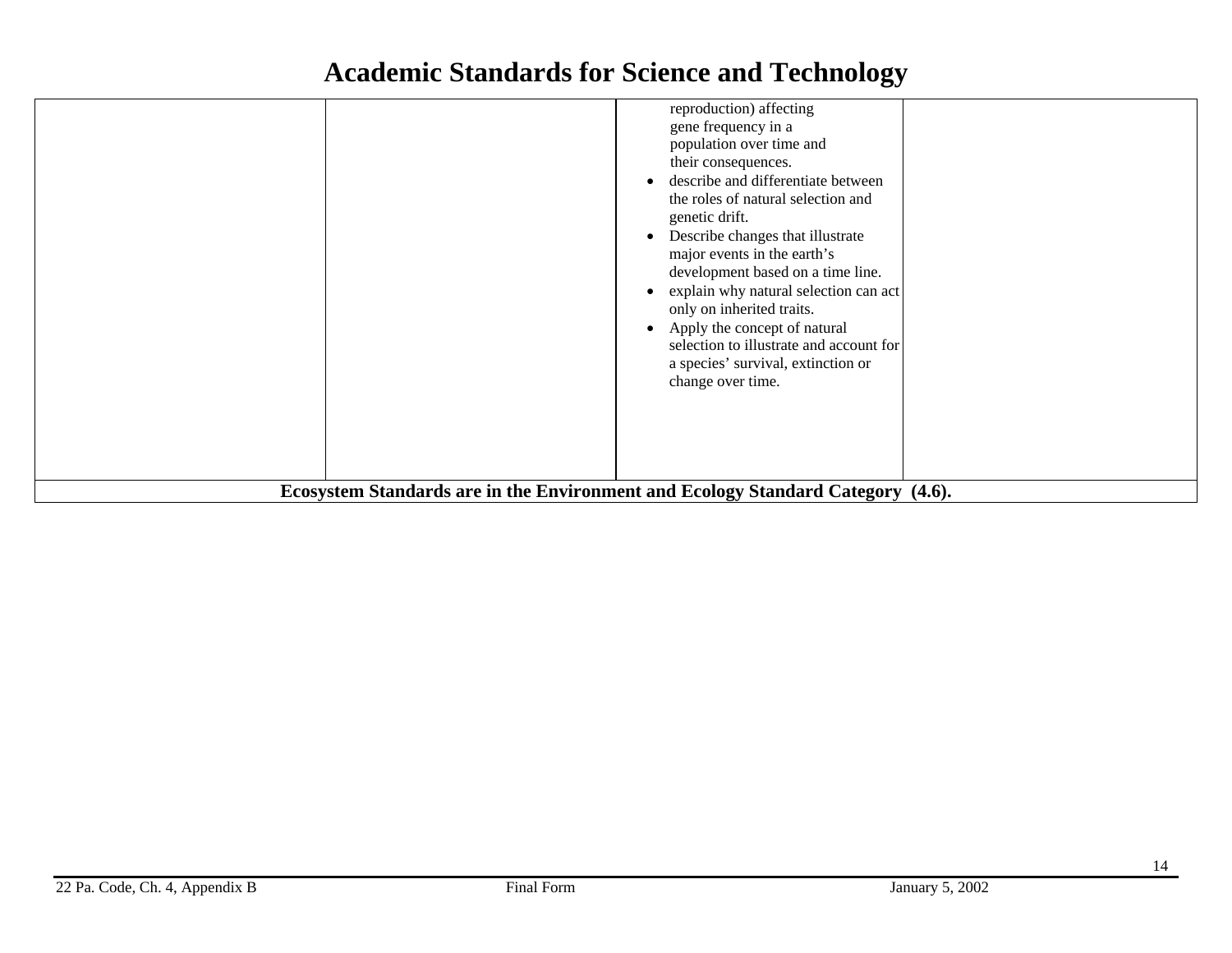| 3.4.<br><b>Physical Science, Chemistry and Physics</b>                                                                                                                                                                                                                                                                                                                         |                                                                                                                                                                                                                                                                                                                                                                                                               |                                                                                                                                                                                                                                                                                                                                                                                                                                                                                                                                                                                                                                                                                                                                                                                                                                                                                                                                                                                                                                                                               |                                                                                                                                                                                                                                                                                                                                                                                                                                                                                                                                                                                                                                                                                                                                                                                                                                                                                                                                                                                             |
|--------------------------------------------------------------------------------------------------------------------------------------------------------------------------------------------------------------------------------------------------------------------------------------------------------------------------------------------------------------------------------|---------------------------------------------------------------------------------------------------------------------------------------------------------------------------------------------------------------------------------------------------------------------------------------------------------------------------------------------------------------------------------------------------------------|-------------------------------------------------------------------------------------------------------------------------------------------------------------------------------------------------------------------------------------------------------------------------------------------------------------------------------------------------------------------------------------------------------------------------------------------------------------------------------------------------------------------------------------------------------------------------------------------------------------------------------------------------------------------------------------------------------------------------------------------------------------------------------------------------------------------------------------------------------------------------------------------------------------------------------------------------------------------------------------------------------------------------------------------------------------------------------|---------------------------------------------------------------------------------------------------------------------------------------------------------------------------------------------------------------------------------------------------------------------------------------------------------------------------------------------------------------------------------------------------------------------------------------------------------------------------------------------------------------------------------------------------------------------------------------------------------------------------------------------------------------------------------------------------------------------------------------------------------------------------------------------------------------------------------------------------------------------------------------------------------------------------------------------------------------------------------------------|
| 3.4.4. <b>GRADE 4</b>                                                                                                                                                                                                                                                                                                                                                          | 3.4.7. <b>GRADE 7</b>                                                                                                                                                                                                                                                                                                                                                                                         | 3.4.10. <b>GRADE 10</b>                                                                                                                                                                                                                                                                                                                                                                                                                                                                                                                                                                                                                                                                                                                                                                                                                                                                                                                                                                                                                                                       | 3.4.12. <b>GRADE 12</b>                                                                                                                                                                                                                                                                                                                                                                                                                                                                                                                                                                                                                                                                                                                                                                                                                                                                                                                                                                     |
|                                                                                                                                                                                                                                                                                                                                                                                |                                                                                                                                                                                                                                                                                                                                                                                                               | Pennsylvania's public schools shall teach, challenge and support every student to realize his or her maximum potential and to acquire the knowledge                                                                                                                                                                                                                                                                                                                                                                                                                                                                                                                                                                                                                                                                                                                                                                                                                                                                                                                           |                                                                                                                                                                                                                                                                                                                                                                                                                                                                                                                                                                                                                                                                                                                                                                                                                                                                                                                                                                                             |
| and skills needed to                                                                                                                                                                                                                                                                                                                                                           |                                                                                                                                                                                                                                                                                                                                                                                                               |                                                                                                                                                                                                                                                                                                                                                                                                                                                                                                                                                                                                                                                                                                                                                                                                                                                                                                                                                                                                                                                                               |                                                                                                                                                                                                                                                                                                                                                                                                                                                                                                                                                                                                                                                                                                                                                                                                                                                                                                                                                                                             |
| A. Recognize basic concepts about the<br>structure and properties of matter.<br>Describe properties of matter<br>(e.g., hardness, reactions to simple<br>chemical tests).<br>Know that combining two or more<br>substances can make new materials<br>with different properties.<br>Know different material<br>characteristics (e.g., texture, state of<br>matter, solubility). | A. Describe concepts about the structure<br>and properties of matter.<br>Identify elements as basic building<br>blocks of matter that cannot be<br>broken down chemically.<br>Distinguish compounds from<br>$\bullet$<br>mixtures.<br>Describe and conduct experiments<br>that identify chemical and physical<br>properties.<br>Describe reactants and products of<br>$\bullet$<br>simple chemical reactions. | A. Explain concepts about the structure and<br>properties of matter.<br>• Know that atoms are composed of<br>even smaller sub-atomic structures<br>whose properties are measurable.<br>Explain the repeating pattern of<br>$\bullet$<br>chemical properties by using the<br>repeating patterns of atomic structure<br>within the periodic table.<br>Predict the behavior of gases through<br>the use of Boyle's, Charles' or the<br>ideal gas law, in everyday situations.<br>Describe phases of matter according<br>$\bullet$<br>to the Kinetic Molecular Theory.<br>Explain the formation of compounds<br>$\bullet$<br>and their resulting properties using<br>bonding theories (ionic and covalent).<br>Recognize formulas for simple<br>$\bullet$<br>inorganic compounds.<br>Describe various types of chemical<br>$\bullet$<br>reactions by applying the laws of<br>conservation of mass and energy.<br>Apply knowledge of mixtures to<br>$\bullet$<br>appropriate separation techniques.<br>Understand that carbon can form<br>$\bullet$<br>several types of compounds. | A. Apply concepts about the structure and<br>properties of matter.<br>• Apply rules of systematic<br>nomenclature and formula writing to<br>chemical substances.<br>• Classify and describe, in equation<br>form, types of chemical and nuclear<br>reactions.<br>Explain how radioactive isotopes that<br>are subject to decay can be used to<br>estimate the age of materials.<br>Explain how the forces that bind<br>solids, liquids and gases affect their<br>properties.<br>Characterize and identify important<br>classes of compounds (e.g., acids,<br>bases, salts).<br>Apply the conservation of energy<br>$\bullet$<br>concept to fields as diverse as<br>mechanics, nuclear particles and<br>studies of the origin of the universe.<br>Apply the predictability of nuclear<br>decay to estimate the age of materials<br>that contain radioactive isotopes.<br>Quantify the properties of matter<br>(e.g., density, solubility coefficients)<br>by applying mathematical formulas. |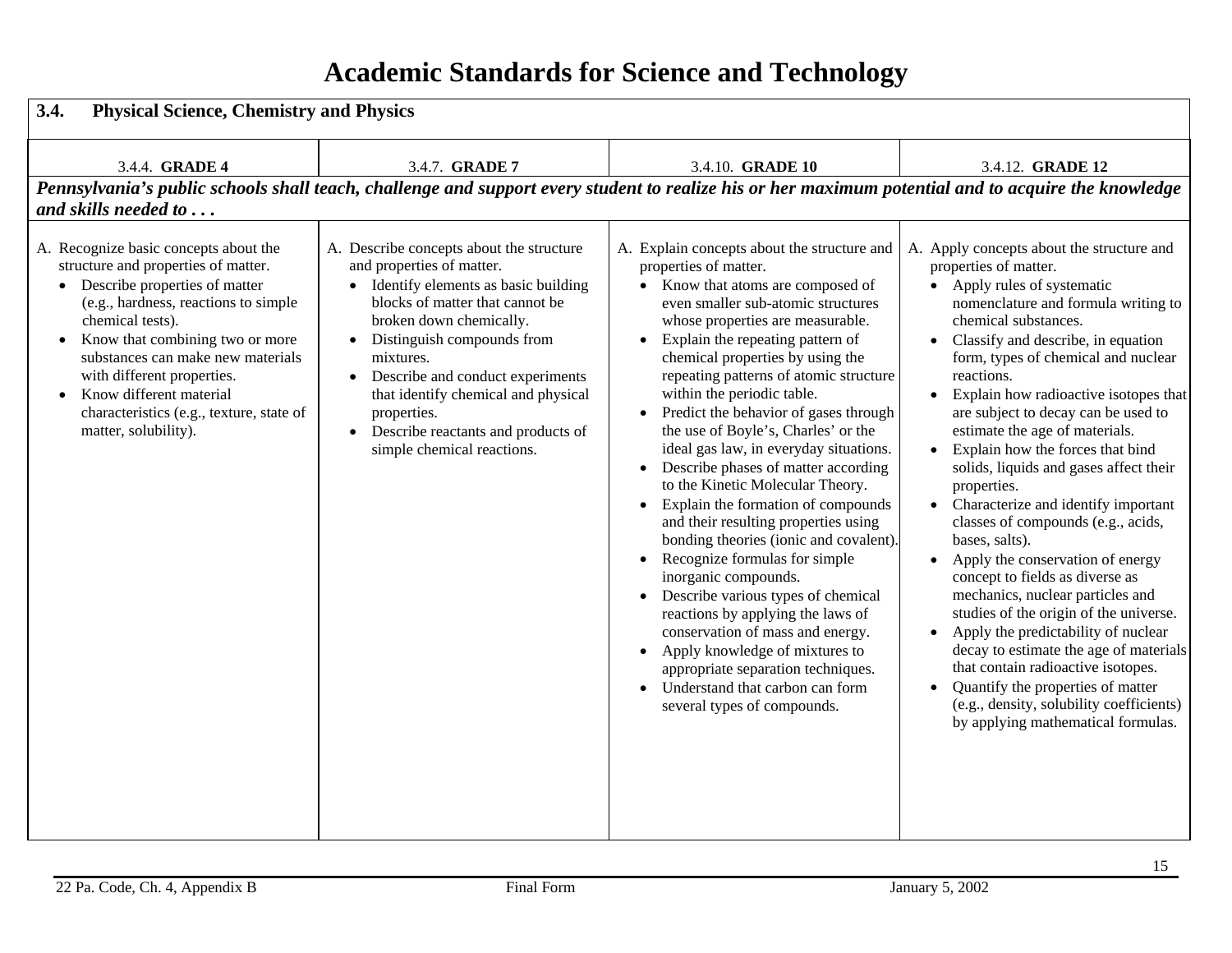| B. Know basic energy types, sources and<br>conversions.<br>Identify energy forms and examples<br>(e.g., sunlight, heat, stored, motion).<br>Know the concept of the flow of<br>$\bullet$<br>energy by measuring flow through an<br>object or system.<br>Describe static electricity in terms of<br>attraction, repulsion and sparks.<br>• Apply knowledge of the basic<br>electrical circuits to design and<br>construction simple direct current<br>circuits.<br>Classify materials as conductors and<br>nonconductors.<br>Know and demonstrate the basic<br>properties of heat by producing it in a<br>variety of ways.<br>Know the characteristics of light<br>$\bullet$<br>(e.g., reflection, refraction,<br>absorption) and use them to produce<br>heat, color or a virtual image. | B. Relate energy sources and transfers to<br>heat and temperature.<br>Identify and describe sound changes<br>$\bullet$<br>in moving objects.<br>Know that the sun is a major source<br>$\bullet$<br>of energy that emits wavelengths of<br>visible light, infrared and ultraviolet<br>radiation.<br>Explain the conversion of one form<br>$\bullet$<br>of energy to another by applying<br>knowledge of each form of energy.<br>Explain the parts and functions in an<br>$\bullet$<br>electrical circuit.                  | B. Analyze energy sources and transfers of<br>heat.<br>• Determine the efficiency of chemical<br>systems by applying mathematical<br>formulas.<br>• Use knowledge of chemical reactions<br>to generate an electrical current.<br>• Evaluate energy changes in chemical<br>reactions.<br>Use knowledge of conservation of<br>$\bullet$<br>energy and momentum to explain<br>common phenomena<br>(e.g., refrigeration system, rocket<br>propulsion).<br>Explain resistance, current and<br>$\bullet$<br>electro-motive force (Ohm's Law). | B. Apply and analyze energy sources and<br>conversions and their relationship to heat<br>and temperature.<br>Determine the heat involved in<br>$\bullet$<br>illustrative chemical reactions.<br>$\bullet$<br>Evaluate mathematical formulas that<br>calculate the efficiency of specific<br>chemical and mechanical systems.<br>Use knowledge of oxidation and<br>$\bullet$<br>reduction to balance complex<br>reactions<br>Apply appropriate thermodynamic<br>$\bullet$<br>concepts (e.g., conservation, entropy)<br>to solve problems relating to energy<br>and heat. |
|-----------------------------------------------------------------------------------------------------------------------------------------------------------------------------------------------------------------------------------------------------------------------------------------------------------------------------------------------------------------------------------------------------------------------------------------------------------------------------------------------------------------------------------------------------------------------------------------------------------------------------------------------------------------------------------------------------------------------------------------------------------------------------------------|----------------------------------------------------------------------------------------------------------------------------------------------------------------------------------------------------------------------------------------------------------------------------------------------------------------------------------------------------------------------------------------------------------------------------------------------------------------------------------------------------------------------------|-----------------------------------------------------------------------------------------------------------------------------------------------------------------------------------------------------------------------------------------------------------------------------------------------------------------------------------------------------------------------------------------------------------------------------------------------------------------------------------------------------------------------------------------|-------------------------------------------------------------------------------------------------------------------------------------------------------------------------------------------------------------------------------------------------------------------------------------------------------------------------------------------------------------------------------------------------------------------------------------------------------------------------------------------------------------------------------------------------------------------------|
| C. Observe and describe different types of<br>force and motion.<br>• Identify characteristics of sound<br>(pitch, loudness and echoes)<br>Recognize forces that attract or repel<br>$\bullet$<br>other objects and demonstrate them.<br>Describe various types of motions.<br>Compare the relative movement of<br>objects and describe types of motion<br>that are evident.<br>Describe the position of an object by<br>$\bullet$<br>locating it relative to another object<br>or the background (e.g., geographic<br>direction, left, up).                                                                                                                                                                                                                                             | C. Identify and explain the principles of<br>force and motion.<br>Describe the motion of an object<br>$\bullet$<br>based on its position, direction and<br>speed.<br>• Classify fluid power systems<br>according to fluid used or mode of<br>power transmission (e.g., air, oil).<br>• Explain various motions using<br>models.<br>• Explain how convex and concave<br>mirrors and lens change light images.<br>Explain how sound and light travel in<br>$\bullet$<br>waves of differing speeds, sizes and<br>frequencies. | C. Distinguish among the principles of<br>force and motion.<br>Identify the relationship of electricity<br>and magnetism as two aspects of a<br>single electromagnetic force.<br>Identify elements of simple machines<br>in compound machines.<br>Explain fluid power systems through<br>the design and construction of<br>appropriate models.<br>• Describe sound effects (e.g., Doppler<br>effect, amplitude, frequency,<br>reflection, refraction, absorption,<br>sonar, seismic).                                                   | C. Apply the principles of motion and<br>force.<br>Evaluate wave properties of<br>$\bullet$<br>frequency, wavelength and speed as<br>applied to sound and light through<br>different media.<br>Propose and produce modifications to<br>specific mechanical power systems<br>that will improve their efficiency.<br>Analyze the principles of<br>$\bullet$<br>translational motion, velocity and<br>acceleration as they relate to free fall<br>and projectile motion.                                                                                                   |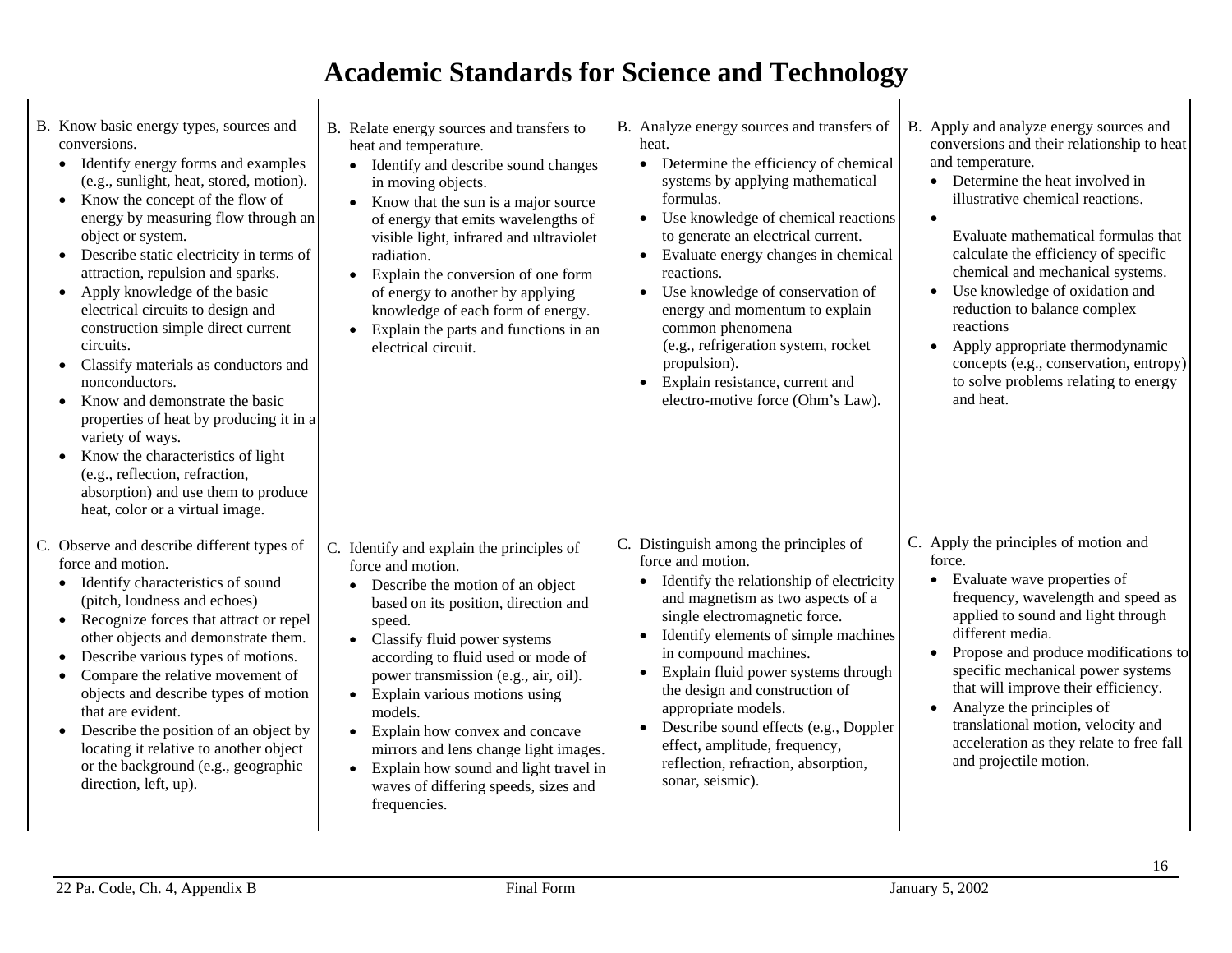|                                                                                                                                                                                                                                                                                                                                                                                                                                                                        |                                                                                                                                                                                                                                                                                                                                                                                                                                                                                                                                                                                                                                                                                                                                                                                                                                                                                    | Describe light effects (e.g., Doppler<br>effect, dispersion, absorption,<br>emission spectra, polarization,<br>interference).<br>Describe and measure the motion of<br>sound, light and other objects.<br>Know Newton's laws of motion<br>(including inertia, action and<br>reaction) and gravity and apply them<br>to solve problems related to forces<br>and mass.<br>Determine the efficiency of<br>mechanical systems by applying<br>mathematical formulas.                                                                                                                                                                                                                                                                                                                                                      | Analyze the principles of rotational<br>motion to solve problems relating to<br>angular momentum, and torque.<br>• Interpret a model that illustrates<br>circular motion and acceleration.<br>Describe inertia, motion, equilibrium,<br>$\bullet$<br>and action/reaction concepts through<br>words, models and mathematical<br>symbols.                                                                                                                                             |
|------------------------------------------------------------------------------------------------------------------------------------------------------------------------------------------------------------------------------------------------------------------------------------------------------------------------------------------------------------------------------------------------------------------------------------------------------------------------|------------------------------------------------------------------------------------------------------------------------------------------------------------------------------------------------------------------------------------------------------------------------------------------------------------------------------------------------------------------------------------------------------------------------------------------------------------------------------------------------------------------------------------------------------------------------------------------------------------------------------------------------------------------------------------------------------------------------------------------------------------------------------------------------------------------------------------------------------------------------------------|----------------------------------------------------------------------------------------------------------------------------------------------------------------------------------------------------------------------------------------------------------------------------------------------------------------------------------------------------------------------------------------------------------------------------------------------------------------------------------------------------------------------------------------------------------------------------------------------------------------------------------------------------------------------------------------------------------------------------------------------------------------------------------------------------------------------|-------------------------------------------------------------------------------------------------------------------------------------------------------------------------------------------------------------------------------------------------------------------------------------------------------------------------------------------------------------------------------------------------------------------------------------------------------------------------------------|
| D. Describe the composition and structure<br>of the universe and the earth's place in<br>it.<br>Recognize earth's place in the solar<br>$\bullet$<br>system.<br>Explain and illustrate the causes of<br>$\bullet$<br>seasonal changes.<br>• Identify planets in our solar system<br>and their general characteristics.<br>Describe the solar system motions<br>$\bullet$<br>and use them to explain time (e.g.,<br>days, seasons), major lunar phases<br>and eclipses. | D. Describe essential ideas about the<br>composition and structure of the<br>universe and the earth's place in it.<br>• Compare various planets'<br>characteristics.<br>Describe basic star types and<br>$\bullet$<br>identify the sun as a star type.<br>• Describe and differentiate comets,<br>asteroids and meteors.<br>• Identify gravity as the force that<br>keeps planets in orbit around the sun<br>and governs the rest of the<br>movement of the solar system and<br>the universe.<br>Illustrate how the positions of stars<br>and constellations change in relation<br>to the Earth during an evening and<br>from month to month.<br>Identify equipment and instruments<br>$\bullet$<br>that explore the universe.<br>Identify the accomplishments and<br>$\bullet$<br>contributions provided by selected<br>past and present scientists in the<br>field of astronomy. | D. Explain essential ideas about the<br>composition and structure of the<br>universe.<br>Compare the basic structures of the<br>universe (e.g., galaxy types, nova,<br>black holes, neutron stars).<br>Describe the structure and life cycle<br>of star, using the Hertzsprung-<br>Russell diagram.<br>Describe the nuclear processes<br>involved in energy production in a<br>star.<br>Explain the "red-shift" and<br>Hubble's use of it to determine<br>stellar distance and movement.<br>Compare absolute versus apparent<br>star magnitude and their relation to<br>stellar distance.<br>Explain the impact of the<br>Copernican and Newtonian thinking<br>on man's view of the universe.<br>Identify and analyze the findings of<br>several space instruments in regard<br>to the extent and composition of the | D. Analyze the essential ideas about the<br>composition and structure of the<br>universe.<br>Analyze the Big Bang Theory's use<br>$\bullet$<br>of gravitation and nuclear reaction<br>to explain a possible origin of the<br>universe.<br>Compare the use of visual, radio and<br>x-ray telescopes to collect data<br>regarding the structure and<br>evolution of the universe.<br>Correlate the use of the special<br>$\bullet$<br>theory of relativity and the life of a<br>star. |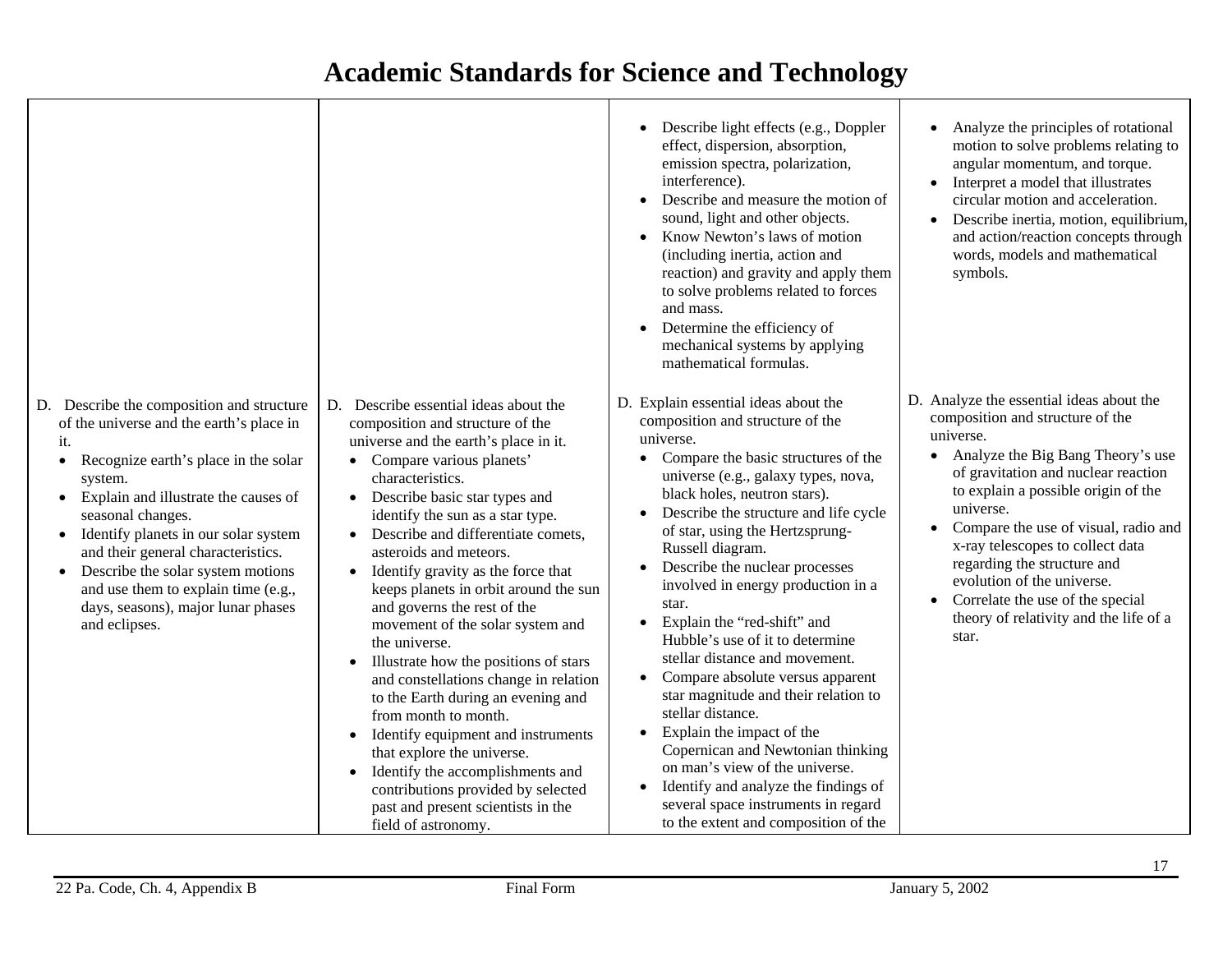|                                                                                              | • Identify and articulate space      | solar system and universe. |  |
|----------------------------------------------------------------------------------------------|--------------------------------------|----------------------------|--|
|                                                                                              | program efforts to investigate       |                            |  |
|                                                                                              |                                      |                            |  |
|                                                                                              | possibilities of living in space and |                            |  |
|                                                                                              | on other planets.                    |                            |  |
|                                                                                              |                                      |                            |  |
|                                                                                              |                                      |                            |  |
|                                                                                              |                                      |                            |  |
|                                                                                              |                                      |                            |  |
|                                                                                              |                                      |                            |  |
|                                                                                              |                                      |                            |  |
|                                                                                              |                                      |                            |  |
|                                                                                              |                                      |                            |  |
|                                                                                              |                                      |                            |  |
|                                                                                              |                                      |                            |  |
|                                                                                              |                                      |                            |  |
|                                                                                              |                                      |                            |  |
|                                                                                              |                                      |                            |  |
|                                                                                              |                                      |                            |  |
|                                                                                              |                                      |                            |  |
|                                                                                              |                                      |                            |  |
|                                                                                              |                                      |                            |  |
|                                                                                              |                                      |                            |  |
|                                                                                              |                                      |                            |  |
|                                                                                              |                                      |                            |  |
|                                                                                              |                                      |                            |  |
|                                                                                              |                                      |                            |  |
|                                                                                              |                                      |                            |  |
|                                                                                              |                                      |                            |  |
|                                                                                              |                                      |                            |  |
|                                                                                              |                                      |                            |  |
|                                                                                              |                                      |                            |  |
|                                                                                              |                                      |                            |  |
|                                                                                              |                                      |                            |  |
|                                                                                              |                                      |                            |  |
|                                                                                              |                                      |                            |  |
|                                                                                              |                                      |                            |  |
|                                                                                              |                                      |                            |  |
|                                                                                              |                                      |                            |  |
|                                                                                              |                                      |                            |  |
|                                                                                              |                                      |                            |  |
|                                                                                              |                                      |                            |  |
|                                                                                              |                                      |                            |  |
|                                                                                              |                                      |                            |  |
|                                                                                              |                                      |                            |  |
|                                                                                              |                                      |                            |  |
| Refer to Technology Standard Category 3.6 for applied uses of these concepts and principles. |                                      |                            |  |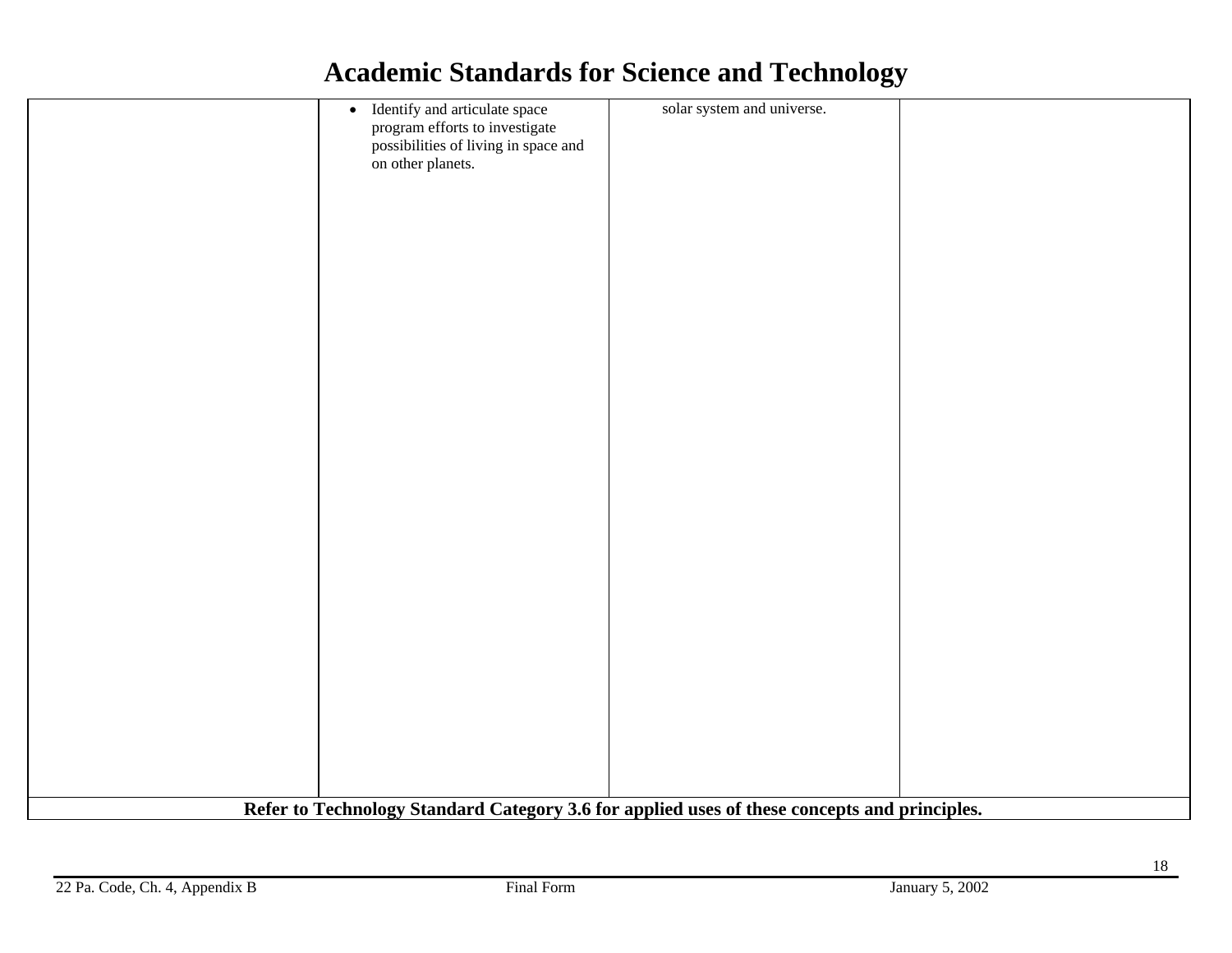| 3.5.<br><b>Earth Sciences</b>                                                                                                                                                                                                                                                                                                                                                                                                                                                                                                      |                                                                                                                                                                                                                                                                                                                                                                                                                                                                                                                                                                                                                                                                                                                                                                                                                                                                 |                                                                                                                                                                                                                                                                                                                                                                                                                                                                                                                                                                                                                                                                                                                                                                                                                                                                                       |                                                                                                                                                                                                                                                                                                                                                                                                                                                    |
|------------------------------------------------------------------------------------------------------------------------------------------------------------------------------------------------------------------------------------------------------------------------------------------------------------------------------------------------------------------------------------------------------------------------------------------------------------------------------------------------------------------------------------|-----------------------------------------------------------------------------------------------------------------------------------------------------------------------------------------------------------------------------------------------------------------------------------------------------------------------------------------------------------------------------------------------------------------------------------------------------------------------------------------------------------------------------------------------------------------------------------------------------------------------------------------------------------------------------------------------------------------------------------------------------------------------------------------------------------------------------------------------------------------|---------------------------------------------------------------------------------------------------------------------------------------------------------------------------------------------------------------------------------------------------------------------------------------------------------------------------------------------------------------------------------------------------------------------------------------------------------------------------------------------------------------------------------------------------------------------------------------------------------------------------------------------------------------------------------------------------------------------------------------------------------------------------------------------------------------------------------------------------------------------------------------|----------------------------------------------------------------------------------------------------------------------------------------------------------------------------------------------------------------------------------------------------------------------------------------------------------------------------------------------------------------------------------------------------------------------------------------------------|
| 3.5.4. GRADE 4                                                                                                                                                                                                                                                                                                                                                                                                                                                                                                                     | 3.5.7. GRADE 7                                                                                                                                                                                                                                                                                                                                                                                                                                                                                                                                                                                                                                                                                                                                                                                                                                                  | 3.5.10. GRADE 10                                                                                                                                                                                                                                                                                                                                                                                                                                                                                                                                                                                                                                                                                                                                                                                                                                                                      | 3.5.12. <b>GRADE 12</b>                                                                                                                                                                                                                                                                                                                                                                                                                            |
| and skills needed to                                                                                                                                                                                                                                                                                                                                                                                                                                                                                                               |                                                                                                                                                                                                                                                                                                                                                                                                                                                                                                                                                                                                                                                                                                                                                                                                                                                                 | Pennsylvania's public schools shall teach, challenge and support every student to realize his or her maximum potential and to acquire the knowledge                                                                                                                                                                                                                                                                                                                                                                                                                                                                                                                                                                                                                                                                                                                                   |                                                                                                                                                                                                                                                                                                                                                                                                                                                    |
| A. Know basic landforms and earth<br>history.<br>Describe earth processes<br>$\bullet$<br>(e.g., rusting, weathering, erosion)<br>that have affected selected physical<br>features in students' neighborhoods.<br>Identify various earth structures<br>(e.g., mountains, faults, drainage<br>basins) through the use of models.<br>Identify the composition of soil as<br>weathered rock and decomposed<br>organic remains.<br>Describe fossils and the type of<br>environment they lived in<br>(e.g., tropical, aquatic, desert). | A. Describe earth features and processes.<br>Describe major layers of the earth.<br>Describe the processes involved in<br>the creation of geologic features<br>(e.g., folding, faulting, volcanism,<br>sedimentation) and that these<br>processes seen today (e.g., erosion,<br>weathering crustal plate movement)<br>are similar to those in the past.<br>• Describe the processes that formed<br>Pennsylvania geologic structures<br>and resources including mountains,<br>glacial formations, water gaps and<br>ridges.<br>Explain how the rock cycle affected<br>rock formations in the state of<br>Pennsylvania.<br>Distinguish between examples of<br>rapid surface changes<br>(e.g., landslides, earthquakes) and<br>slow surface changes<br>(e.g., weathering).<br>Identify living plants and animals<br>$\bullet$<br>that are similar to fossil forms. | A. Relate earth features and processes that<br>change the earth.<br>• Illustrate and explain plate tectonics<br>as the mechanism of continental<br>movement and sea floor changes.<br>Compare examples of change to the<br>$\bullet$<br>earth's surface over time as they<br>related to continental movement and<br>ocean basin formation<br>(e.g., Delaware, Susquehanna, Ohio<br>Rivers system formations,<br>dynamics).<br>Interpret topographic maps to<br>identify and describe significant<br>geologic history/structures in<br>Pennsylvania.<br>Evaluate and interpret geologic<br>$\bullet$<br>history using geologic maps.<br>Explain several methods of dating<br>$\bullet$<br>earth materials and structures.<br>Correlate rock units with general<br>geologic time periods in the history<br>of the earth.<br>Describe and identify major types of<br>rocks and minerals. | A. Analyze and evaluate earth features and<br>processes that change the earth.<br>Apply knowledge of geophysical<br>$\bullet$<br>processes to explain the formation<br>and degradation of earth structures<br>(e.g., mineral deposition, cave<br>formations, soil composition).<br>Interpret geological evidence<br>supporting evolution.<br>• Apply knowledge of radioactive<br>decay to assess the age of various<br>earth features and objects. |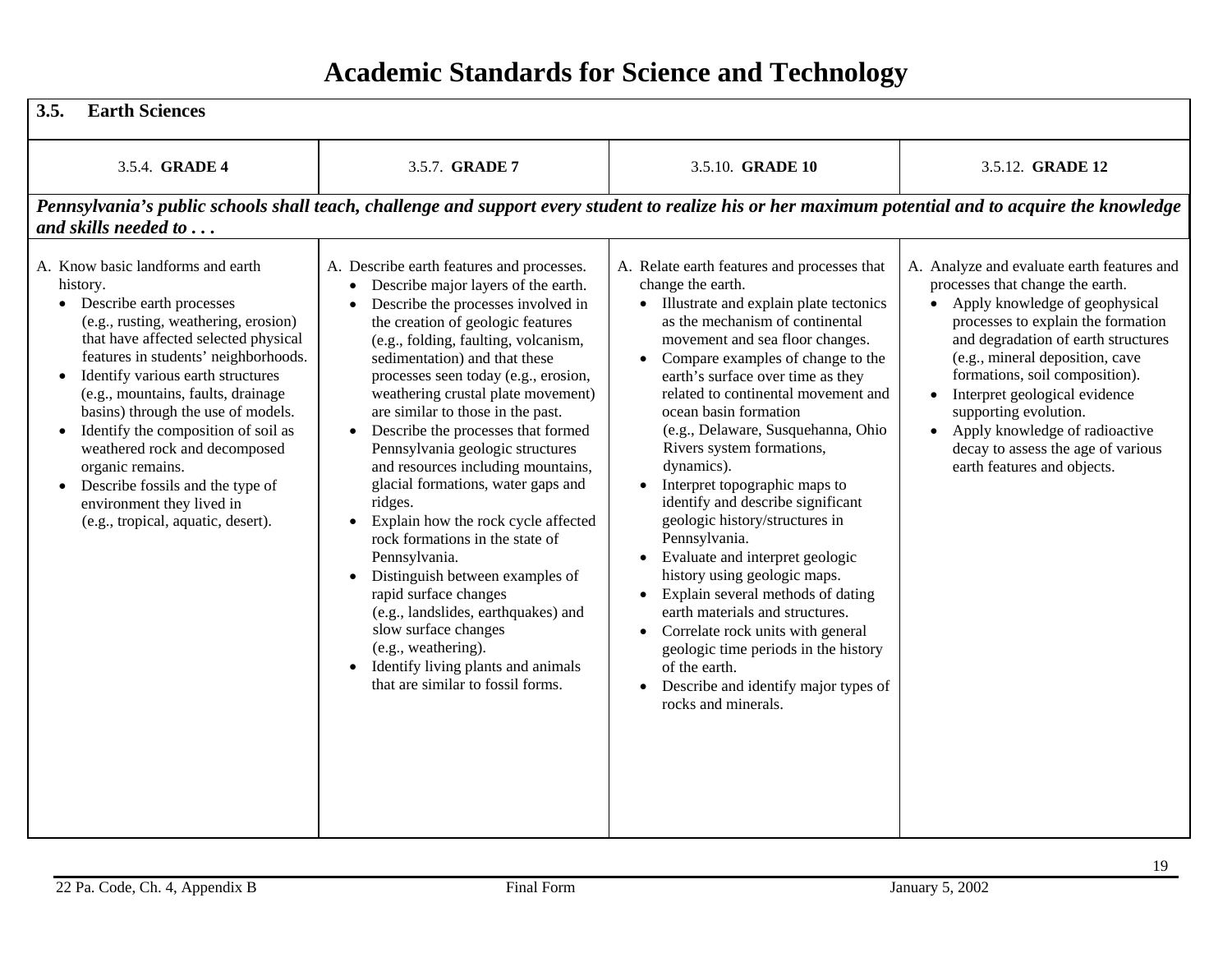- B. Know types and uses of earth materials.
	- Identify uses of various earth materials (e.g., buildings, highways, fuels, growing plants).
	- Identify and sort earth materials according to a classification key (e.g., soil/rock type).

- C. Know basic weather elements.
	- identify cloud types.
	- Identify weather patterns from data charts (including temperature, wind direction and speed, precipitation) and graphs of the data.
	- • Explain how the different seasons effect plants, animals, food availability and daily human life.
- B. Recognize earth resources and how they affect everyday life.
	- Identify and locate significant earth resources (e.g., rock types, oil, gas, coal deposits) in Pennsylvania.
	- Explain the processes involved in the formation of oil and coal in Pennsylvania.
	- Explain the value and uses of different earth resources (e.g., selected minerals, ores, fuel sources, agricultural uses).
	- Compare the locations of human settlements as related to available resources.
- C. Describe basic elements of meteorology.
	- Explain weather forecasts by interpreting weather data and symbols.
	- Explain the oceans' impact on local weather and the climate of a region.
	- Identify how cloud types, wind directions and barometric pressure changes are associated with weather patterns in different regions of the country.
	- • Explain and illustrate the processes of cloud formation and precipitation.
	- Describe and illustrate the major layers of the earth's atmosphere.
	- Identify different air masses and global wind patterns and how they relate to the weather patterns in different regions of the U.S.
- B. Explain sources and uses of earth resources.
	- Compare the locations of strategic minerals and earth resources in the world with their geologic history using maps and global information systems.
	- Demonstrate the effects of sedimentation and erosion before and after a conservation plan is implemented.
	- Evaluate the impact of geologic activities/hazards (e.g., earthquakes, sinkholes, landslides).
	- Evaluate land use (e.g., agricultural, recreational, residential, commercial) in Pennsylvania based upon soil characteristics.
- C. Interpret meteorological data.
	- Analyze information from meteorological instruments and online sources to predict weather patterns.
	- Describe weather and climate patterns on global levels.
	- Evaluate specific adaptations plants and animals have made that enable them to survive in different climates.
- B. Analyze the availability, location and extraction of earth resources.
	- Describe how the location of earth's major resources has affected a country's strategic decisions.
	- Compare locations of earth features and country boundaries.
	- • Analyze the impact of resources (e.g., coal deposits, rivers) on the life of Pennsylvania's settlements and cities.

- C. Analyze atmospheric energy transfers.
	- Describe how weather and climate involve the transfer of energy in and out of the atmosphere.
	- Explain how unequal heating of the air, ocean and land produces wind and ocean currents.
	- • Analyze the energy transformations that occur during the greenhouse effect and predict the long-term effects of increased pollutant levels in the atmosphere.
	- Analyze the mechanisms that drive a weather phenomena (e.g., El Nino, hurricane, tornado) using the correlation of three methods of heat energy transfer.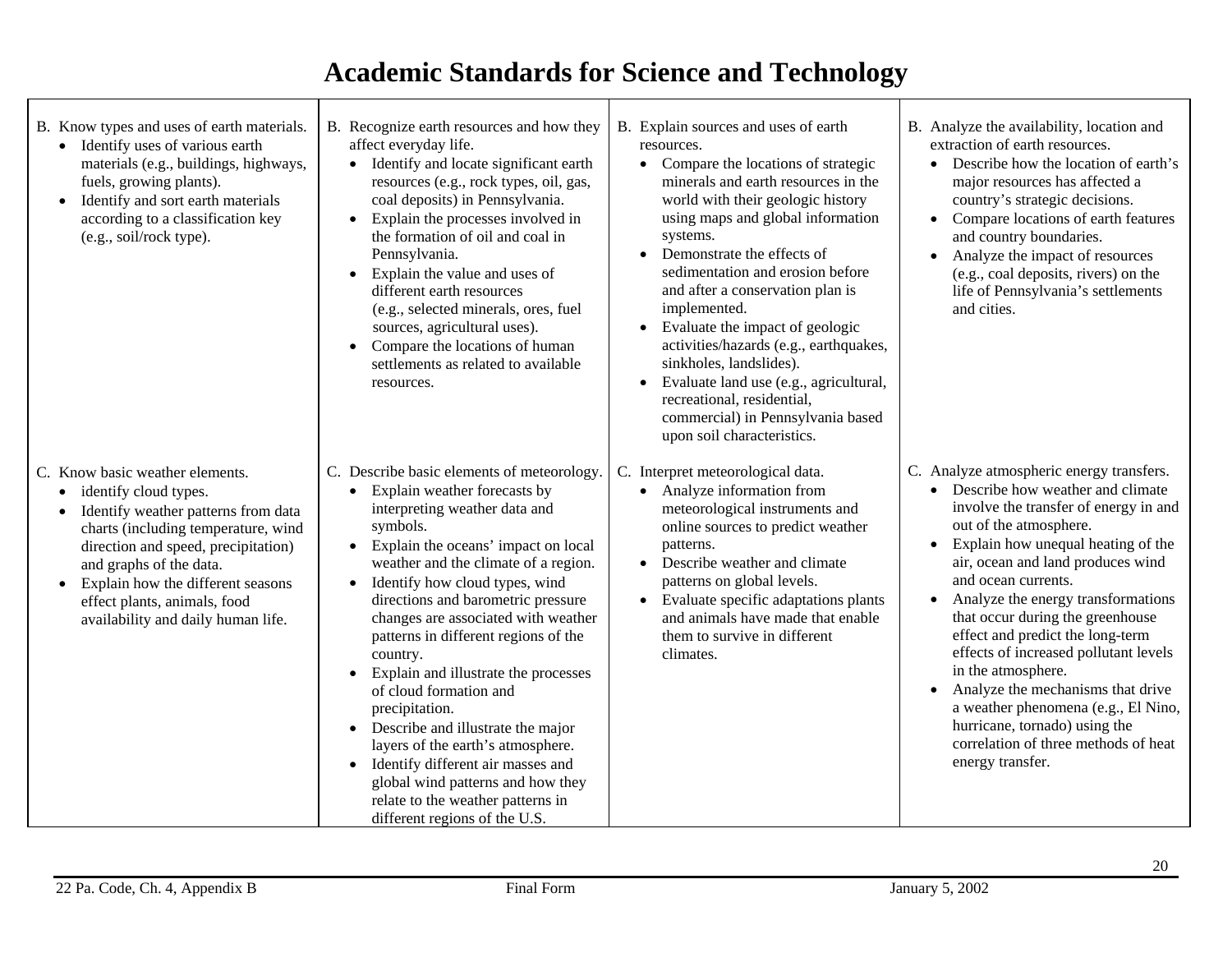| D. Recognize the earth's different water<br>resources.<br>Know that approximately three-<br>fourths of the earth is covered by<br>water.<br>identify and describe types of fresh<br>and salt-water bodies.<br>Identify examples of water in the<br>form of solid, liquid and gas on or<br>near the surface of the earth.<br>Explain and illustrate evaporation<br>and condensation.<br>Recognize other resources available<br>from water (e.g., energy,<br>transportation, minerals, food). | D. Explain the behavior and impact of the<br>earth's water systems.<br>Explain the water cycle using the<br>$\bullet$<br>processes of evaporation and<br>condensation.<br>Describe factors that affect<br>$\bullet$<br>evaporation and condensation.<br>Distinguish salt from fresh water<br>$\bullet$<br>(e.g., density, electrical conduction).<br>Compare the effect of water type<br>$\bullet$<br>(e.g., polluted, fresh, salt water) and<br>the life contained in them.<br>Identify ocean and shoreline<br>$\bullet$<br>features, (e.g., bays, inlets, spit, tidal<br>marshes). | D. Assess the value of water as a resource.<br>Compare specific sources of potable<br>water (e.g., wells, public systems,<br>rivers) used by people in<br>Pennsylvania.<br>Identify the components of a<br>municipal/agricultural water supply<br>system and a wastewater treatment<br>system.<br>Relate aquatic life to water<br>$\bullet$<br>conditions (e.g., turbidity,<br>temperature, salinity, dissolved<br>oxygen, nitrogen levels, pressure).<br>Compare commercially important<br>$\bullet$<br>aquatic species in or near<br>Pennsylvania.<br>Identify economic resources found<br>in marine areas.<br>Assess the natural and man-made<br>factors that affect the availability of<br>clean water (e.g., rock and mineral<br>deposits, man-made pollution). | D. Analyze the principles and history of<br>hydrology.<br>Analyze the operation and<br>$\bullet$<br>effectiveness of a water purification<br>and desalination system.<br>Evaluate the pros and cons of<br>surface water appropriation for<br>commercial and electrical use.<br>Analyze the historical development<br>of water use in Pennsylvania<br>(e.g., recovery of Lake Erie).<br>Compare the marine life and type of<br>water found in the intertidal, neritic<br>and bathyal zones. |
|---------------------------------------------------------------------------------------------------------------------------------------------------------------------------------------------------------------------------------------------------------------------------------------------------------------------------------------------------------------------------------------------------------------------------------------------------------------------------------------------|--------------------------------------------------------------------------------------------------------------------------------------------------------------------------------------------------------------------------------------------------------------------------------------------------------------------------------------------------------------------------------------------------------------------------------------------------------------------------------------------------------------------------------------------------------------------------------------|----------------------------------------------------------------------------------------------------------------------------------------------------------------------------------------------------------------------------------------------------------------------------------------------------------------------------------------------------------------------------------------------------------------------------------------------------------------------------------------------------------------------------------------------------------------------------------------------------------------------------------------------------------------------------------------------------------------------------------------------------------------------|--------------------------------------------------------------------------------------------------------------------------------------------------------------------------------------------------------------------------------------------------------------------------------------------------------------------------------------------------------------------------------------------------------------------------------------------------------------------------------------------|
| Refer to Environment and Ecology Standards Categories 4.1, 4.3, 4.8 for standards that deal with environmental impact of<br><b>Earth structures and forces.</b>                                                                                                                                                                                                                                                                                                                             |                                                                                                                                                                                                                                                                                                                                                                                                                                                                                                                                                                                      |                                                                                                                                                                                                                                                                                                                                                                                                                                                                                                                                                                                                                                                                                                                                                                      |                                                                                                                                                                                                                                                                                                                                                                                                                                                                                            |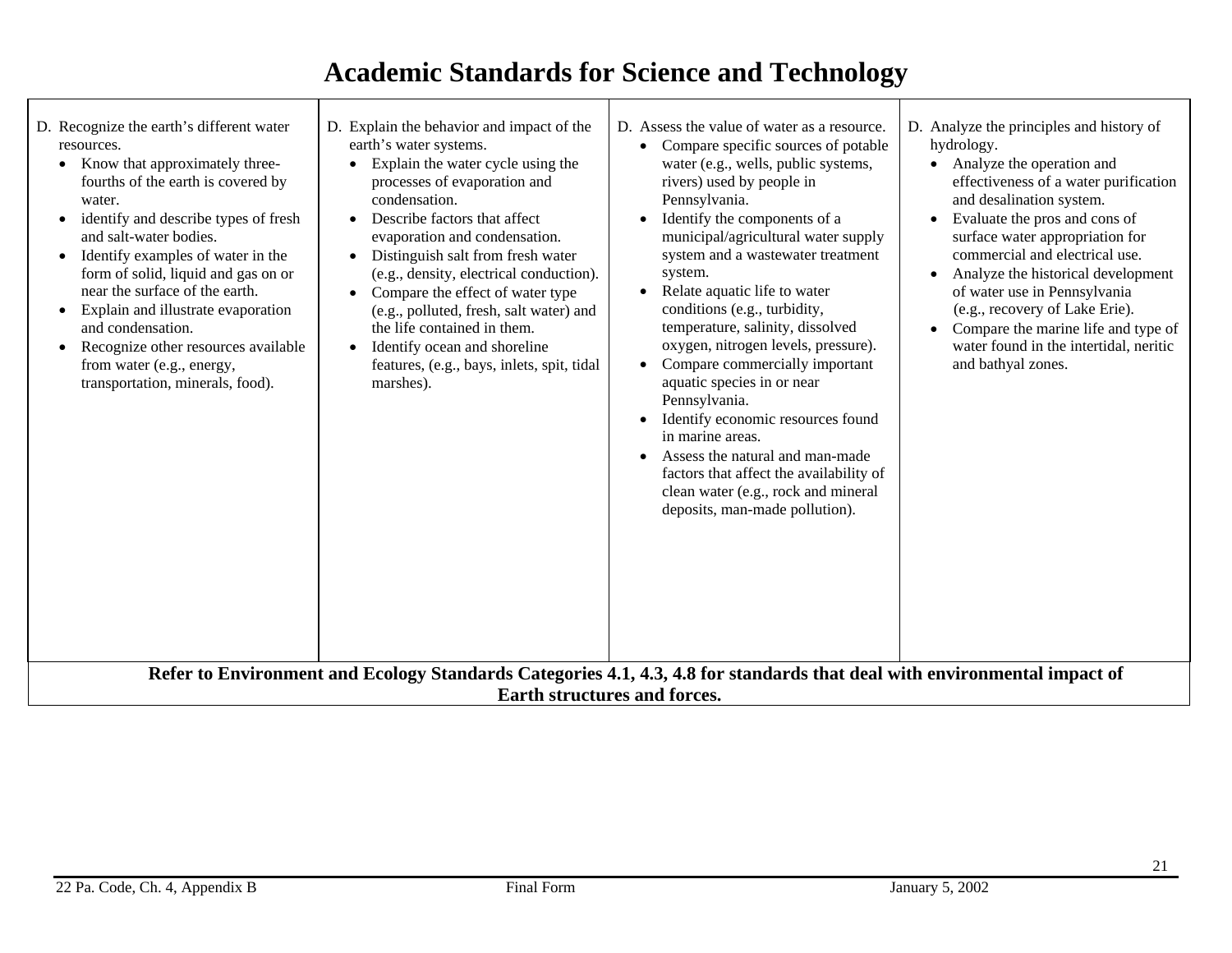| 3.6.<br><b>Technology Education</b>                                                                                                                                                                                                                                                                                                                                                                                                                                                                                                      |                                                                                                                                                                                                                                                                                                                                                                                                                                                                                                                                                                                                                                                                                                                                                                                                  |                                                                                                                                                                                                                                                                                                                                                                                                                                                                                                                                                                                                                                                                                                                                                                                                                                               |                                                                                                                                                                                                                                                                                                                                                                                                                                                                                                                                                                                                                                                                                                                                                                                                                                                                                                                                                                                           |
|------------------------------------------------------------------------------------------------------------------------------------------------------------------------------------------------------------------------------------------------------------------------------------------------------------------------------------------------------------------------------------------------------------------------------------------------------------------------------------------------------------------------------------------|--------------------------------------------------------------------------------------------------------------------------------------------------------------------------------------------------------------------------------------------------------------------------------------------------------------------------------------------------------------------------------------------------------------------------------------------------------------------------------------------------------------------------------------------------------------------------------------------------------------------------------------------------------------------------------------------------------------------------------------------------------------------------------------------------|-----------------------------------------------------------------------------------------------------------------------------------------------------------------------------------------------------------------------------------------------------------------------------------------------------------------------------------------------------------------------------------------------------------------------------------------------------------------------------------------------------------------------------------------------------------------------------------------------------------------------------------------------------------------------------------------------------------------------------------------------------------------------------------------------------------------------------------------------|-------------------------------------------------------------------------------------------------------------------------------------------------------------------------------------------------------------------------------------------------------------------------------------------------------------------------------------------------------------------------------------------------------------------------------------------------------------------------------------------------------------------------------------------------------------------------------------------------------------------------------------------------------------------------------------------------------------------------------------------------------------------------------------------------------------------------------------------------------------------------------------------------------------------------------------------------------------------------------------------|
| 3.6.4. <b>GRADE 4</b>                                                                                                                                                                                                                                                                                                                                                                                                                                                                                                                    | 3.6.7. GRADE 7                                                                                                                                                                                                                                                                                                                                                                                                                                                                                                                                                                                                                                                                                                                                                                                   | 3.6.10. <b>GRADE 10</b>                                                                                                                                                                                                                                                                                                                                                                                                                                                                                                                                                                                                                                                                                                                                                                                                                       | 3.6.12. <b>GRADE 12</b>                                                                                                                                                                                                                                                                                                                                                                                                                                                                                                                                                                                                                                                                                                                                                                                                                                                                                                                                                                   |
| and skills needed to                                                                                                                                                                                                                                                                                                                                                                                                                                                                                                                     | Pennsylvania's public schools shall teach, challenge and support every student to realize his or her maximum potential and to acquire the knowledge                                                                                                                                                                                                                                                                                                                                                                                                                                                                                                                                                                                                                                              |                                                                                                                                                                                                                                                                                                                                                                                                                                                                                                                                                                                                                                                                                                                                                                                                                                               |                                                                                                                                                                                                                                                                                                                                                                                                                                                                                                                                                                                                                                                                                                                                                                                                                                                                                                                                                                                           |
| A. Know that biotechnologies relate to<br>propagating, growing, maintaining,<br>adapting, treating and converting.<br>• Identify agricultural and industrial<br>production processes that involve<br>plants and animals.<br>• Identify waste management<br>treatment processes.<br>Describe how knowledge of the<br>$\bullet$<br>human body influences or impacts<br>ergonomic design.<br>Describe how biotechnology has<br>$\bullet$<br>impacted various aspects of daily<br>life (e.g., health care, agriculture,<br>waste treatment). | A. Explain biotechnologies that relate to<br>related technologies of propagating,<br>growing, maintaining, adapting, treating<br>and converting.<br>• Identify the environmental, societal<br>and economic impacts that waste<br>has in the environment.<br>Identify and explain the impact that<br>$\bullet$<br>a specific medical advancement has<br>had on society.<br>Explain the factors that were taken<br>$\bullet$<br>into consideration when a specific<br>object was designed.<br>Define and describe how fuels and<br>$\bullet$<br>energy can be generated through the<br>process of biomass conversion.<br>Identify and group basic plant and<br>$\bullet$<br>animal production processes.<br>explain the impact that agricultural<br>$\bullet$<br>science has had on biotechnology. | A. Apply biotechnologies that relate to<br>propagating, growing, maintaining,<br>adapting, treating and converting.<br>• Apply knowledge of plant and<br>animal production processes in<br>designing an improvement to<br>existing processes.<br>Apply knowledge of biomedical<br>technology applications in designing<br>a solution to a simple medical<br>problem (e.g., wheel chair design,<br>artificial arteries).<br>• Apply knowledge of how<br>biomedical technology affects waste<br>products in designing a solution that<br>will result in reduced waste.<br>Apply ergonomic engineering<br>factors when devising a solution to a<br>specific problem.<br>• Describe various methods of<br>biochemical conversion.<br>describe specific examples that<br>reflect the impact that agricultural<br>science has had on biotechnology. | A. Analyze biotechnologies that relate to<br>propagating, growing, maintaining,<br>adapting, treating and converting.<br>• Analyze and solve a complex<br>production process problem using<br>biotechnologies (e.g., hydroponics,<br>fish farming, crop propagation).<br>Analyze specific examples where<br>engineering has impacted society in<br>protection, personal health<br>application or physical<br>enhancement.<br>Appraise and evaluate the cause and<br>$\bullet$<br>effect and subsequent<br>environmental, economic and<br>societal impacts that result from<br>biomass and biochemical<br>conversion.<br>Evaluate and apply biotechnical<br>$\bullet$<br>processes to complex plant and<br>animal production methods.<br>Apply knowledge of biochemical-<br>$\bullet$<br>related technologies to propose<br>alternatives to hazardous waste<br>treatment.<br>apply knowledge of agricultural<br>$\bullet$<br>science to solve or improve a<br>biochemical related problem. |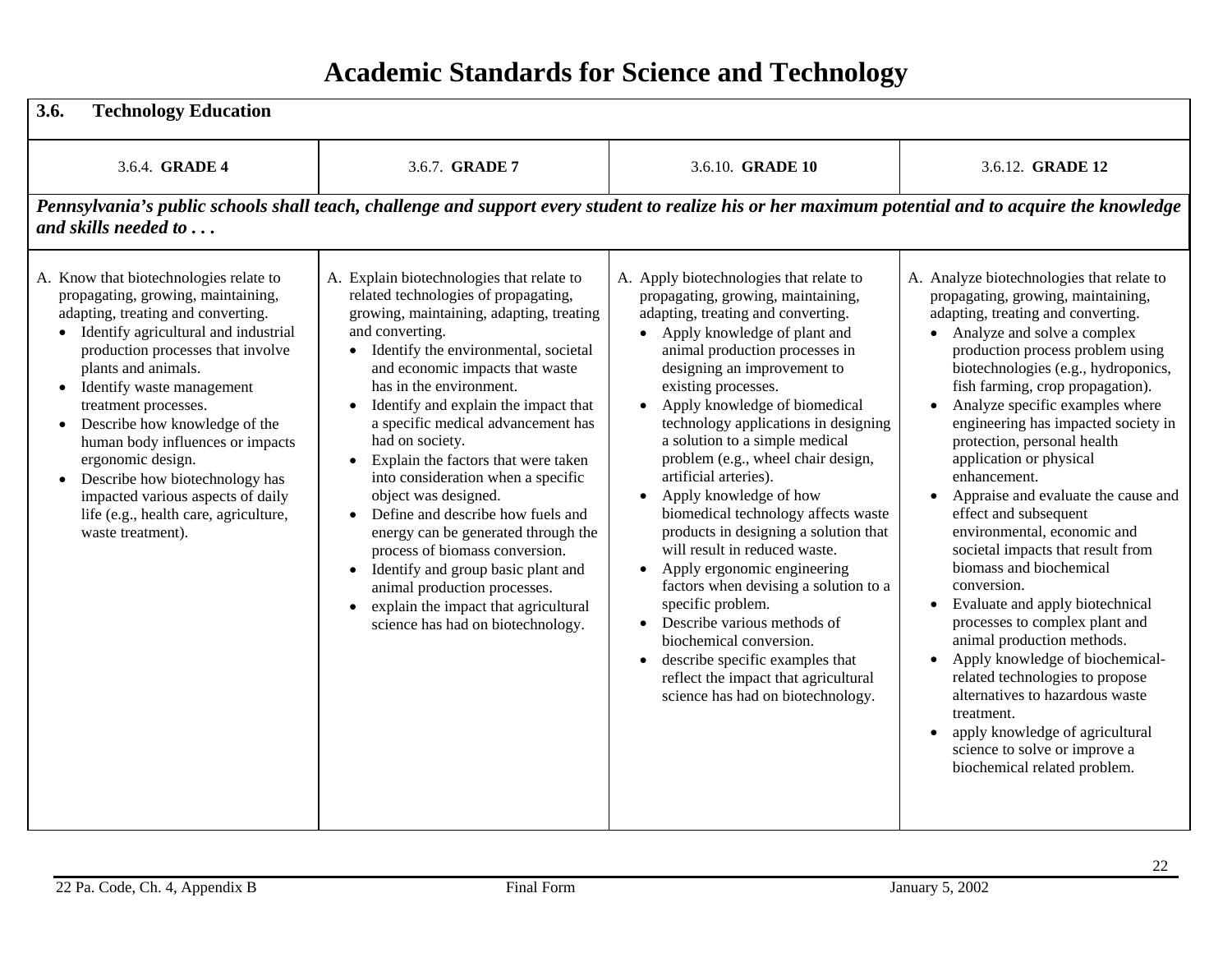- B. Know that information technologies involve encoding, transmitting, receiving, storing, retrieving and decoding.
	- Identify electronic communication methods that exist in the community (e.g., digital cameras, telephone, internet, television, fiber optics).
	- Identify graphic reproduction methods.
	- Describe appropriate image generating techniques (e.g., photography, video).
	- Demonstrate the ability to communicate an idea by applying basic sketching and drawing techniques.

- C. Know physical technologies of structural design, analysis and engineering, finance, production, marketing, research and design.
	- Identify and group a variety of construction tasks.
	- Identify the major construction systems present in a specific local building.
	- Identify specific construction systems that depend on each other in order to complete a project.
	- •Know skills used in construction.
	- $\bullet$  Identify examples of manufactured goods present in the home and school.
- B. Explain information technologies of encoding, transmitting, receiving, storing, retrieving and decoding.
	- • Demonstrate the effectiveness of image generating technique to communicate a story (e.g., photography, video).
	- Analyze and evaluate the effectiveness of a graphic object designed and produced to communicate a thought or concept.
	- Apply basic technical drawing techniques to communicate an idea or solution to a problem.
	- Apply the appropriate method of communications technology to communicate a thought.

- C. Explain physical technologies of structural design, analysis and engineering, personnel relations, financial affairs, structural production, marketing, research and design.
	- Use knowledge of material effectiveness to solve specific construction problems (e.g., steel vs. wood bridges).
	- Differentiate among the different types of construction applications (e.g., microwave tower, power plants, aircrafts).
- B. Apply knowledge of information technologies of encoding, transmitting, receiving, storing, retrieving and decoding.
	- Describe the proper use of graphic and electronic communication systems.
	- Apply a variety of advanced mechanical and electronic drafting methods to communicate a solution to a specific problem.
	- Apply and analyze advanced communication techniques to produce an image that effectively conveys a message (e.g., desktop publishing, audio and/or video production).
	- Illustrate an understanding of a computer network system by modeling, constructing or assembling its components.
- C. Apply physical technologies of structural design, analysis and engineering, personnel relations, financial affairs, structural production, marketing, research and design to real world problems.
	- Describe and classify common construction by their characteristics and composition.
	- Compare and contrast specific construction systems that depend on each other in order to complete a project.
	- Evaluate material failure common to specific applications.
- B. Analyze knowledge of information technologies of processes encoding, transmitting, receiving, storing, retrieving and decoding.
	- Apply and analyze advanced information techniques to produce a complex image that effectively conveys a message (e.g., desktop publishing, audio and/or video production).
	- • Analyze and evaluate a message designed and produced using still, motion and animated communication techniques.
	- • Describe the operation of fiber optic, microwave and satellite informational systems.
	- Apply various graphic and electronic information techniques to solve real world problems (e.g., data organization and analysis, forecasting, interpolation).
- C. Analyze physical technologies of structural design, analysis and engineering, personnel relations, financial affairs, structural production, marketing, research and design to real world problems.
	- Apply knowledge of construction technology by designing, planning and applying all the necessary resources to successfully solve a construction problem.
	- • Compare resource options in solving a specific manufacturing problem.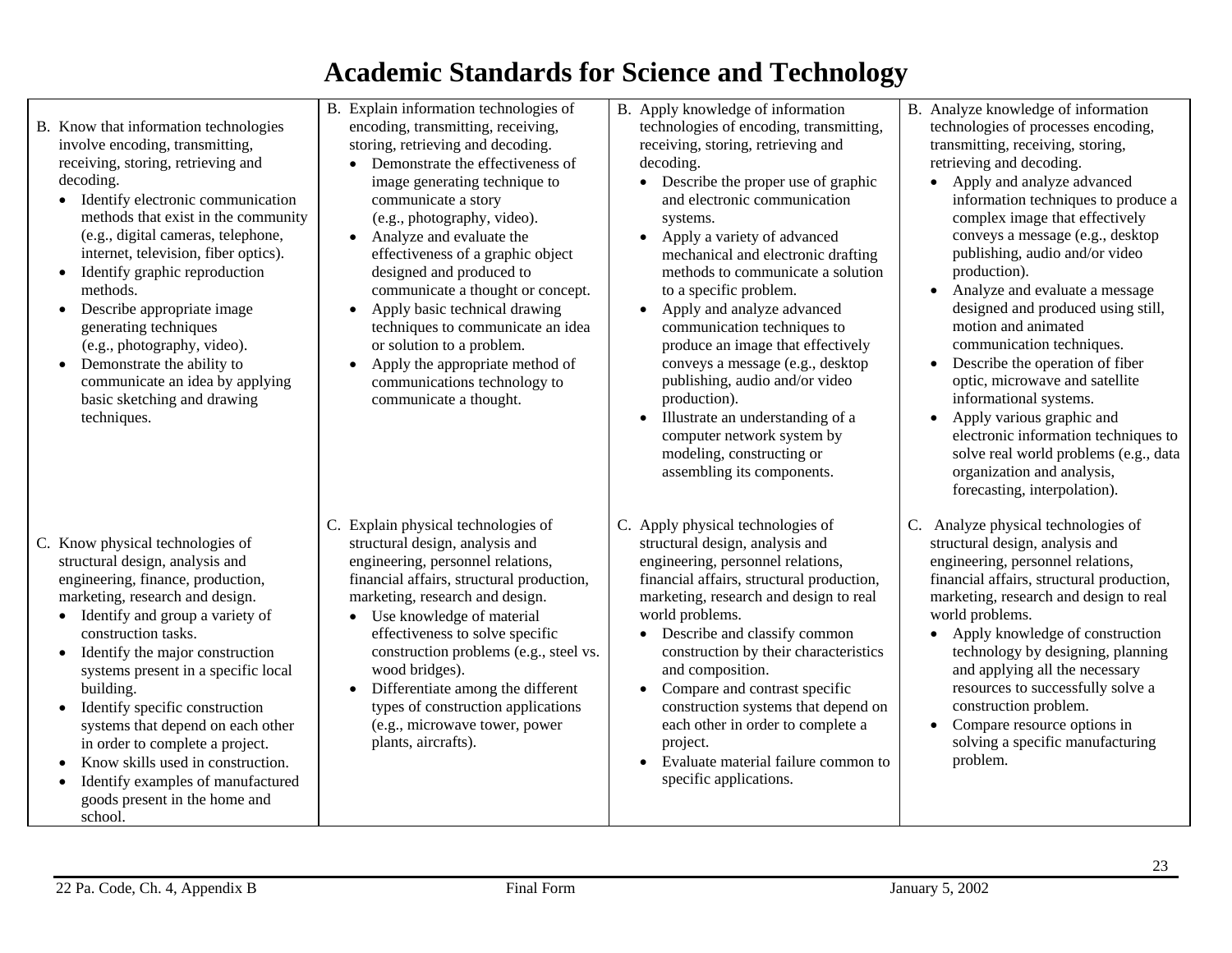- Identify basic resources needed to produce a manufactured item.
- Identify basic component operations in a specific manufacturing enterprise (e.g., cutting, shaping, attaching).
- Identify waste and pollution resulting from a manufacturing enterprise.
- Explain and demonstrate the concept of manufacturing (e.g., assemble a set of papers or ball point pens sequentially, mass produce an object).
- Identify transportation technologies of propelling, structuring, suspending, guiding, controlling and supporting.
- $\bullet$  Identify and experiment with simple machines used in transportation systems.
- Explain how improved transportation systems have changed society.
- • Explain basic material processes that manufactured objects undergo during production. (e.g., separating, forming, combining).
- Evaluate a construction activity by specifying task analyses and necessary resources.
- • Explain the relationships among the basic resources needed in the production process for a specific manufactured object.
- Explain the difference between design engineering and production engineering processes.
- Analyze manufacturing steps that affect waste and pollutants.
- Explain transportation technologies of propelling, structuring, suspending, guiding, controlling and supporting.
- Identify and explain the workings of several mechanical power systems.
- Model and explain examples of vehicular propulsion, control, guidance, structure and suspension systems.
- • Explain the limitations of land, marine, air and space transportation systems.
- Demonstrate knowledge of various construction systems by building or interpreting models.
- Select and apply the necessary resources to successfully conduct a manufacturing enterprise.
- Apply concepts of design engineering and production engineering in the organization and application of a manufacturing activity.
- Apply the concepts of manufacturing by redesigning an enterprise to improve productivity or reduce or eliminate waste and/or pollution.
- Evaluate the interrelationship of various transportation systems in the community.
- Analyze the impacts that transportation systems have on a community.
- • Analyze and apply complex skills needed to process materials in complex manufacturing enterprises.
- • Apply advanced information collection and communication techniques to successfully convey solutions to specific construction problems.
- • Assess the importance of capital on specific construction applications.
- • Analyze the positive and negative qualities of several different types of materials as they would relate to specific construction applications.
- • Analyze transportation technologies of propelling, structuring, suspending, guiding, controlling and supporting.
- Analyze the concepts of vehicular propulsion, guidance, control, suspension and structural systems while designing and producing specific complex transportation systems.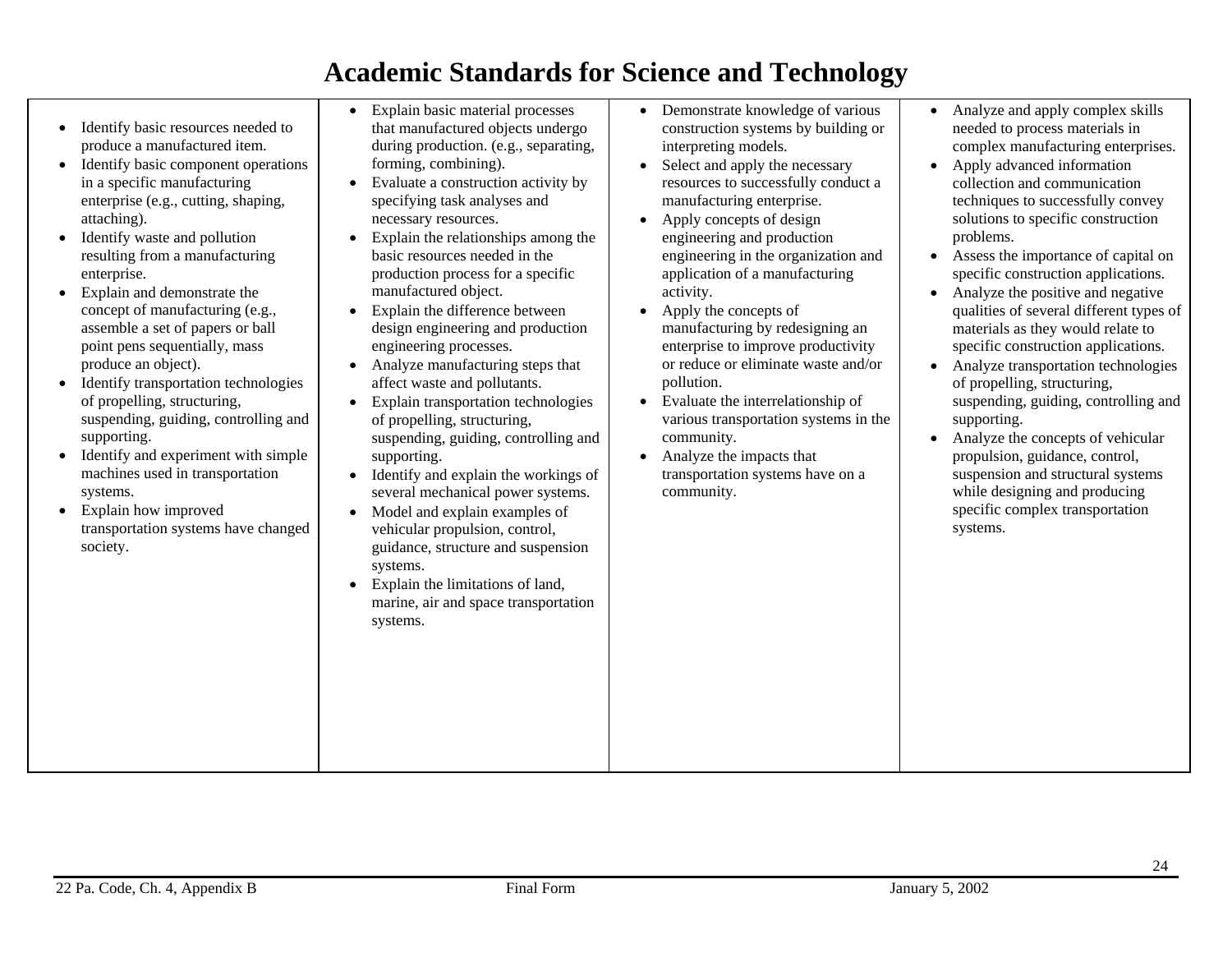| <b>Technological Devices</b><br>3.7.                                                                                                                                                                                                                                                                                                                 |                                                                                                                                                                                                                                                                                                                                                                                                                 |                                                                                                                                                                                                                                                                                                                                                                                                                                                                                                                                                           |                                                                                                                                                                                                                                                                                                                                                                                                                                                                                                                                   |
|------------------------------------------------------------------------------------------------------------------------------------------------------------------------------------------------------------------------------------------------------------------------------------------------------------------------------------------------------|-----------------------------------------------------------------------------------------------------------------------------------------------------------------------------------------------------------------------------------------------------------------------------------------------------------------------------------------------------------------------------------------------------------------|-----------------------------------------------------------------------------------------------------------------------------------------------------------------------------------------------------------------------------------------------------------------------------------------------------------------------------------------------------------------------------------------------------------------------------------------------------------------------------------------------------------------------------------------------------------|-----------------------------------------------------------------------------------------------------------------------------------------------------------------------------------------------------------------------------------------------------------------------------------------------------------------------------------------------------------------------------------------------------------------------------------------------------------------------------------------------------------------------------------|
| 3.7.4. <b>GRADE 4</b>                                                                                                                                                                                                                                                                                                                                | 3.7.7. GRADE 7                                                                                                                                                                                                                                                                                                                                                                                                  | 3.7.10. <b>GRADE 10</b>                                                                                                                                                                                                                                                                                                                                                                                                                                                                                                                                   | 3.7.12. <b>GRADE 12</b>                                                                                                                                                                                                                                                                                                                                                                                                                                                                                                           |
| and skills needed to $\dots$                                                                                                                                                                                                                                                                                                                         | Pennsylvania's public schools shall teach, challenge and support every student to realize his or her maximum potential and to acquire the knowledge                                                                                                                                                                                                                                                             |                                                                                                                                                                                                                                                                                                                                                                                                                                                                                                                                                           |                                                                                                                                                                                                                                                                                                                                                                                                                                                                                                                                   |
| A. Explore the use of basic tools, simple<br>materials and techniques to safely solve<br>problems.<br>Describe the scientific principles on<br>$\bullet$<br>which various tools are based.<br>Group tools and machines by their<br>function.<br>Select and safely apply appropriate<br>$\bullet$<br>tools and materials to solve simple<br>problems. | A. Describe the safe and appropriate use of<br>tools, materials and techniques to<br>answer questions and solve problems.<br>• Identify uses of tools, machines,<br>materials, information, people,<br>money, energy and time that meet<br>specific design criteria.<br>Describe safe procedures for using<br>$\bullet$<br>tools and materials.<br>Assess materials for appropriateness<br>$\bullet$<br>of use. | A. Identify and safely use a variety of<br>tools, basic machines, materials and<br>techniques to solve problems and<br>answer questions.<br>• Select and safely apply appropriate<br>tools, materials and processes<br>necessary to solve complex<br>problems.<br>Apply advanced tool and equipment<br>$\bullet$<br>manipulation techniques to solve<br>problems.                                                                                                                                                                                         | Apply advanced tools, materials and<br>А.<br>techniques to answer complex<br>questions.<br>• Demonstrate the safe use of<br>complex tools and machines within<br>their specifications.<br>Select and safely apply appropriate<br>tools, materials and processes<br>necessary to solve complex<br>problems that could result in more<br>than one solution.<br>Evaluate and use technological<br>resources to solve complex multi-<br>step problems.                                                                                |
| B. Select appropriate instruments to study<br>materials.<br>Develop simple skills to measure,<br>$\bullet$<br>record, cut and fasten.<br>Explain appropriate instrument<br>$\bullet$<br>selection for specific tasks.                                                                                                                                | B. Use appropriate instruments and<br>apparatus to study materials.<br>Select appropriate instruments to<br>measure the size, weight, shape and<br>temperature of living and non-living<br>objects.<br>Apply knowledge of different<br>$\bullet$<br>measurement systems to measure<br>and record objects' properties.                                                                                           | B. Apply appropriate instruments and<br>apparatus to examine a variety of<br>objects and processes.<br>• Describe and use appropriate<br>instruments to gather and analyze<br>data.<br>Compare and contrast different<br>$\bullet$<br>scientific measurement systems;<br>select the best measurement system<br>for a specific situation.<br>Explain the need to estimate<br>$\bullet$<br>measurements within error of<br>various instruments.<br>Apply accurate measurement<br>knowledge to solve everyday<br>problems.<br>• Describe and demonstrate the | Evaluate appropriate instruments and<br><b>B.</b><br>apparatus to accurately measure<br>materials and processes.<br>Apply and evaluate the use of<br>appropriate instruments to<br>accurately measure scientific and<br>technologic phenomena within the<br>error limits of the equipment.<br>Evaluate the appropriate use of<br>different measurement scales<br>(macro and micro).<br>• Evaluate the utility and advantages<br>of a variety of absolute and relative<br>measurement scales for their<br>appropriate application. |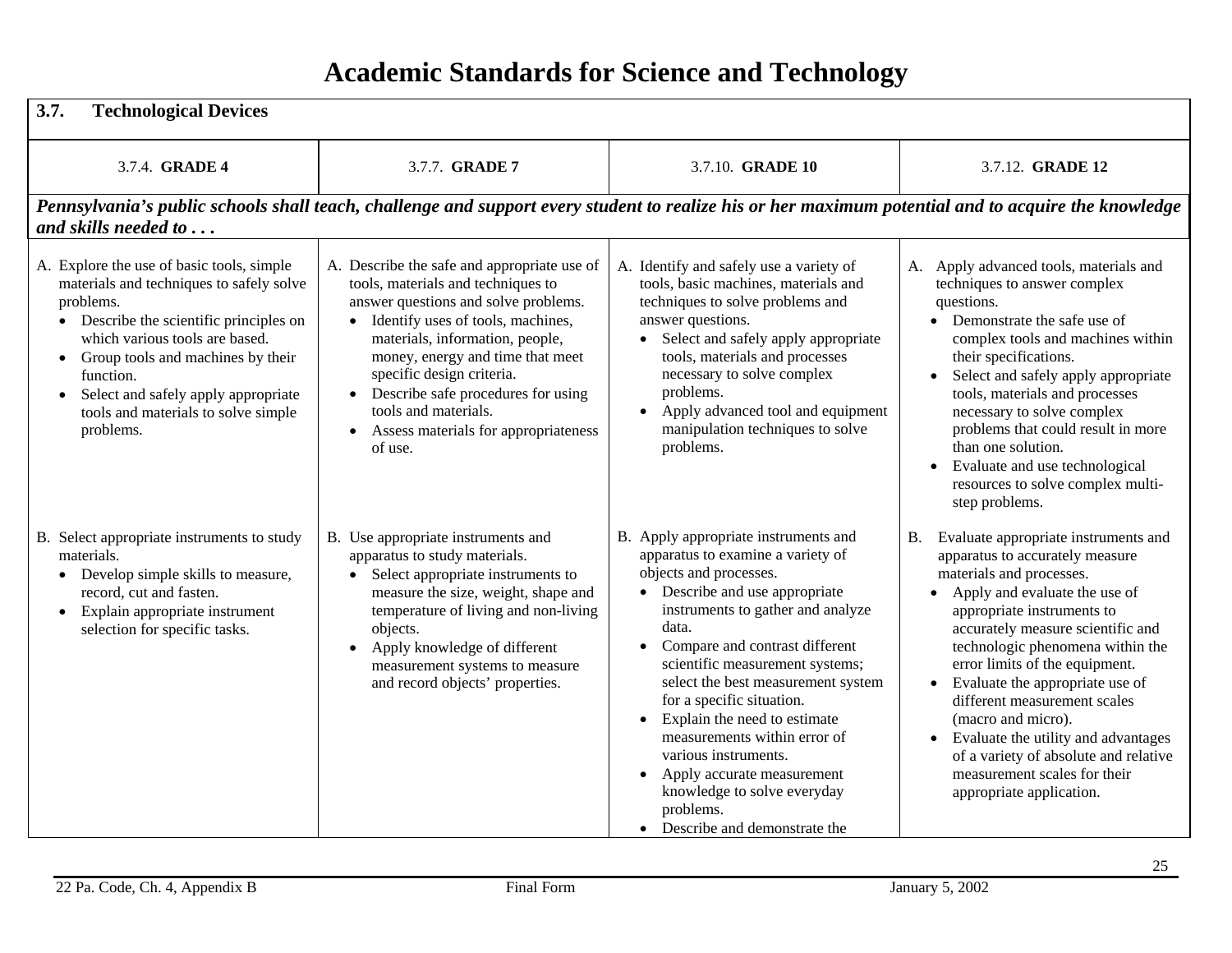|                                                                                                                                                                                                                                                                                                                                                                                                                  | Computer literacy, including the use of hardware and software in standard statements C, D, and E, should be integrated across all content                                                                                                                                                                                                                                                | operation and use of advanced<br>instrumentation in evaluating<br>material and chemical properties<br>(e.g., scanning electron microscope,<br>nuclear magnetic resonance<br>machines).                                                                                                                                                                                                                                                                                                                                     |                                                                                                                                                                                                                                                                                                                                                                                           |
|------------------------------------------------------------------------------------------------------------------------------------------------------------------------------------------------------------------------------------------------------------------------------------------------------------------------------------------------------------------------------------------------------------------|------------------------------------------------------------------------------------------------------------------------------------------------------------------------------------------------------------------------------------------------------------------------------------------------------------------------------------------------------------------------------------------|----------------------------------------------------------------------------------------------------------------------------------------------------------------------------------------------------------------------------------------------------------------------------------------------------------------------------------------------------------------------------------------------------------------------------------------------------------------------------------------------------------------------------|-------------------------------------------------------------------------------------------------------------------------------------------------------------------------------------------------------------------------------------------------------------------------------------------------------------------------------------------------------------------------------------------|
|                                                                                                                                                                                                                                                                                                                                                                                                                  | areas.                                                                                                                                                                                                                                                                                                                                                                                   |                                                                                                                                                                                                                                                                                                                                                                                                                                                                                                                            |                                                                                                                                                                                                                                                                                                                                                                                           |
| C. Identify basic computer operations and<br>concepts.<br>• Identify the major parts necessary<br>for a computer to input and output<br>data.<br>Explain and demonstrate the basic<br>$\bullet$<br>use of input and output devices<br>(e.g., keyboard, monitor, printer,<br>mouse).<br>Explain and demonstrate the use of<br>$\bullet$<br>external and internal storage<br>devices (e.g., disk drive, CD drive). | C. Explain and demonstrate basic<br>computer operations and concepts.<br>Know specialized computer<br>$\bullet$<br>applications used in the<br>community.<br>Describe the function of advanced<br>input and output devices<br>(e.g., scanners, video images,<br>plotters, projectors) and<br>demonstrate their use.<br>Demonstrate age appropriate<br>keyboarding skills and techniques. | C. Apply basic computer operations and<br>concepts.<br>Identify solutions to basic hardware<br>and software problems.<br>Apply knowledge of advanced<br>input devices.<br>Apply knowledge of hardware<br>setup.<br>Describe the process for basic<br>software installation and<br>demonstrate it.<br>Analyze and solve basic operating<br>systems problems.<br>Apply touch keyboarding skills and<br>techniques at expectable speed and<br>accuracy.<br>Demonstrate the ability to perform<br>basic software installation. | C. Evaluate computer operations and<br>concepts as to their effectiveness to<br>solve specific problems.<br>• Describe and demonstrate atypical<br>software installation.<br>Analyze and solve hardware and<br>$\bullet$<br>advanced software problems.<br>Assess and apply multiple input<br>$\bullet$<br>and output devices to solve specific<br>problems.                              |
| D. Use basic computer software.<br>• Apply operating system skills to<br>perform basic computer tasks.<br>Apply basic word processing skills.<br>$\bullet$<br>Identify and use simple graphic and<br>$\bullet$<br>presentation graphic materials<br>generated by the computer.<br>Apply specific instructional<br>$\bullet$<br>software.                                                                         | D. Apply computer software to solve<br>specific problems.<br>Identify software designed to meet<br>$\bullet$<br>specific needs (e.g., Computer<br>Aided Drafting, design software,<br>tutorial, financial, presentation<br>software).<br>Identify and solve basic software<br>problems relevant to specific<br>software applications.<br>• Identify basic multimedia                     | D. Utilize computer software to solve<br>specific problems.<br>Identify legal restrictions in the use<br>of software and the output of data.<br>Apply advanced graphic<br>manipulation and desktop<br>publishing techniques.<br>Apply basic multimedia<br>applications.<br>Apply advanced word processing,<br>database and spreadsheet skills.                                                                                                                                                                             | D. Evaluate the effectiveness of computer<br>software to solve specific problems.<br>• Evaluate the effectiveness of<br>software to produce an output and<br>demonstrate the process.<br>• Design and apply advanced<br>multimedia techniques.<br>Analyze, select and apply the<br>$\bullet$<br>appropriate software to solve<br>complex problems.<br>• Evaluate the effectiveness of the |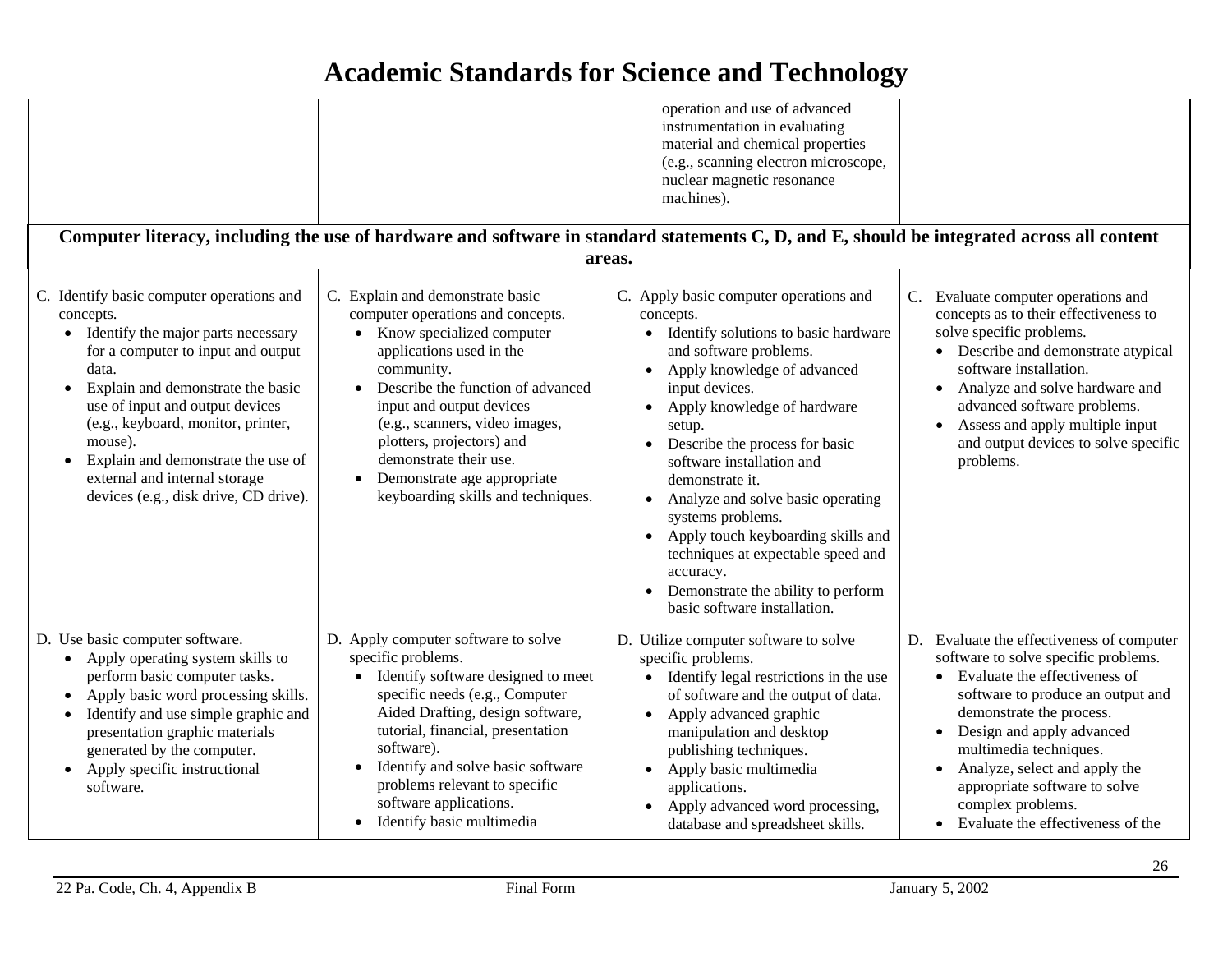|                                                                                                                                                                                                              | applications.<br>Demonstrate a basic knowledge of<br>$\bullet$<br>desktop publishing applications.<br>Apply intermediate skills in<br>utilizing word processing, database<br>and spreadsheet software.<br>Apply basic graphic manipulation<br>techniques.                                  | Describe and demonstrate how two<br>or more software applications can<br>be used to produce an output.<br>Select and apply software designed<br>to meet specific needs.                                                                                                                                                                                                                                                     | computer as a presentation tool.<br>Analyze the legal responsibilities<br>of computer users.                                                                                                                                                                                                                                                                                                                                                                        |
|--------------------------------------------------------------------------------------------------------------------------------------------------------------------------------------------------------------|--------------------------------------------------------------------------------------------------------------------------------------------------------------------------------------------------------------------------------------------------------------------------------------------|-----------------------------------------------------------------------------------------------------------------------------------------------------------------------------------------------------------------------------------------------------------------------------------------------------------------------------------------------------------------------------------------------------------------------------|---------------------------------------------------------------------------------------------------------------------------------------------------------------------------------------------------------------------------------------------------------------------------------------------------------------------------------------------------------------------------------------------------------------------------------------------------------------------|
| E. Identify basic computer<br>communications systems.<br>Apply a web browser.<br>٠<br>Apply basic electronic mail<br>$\bullet$<br>functions.<br>Use on-line searches to answer age<br>appropriate questions. | Explain basic computer<br>Е.<br>communications systems.<br>Describe the organization and<br>functions of the basic parts that<br>make up the World Wide Web.<br>Apply advanced electronic mail<br>functions.<br>Apply basic on-line research<br>techniques to solve a specific<br>problem. | Apply basic computer communications<br>systems.<br>Identify and explain various types<br>of on-line services.<br>Identify and explain the function of<br>the parts of a basic network.<br>Describe and apply the components<br>of a web page and their function.<br>Explain and demonstrate file<br>transfer within and out side of a<br>computer network.<br>Identify, describe and complete<br>advanced on-line research. | Assess the effectiveness of computer<br>Е.<br>communications systems.<br>Assess the effectiveness of a<br>computer based communications<br>system.<br>Transfer files among different<br>computer platforms.<br>Analyze the effectiveness of on-<br>line information resources to meet<br>the needs for collaboration,<br>research, publications,<br>communications and productivity.<br>Apply knowledge of protocol<br>standards to solve connectivity<br>problems. |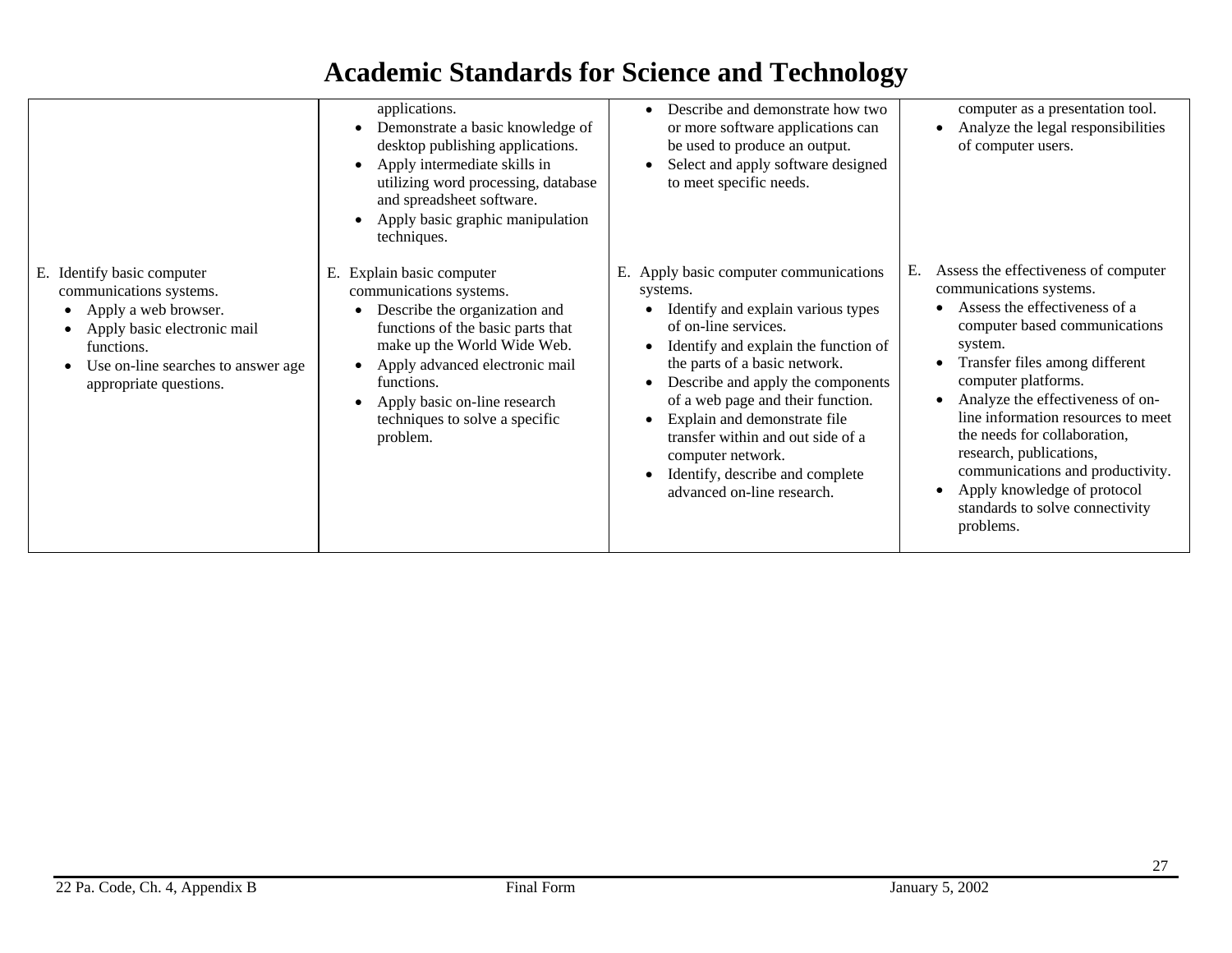| 3.8.<br><b>Science, Technology and Human Endeavors</b>                                                                                                                                                                                                                                                                                                                                                                                                                                                                                                                                                                                                                                                                                         |                                                                                                                                                                                                                                                                                                                                                                                                                                                                                 |                                                                                                                                                                                                                                                                                                                                                                                                                                                                                                                                                                                                                                                                                                           |                                                                                                                                                                                                                                                                                                                                                                                                                                                                                            |
|------------------------------------------------------------------------------------------------------------------------------------------------------------------------------------------------------------------------------------------------------------------------------------------------------------------------------------------------------------------------------------------------------------------------------------------------------------------------------------------------------------------------------------------------------------------------------------------------------------------------------------------------------------------------------------------------------------------------------------------------|---------------------------------------------------------------------------------------------------------------------------------------------------------------------------------------------------------------------------------------------------------------------------------------------------------------------------------------------------------------------------------------------------------------------------------------------------------------------------------|-----------------------------------------------------------------------------------------------------------------------------------------------------------------------------------------------------------------------------------------------------------------------------------------------------------------------------------------------------------------------------------------------------------------------------------------------------------------------------------------------------------------------------------------------------------------------------------------------------------------------------------------------------------------------------------------------------------|--------------------------------------------------------------------------------------------------------------------------------------------------------------------------------------------------------------------------------------------------------------------------------------------------------------------------------------------------------------------------------------------------------------------------------------------------------------------------------------------|
| 3.8.4. GRADE 4                                                                                                                                                                                                                                                                                                                                                                                                                                                                                                                                                                                                                                                                                                                                 | 3.8.7. GRADE 7                                                                                                                                                                                                                                                                                                                                                                                                                                                                  | 3.8.10. GRADE 10                                                                                                                                                                                                                                                                                                                                                                                                                                                                                                                                                                                                                                                                                          | 3.8.12. GRADE 12                                                                                                                                                                                                                                                                                                                                                                                                                                                                           |
| and skills needed to $\dots$                                                                                                                                                                                                                                                                                                                                                                                                                                                                                                                                                                                                                                                                                                                   | Pennsylvania's public schools shall teach, challenge and support every student to realize his or her maximum potential and to acquire the knowledge                                                                                                                                                                                                                                                                                                                             |                                                                                                                                                                                                                                                                                                                                                                                                                                                                                                                                                                                                                                                                                                           |                                                                                                                                                                                                                                                                                                                                                                                                                                                                                            |
| A. Know that people select, create and use<br>science and technology and that they<br>are limited by social and physical<br>restraints.<br>Identify and describe positive and<br>$\bullet$<br>negative impacts that influence or<br>result from new tools and<br>techniques.<br>Identify how physical technology<br>$\bullet$<br>(e.g., construction, manufacturing,<br>transportation), informational<br>technology and biotechnology are<br>used to meet human needs.<br>Describe how scientific discoveries<br>and technological advancements<br>are related.<br>Identify interrelationships among<br>$\bullet$<br>technology, people and their world.<br>Apply the technological design<br>$\bullet$<br>process to solve a simple problem. | A. Explain how sciences and technologies<br>are limited in their effects and<br>influences on society.<br>• Identify and describe the<br>unavoidable constraints of<br>technological design.<br>Identify changes in society as a<br>result of a technological<br>development.<br>Identify and explain improvements<br>in transportation, health, sanitation<br>and communications as a result of<br>advancements in science and<br>technology and how they effect our<br>lives. | A. Analyze the relationship between<br>societal demands and scientific and<br>technological enterprises.<br>• Identify past and current tradeoffs<br>between increased production,<br>environmental harm and social<br>values (e.g., increased energy<br>needs, power plants, automobiles).<br>Compare technologies that are<br>applied and accepted differently in<br>various cultures (e.g., factory<br>farming, nuclear power).<br>Describe and evaluate social<br>change as a result of technological<br>developments.<br>Assess the social impacts of a<br>specific international<br>environmental problem by<br>designing a solution that applies<br>the appropriate technologies and<br>resources. | A. Synthesize and evaluate the interactions<br>and constraints of science and<br>technology on society.<br>• Compare and contrast how<br>scientific and technological<br>knowledge is both shared and<br>protected.<br>• Evaluate technological<br>developments that have changed<br>the way humans do work and<br>discuss their impacts<br>(e.g., genetically engineered<br>crops).<br>Evaluate socially proposed<br>limitations of scientific research<br>and technological application. |
| B. Know how human ingenuity and<br>technological resources satisfy specific<br>human needs and improve the quality of<br>life.<br>Identify and distinguish between<br>$\bullet$<br>human needs and improving the<br>quality of life.<br>• Identify and distinguish between                                                                                                                                                                                                                                                                                                                                                                                                                                                                     | B. Explain how human ingenuity and<br>technological resources satisfy specific<br>human needs and improve the quality of<br>life.<br>• Identify interrelationships between<br>systems and resources.<br>• Identify and describe the resources<br>necessary to solve a selected<br>problem in a community and<br>improve the quality of life.                                                                                                                                    | B. Analyze how human ingenuity and<br>technological resources satisfy specific<br>human needs and improve the quality of<br>life.<br>Identify several problems and<br>$\bullet$<br>opportunities that exist in your<br>community, apply various<br>problem-solving methods to design<br>and evaluate possible solutions.<br>Analyze a recently invented item,                                                                                                                                                                                                                                                                                                                                             | B. Apply the use of ingenuity and<br>technological resources to solve<br>specific societal needs and improve the<br>quality of life.<br>Apply appropriate tools, materials<br>$\bullet$<br>and processes to solve complex<br>problems.<br>• Use knowledge of human abilities<br>to design or modify technologies<br>that extend and enhance human                                                                                                                                          |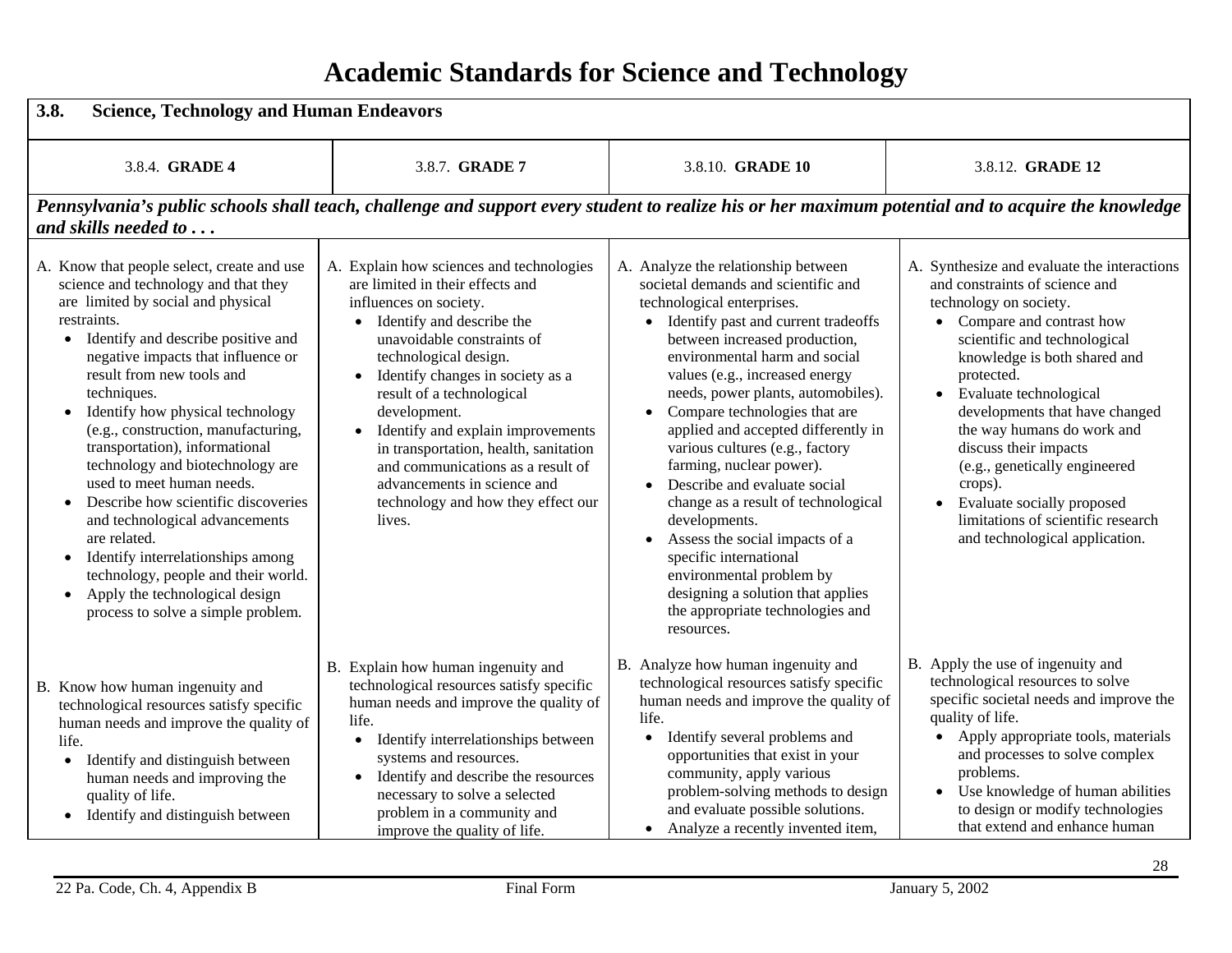| natural and human-made resources.<br>Describe a technological invention<br>$\bullet$<br>and the resources that were used to<br>develop it.                                                                                                                                                                                                                                | • identify and explain specific<br>examples of how agricultural<br>science has met human needs and<br>has improved the quality of life.                                                                                                                                                                                                             | describing the human need that<br>prompted its invention and the<br>current and potential social impacts<br>of the specific invention.<br>Apply knowledge of oceanography,<br>meteorology, geology and human<br>anatomy to explain important<br>considerations that need to be made<br>for construction of homes,<br>buildings and businesses in the<br>United States.<br>Assess the impacts that agricultural<br>science has had on meeting human<br>needs and improving the quality of<br>life.                                                                    | abilities.<br>Apply appropriate tools, materials<br>$\bullet$<br>and processes to physical,<br>informational or biotechnological<br>systems to identify and recommend<br>solutions to international problems.<br>apply knowledge of agricultural<br>$\bullet$<br>science to develop a solution that<br>will improve on a human need or<br>want.                                                                                                                                                                                                                                                                                                                                                                                                   |
|---------------------------------------------------------------------------------------------------------------------------------------------------------------------------------------------------------------------------------------------------------------------------------------------------------------------------------------------------------------------------|-----------------------------------------------------------------------------------------------------------------------------------------------------------------------------------------------------------------------------------------------------------------------------------------------------------------------------------------------------|----------------------------------------------------------------------------------------------------------------------------------------------------------------------------------------------------------------------------------------------------------------------------------------------------------------------------------------------------------------------------------------------------------------------------------------------------------------------------------------------------------------------------------------------------------------------|---------------------------------------------------------------------------------------------------------------------------------------------------------------------------------------------------------------------------------------------------------------------------------------------------------------------------------------------------------------------------------------------------------------------------------------------------------------------------------------------------------------------------------------------------------------------------------------------------------------------------------------------------------------------------------------------------------------------------------------------------|
| C. Know the pros and cons of possible<br>solutions to scientific and technological<br>problems in society.<br>Compare the positive and negative<br>$\bullet$<br>expected and unexpected impacts<br>of technological change.<br>Identify and discuss examples of<br>$\bullet$<br>technological change in the<br>community that have both positive<br>and negative impacts. | C. Identify the pros and cons of applying<br>technological and scientific solutions to<br>address problems and the effect upon<br>society.<br>Describe the positive and negative<br>$\bullet$<br>expected and unexpected effects of<br>specific technological<br>developments.<br>Describe ways technology extends<br>and enhances human abilities. | C. Evaluate possibilities consequences and<br>impacts of scientific and technological<br>solutions.<br>Relate scientific and technological<br>advancements in terms of cause<br>and effect.<br>Describe and evaluate the impacts<br>that financial considerations have<br>had on specific scientific and<br>technological applications.<br>Compare and contrast potential<br>solutions to technological, social,<br>economic and environmental<br>problems.<br>Analyze the impacts on society of<br>accepting or rejecting scientific and<br>technological advances. | C. Evaluate the consequences and impacts<br>of scientific and technological<br>solutions.<br>Propose solutions to specific<br>$\bullet$<br>scientific and technological<br>applications, identifying possible<br>financial considerations.<br>Analyze scientific and<br>$\bullet$<br>technological solutions through the<br>use of risk/benefit analysis.<br>Analyze and communicate the<br>positive or negative impacts that a<br>recent technological invention had<br>on society.<br>Evaluate and describe potential<br>impacts from emerging<br>technologies and the consequences<br>of not keeping abreast of<br>technological advancements<br>(e.g., assessment alternatives, risks,<br>benefits, costs, economic impacts,<br>constraints). |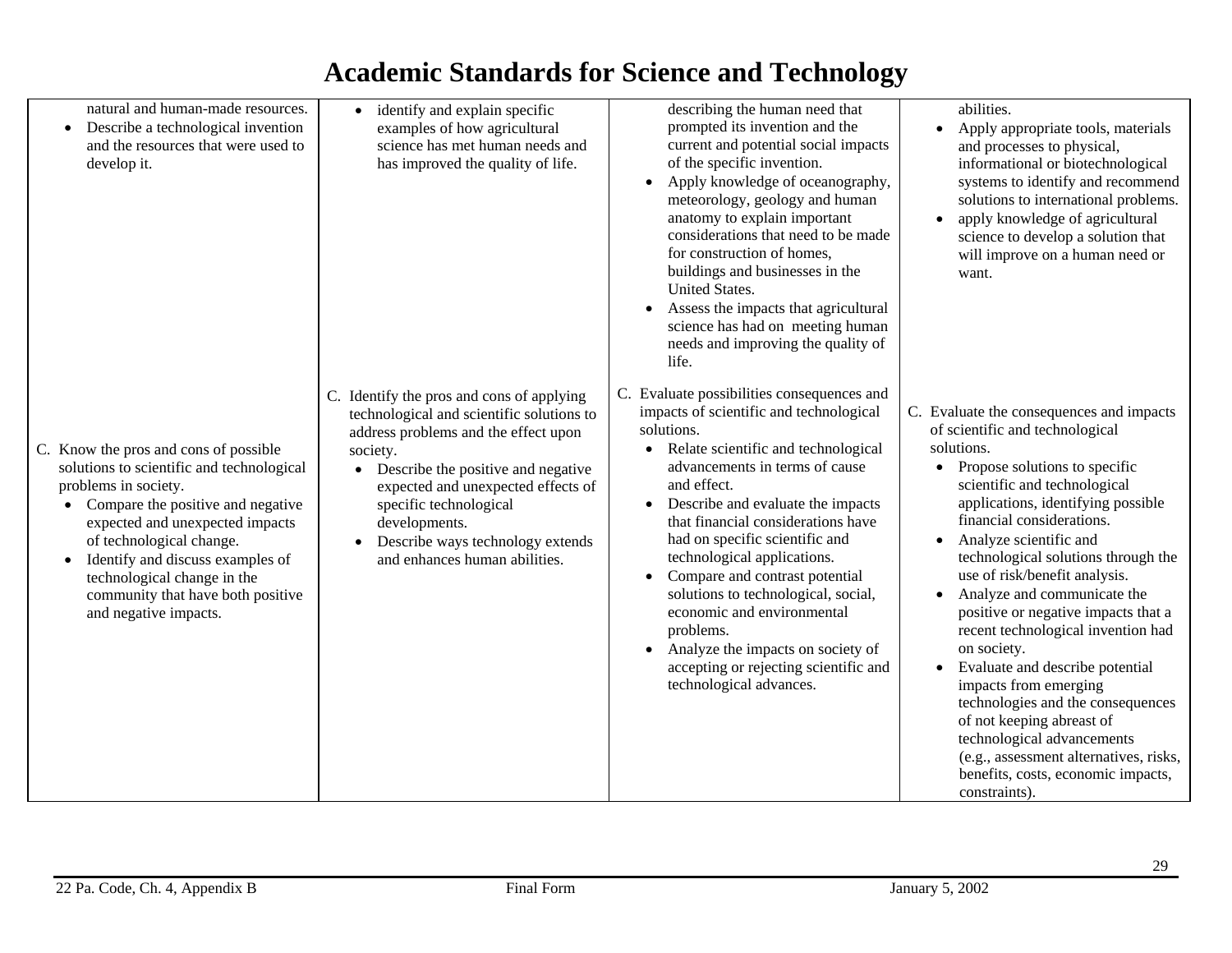# **IX. GLOSSARY**

| <b>Allele:</b>                   | Any of a set of possible forms of a gene.                                                                                                                                              |
|----------------------------------|----------------------------------------------------------------------------------------------------------------------------------------------------------------------------------------|
| <b>Biochemical conversion:</b>   | The changing of organic matter into other chemical forms.                                                                                                                              |
| <b>Biomass conversion:</b>       | The changing of organic matter that has been produced by photosynthesis into useful liquid, gas or fuel.                                                                               |
| <b>Biomedical technology:</b>    | The application of health care theories to develop methods, products and tools to maintain or improve<br>homeostasis.                                                                  |
| <b>Biomes:</b>                   | A community of living organisms of a single major ecological region.                                                                                                                   |
| <b>Biotechnology:</b>            | The ways that humans apply biological concepts to produce products and provide services.                                                                                               |
| <b>Carbon chemistry:</b>         | The science of the composition, structure, properties and reactions of carbon based matter, especially of atomic<br>and molecular systems; sometimes referred to as organic chemistry. |
| <b>Construction technology:</b>  | The ways that humans build structures on sites.                                                                                                                                        |
| <b>Desalinization:</b>           | To remove salts and other chemicals from sea or saline water.                                                                                                                          |
| Dichotomous:                     | Divided or dividing into two parts or classifications.                                                                                                                                 |
| <b>Electronic communication:</b> | System for the transmission of information using electronic technology (e.g., digital cameras, cellular telephones,<br>Internet, television, fiber optics).                            |
| <b>Embryology:</b>               | The branch of biology dealing with the development of living things from fertilized egg to its developed state.                                                                        |
| <b>Engineering:</b>              | The application of scientific, physical, mechanical and mathematical principles to design processes, products and<br>structures that improve the quality of life.                      |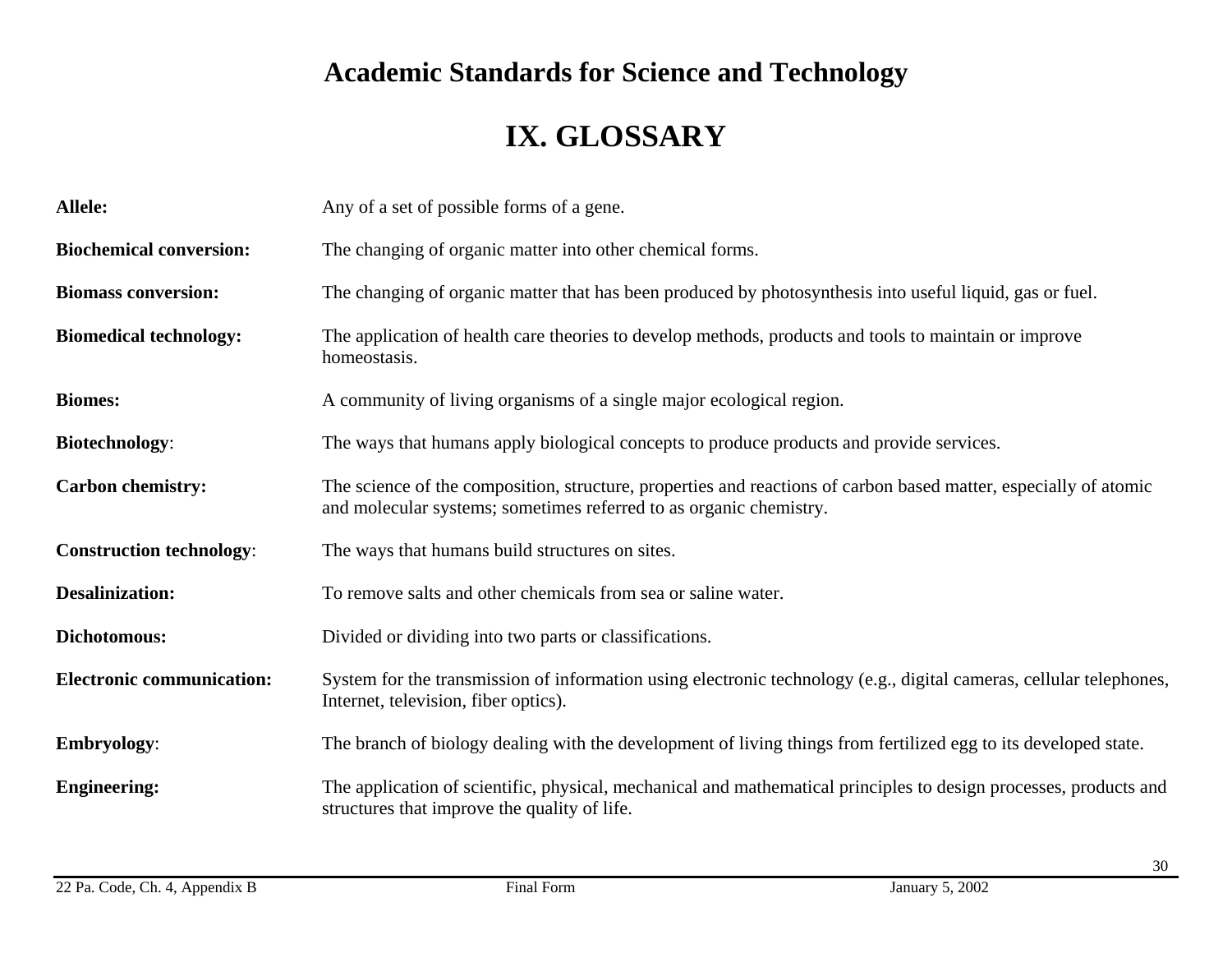| <b>Enzyme:</b>                   | A protein that increases the rate of a chemical reaction without being changed by the reaction; an organic catalyst.                                                                                                                                                                                                    |
|----------------------------------|-------------------------------------------------------------------------------------------------------------------------------------------------------------------------------------------------------------------------------------------------------------------------------------------------------------------------|
| Ergonomical:                     | Of or relating to the design of equipment or devices to fit the human body's control, position, movement and<br>environment.                                                                                                                                                                                            |
| <b>Evolution:</b>                | A process of change that explains why what we see today is different from what existed in the past; it includes<br>changes in the galaxies, stars, solar system, earth and life on earth. biological evolution is a change in hereditary<br>characteristics of groups of organisms over the course of generations.      |
| Fact:                            | Information that has been objectively verified.                                                                                                                                                                                                                                                                         |
| Geologic hazard:                 | A naturally occurring or man-made condition or phenomenon that presents a risk or is a potential danger to life<br>and property (e.g., landslides, floods, earthquakes, ground subsidence, coastal and beach erosion, faulting, dam<br>leakage and failure, mining disasters, pollution and waste disposal, sinkholes). |
| Geologic map:                    | A representation of a region on which is recorded earth information (e.g., the distribution, nature and age<br>relationships of rock units and the occurrences of structural features, mineral deposits and fossil localities).                                                                                         |
| <b>Hydrology:</b>                | The scientific study of the properties, distribution and effects of water on the earth's surface, in the soil and<br>underlying rocks and in the atmosphere.                                                                                                                                                            |
| <b>Hypothesis:</b>               | An assertion subject to verification or proof as a premise from which a conclusion is drawn.                                                                                                                                                                                                                            |
| <b>Information technology:</b>   | The technical means that humans create to store and transmit information.                                                                                                                                                                                                                                               |
| <b>Inquiry:</b>                  | A systematic process for using knowledge and skills to acquire and apply new knowledge.                                                                                                                                                                                                                                 |
| <b>Instructional technology:</b> | Any mechanical aid (including computer technology) used to assist in or enhance the process of teaching and<br>learning.                                                                                                                                                                                                |
| Law:                             | Summarizing statement of observed experimental facts that has been tested many times and is generally accepted<br>as true.                                                                                                                                                                                              |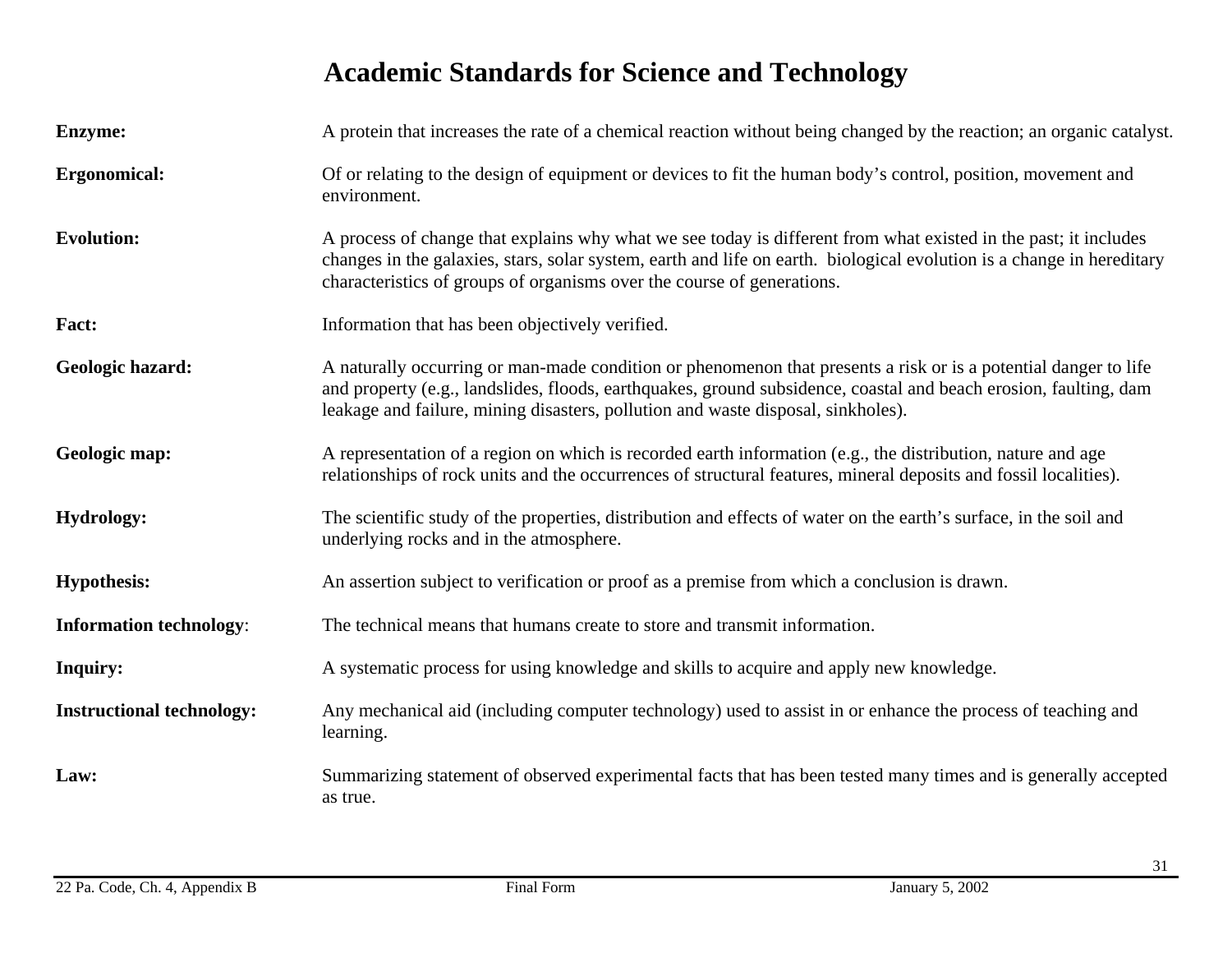|                                                        | <b>Academic Standards for Science and Technology</b>                                                                                                                             |
|--------------------------------------------------------|----------------------------------------------------------------------------------------------------------------------------------------------------------------------------------|
| <b>Manufacturing technology:</b>                       | The ways that humans produce goods and products.                                                                                                                                 |
| <b>Mitosis:</b>                                        | The sequential differentiation and segregation of replicated chromosomes in a cell's nucleus that precedes<br>complete cell division.                                            |
| Model:                                                 | A description, analogy or a representation of something that helps us understand it better (e.g., a physical model, a<br>conceptual model, a mathematical model).                |
| Nova:                                                  | A variable star that suddenly increases in brightness to several times its normal magnitude and returns to its<br>original appearance in a few weeks to several months or years. |
| <b>Patterns:</b>                                       | Repeated processes that are exhibited in a wide variety of ways; identifiable recurrences of the element and/or the<br>form.                                                     |
| <b>Physical technology:</b>                            | The ways that humans construct, manufacture and transport products.                                                                                                              |
| <b>Radioactive isotope:</b>                            | An atom that gives off nuclear radiation and has the same number of protons (atomic number) as another atom but<br>a different number of neutrons.                               |
| <b>Relationship between</b><br>science and technology: | Science builds principles or theories while technology is the practical application of those principles or theories.                                                             |
| Scale:                                                 | Relates concepts and ideas to one another by some measurement (e.g., quantitative, numeral, abstract,<br>ideological); provides a measure of size and/or incremental change.     |
| <b>Science:</b>                                        | Search for understanding the natural world using inquiry and experimentation.                                                                                                    |
| System:                                                | A group of related objects that work together to achieve a desired result.                                                                                                       |
| <b>Open Loop system:</b>                               | A group of related objects that do not have feedback and cannot modify themselves.                                                                                               |
| <b>Closed Loop system:</b>                             | A group of related objects that have feedback and can modify themselves.                                                                                                         |
| Subsystem:                                             | A group of related objects that make up a larger system (e.g., automobiles have electrical systems, fuel systems).                                                               |